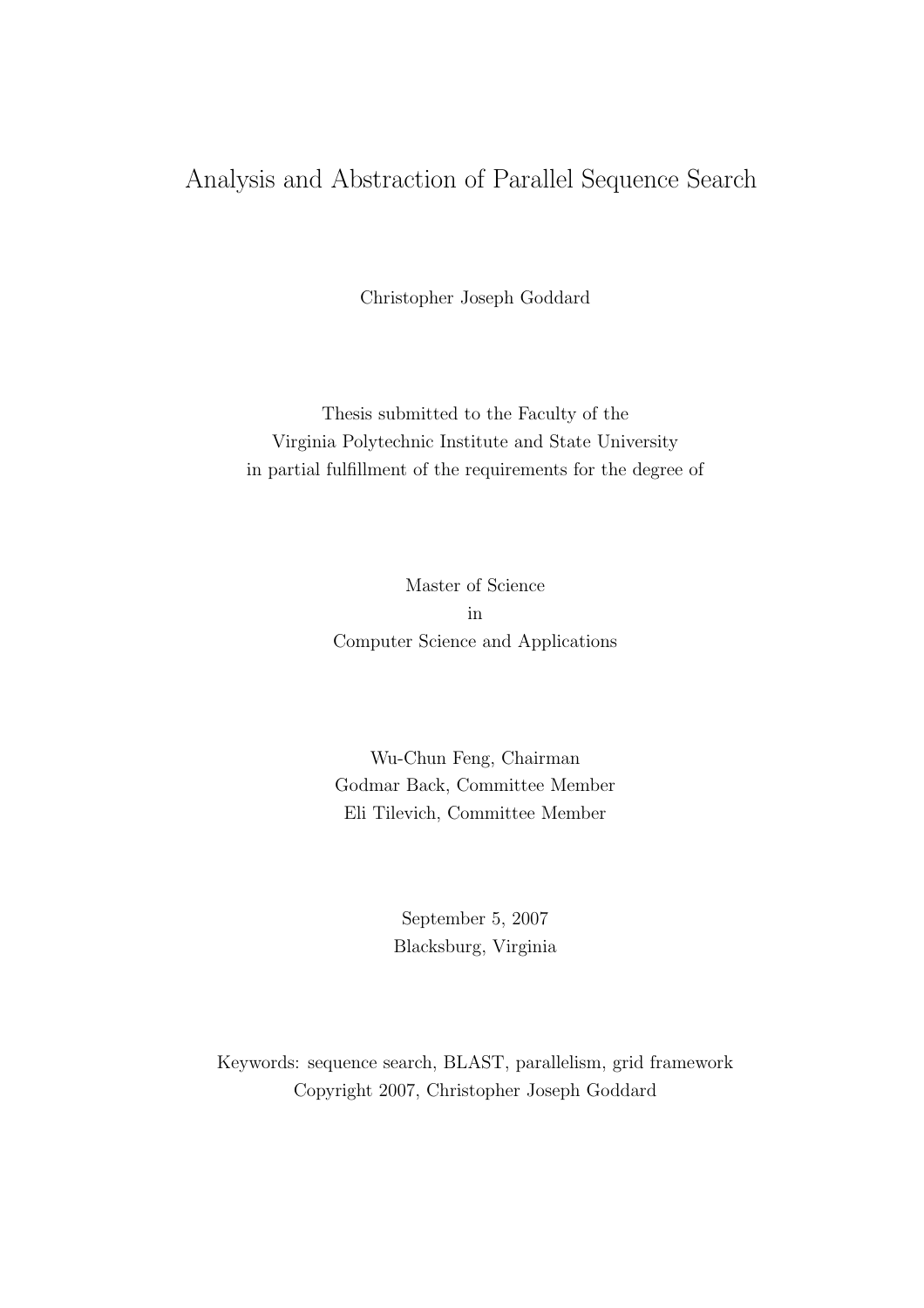#### Analysis and Abstraction of Parallel Sequence Search

Christopher Joseph Goddard

#### (ABSTRACT)

The ability to compare two biological sequences is extremely valuable, as matches can suggest evolutionary origins of genes or the purposes of particular amino acids. Results of such comparisons can be used in the creation of drugs, can help combat newly discovered viruses, or can assist in treating diseases.

Unfortunately, the rate of sequence acquisition is outpacing our ability to compute on these data. Further, traditional dynamic programming algorithms are too slow to meet the needs of biologists, who wish to compare millions of sequences daily. While heuristic algorithms improve upon the performance of these dated applications, they still cannot keep up with the steadily expanding search space.

Parallel sequence search implementations were developed to address this issue. By partitioning databases into work units for distributed computation, applications like mpiBLAST are able to achieve super-linear speedup over their sequential counterparts. However, such implementations are limited to clusters and require significant effort to work in a grid environment. Further, their parallelization strategies are typically specific to the target sequence search, so future applications require a reimplementation if they wish to run in parallel.

This thesis analyzes the performance of two versions of mpiBLAST, noting trends as well as differences between them. Results suggest that these embarrassingly parallel applications are dominated by the time required to search vast amounts of data, and not by the communication necessary to support such searches. Consequently, a framework named gridRuby is introduced which alleviates two main issues with current parallel sequence search applications; namely, the requirement of a tightly knit computing environment and the specific, hand-crafted nature of parallelization. Results show that gridRuby can parallelize an application across a set of machines through minimal implementation effort, and can still exhibit super-linear speedup.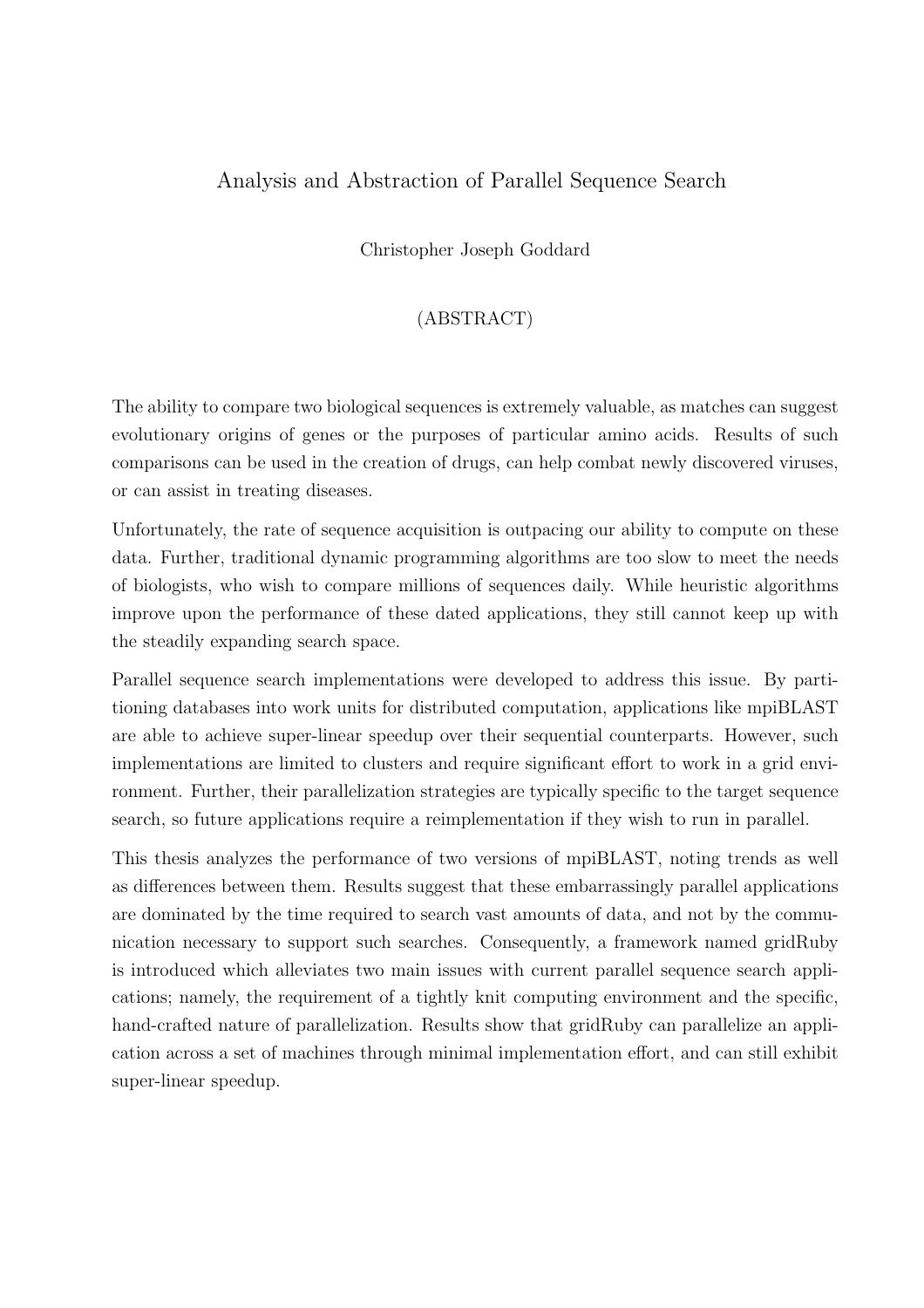# Dedication

I dedicate this thesis to my family, as they have been with me through so much. I would like to thank my mom, dad, sister, and grandma for their support (both emotional and financial) and for tolerating me when I visited home. I would like to thank my fiance  $V_y$ for her unconditional support, patience, and love; without her, I would be lost.

I love you all.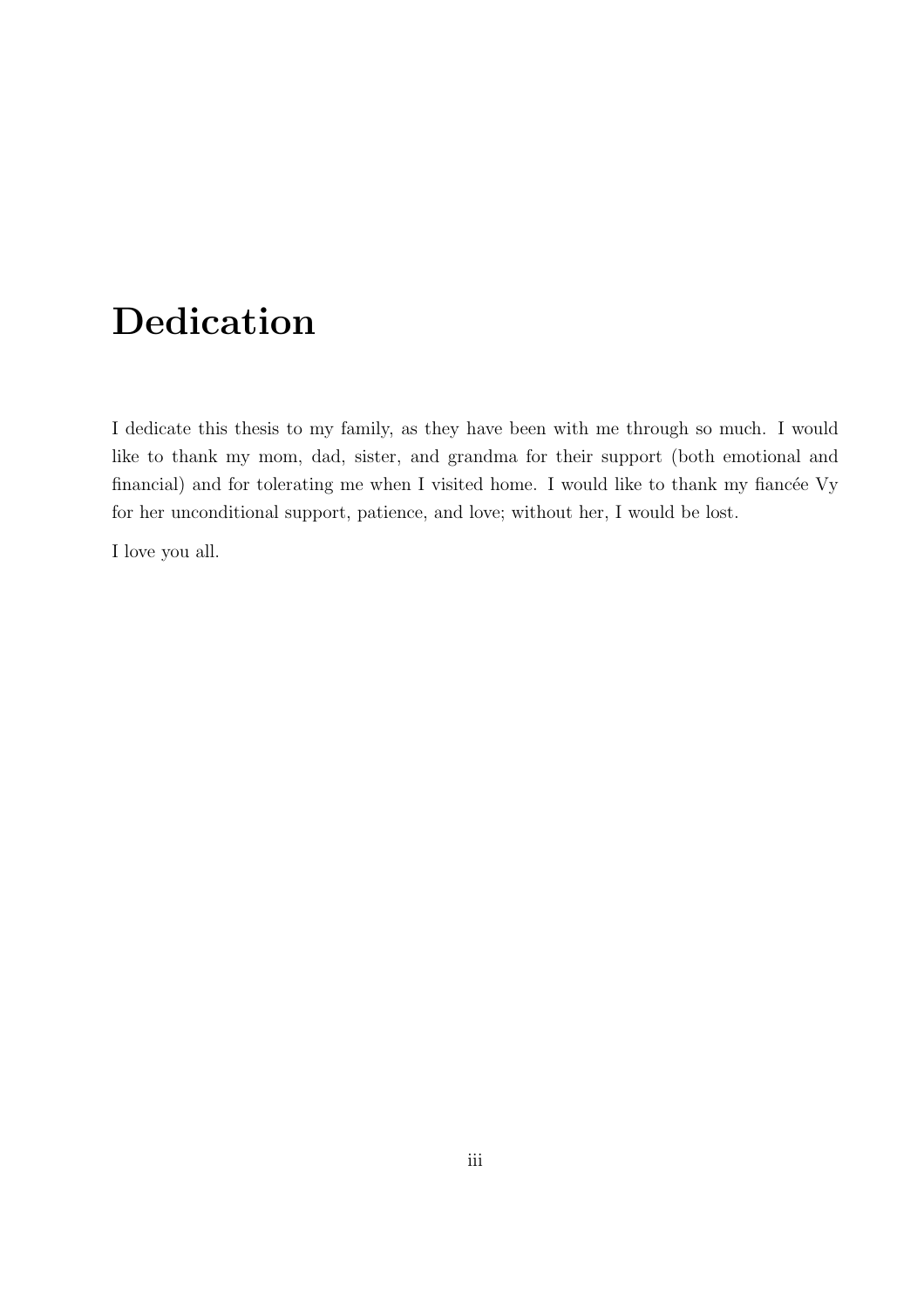# Acknowledgements

This thesis could not have been completed without the assistance of some particularly helpful people. I would like to thank:

- My advisor, Dr. Wu Feng, for introducing me to the world of bioinformatics and for the time he gave me in his rather busy life.
- Dr. Godmar Back for his excellent instruction in operating systems and networking, and for suggesting that I should "look at the source."
- Dr. Eli Tilevich for the motivation to produce a "cool project" and for tolerating my desire to play with the Ruby language.
- Nathan Baker for his tremendous effort toward gridRuby and for the time he devoted to helping us relax through video games.
- The folks of ARC@VT, specifically Luke Scharf, for access to System X and for help when I ran into problems.
- Dr. Cal Ribbens, Dr. Mark Gardner, Jeremy Archuleta, and Rachel Hall Smith for their help and guidance throughout.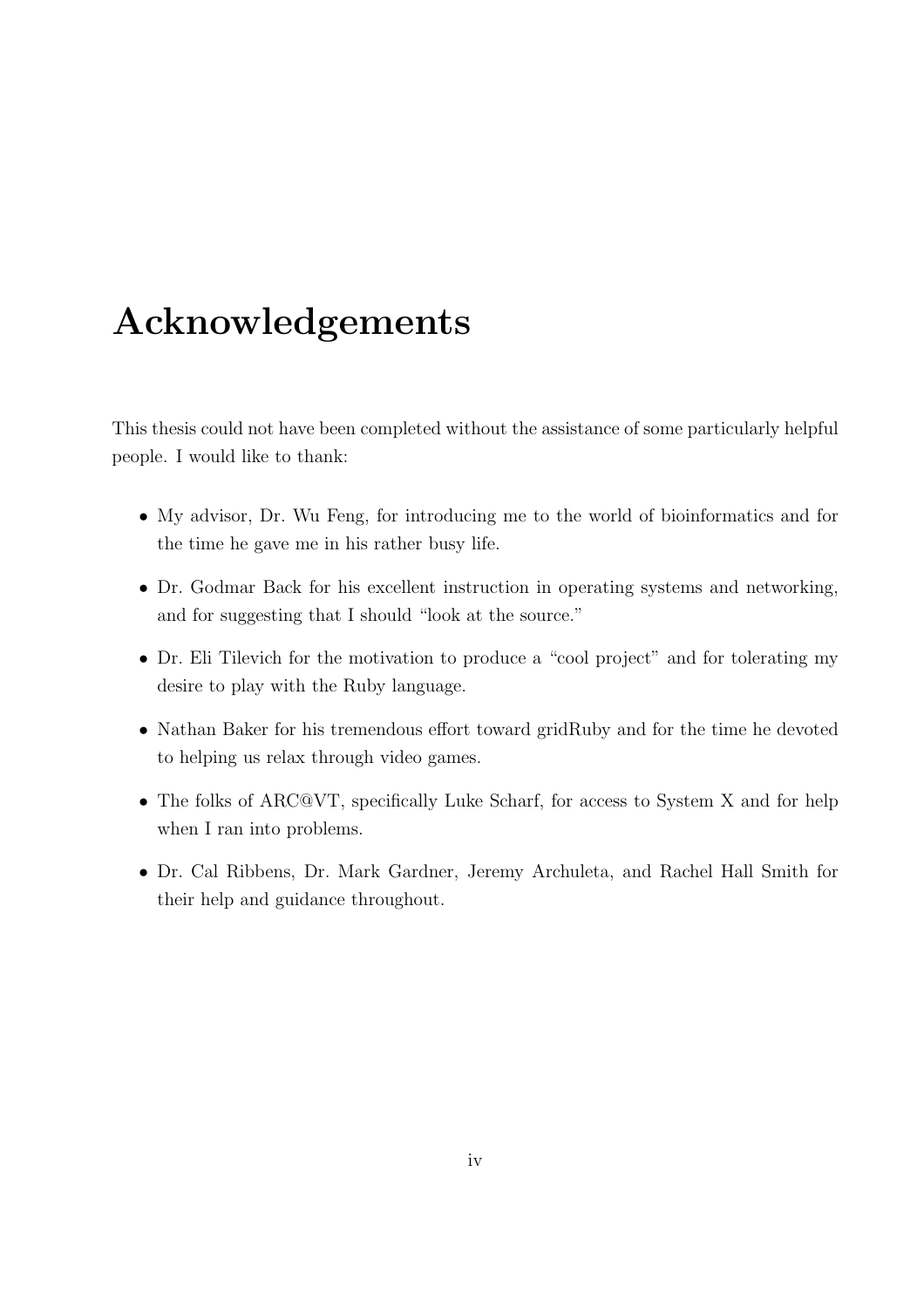# **Contents**

| $\mathbf{1}$     |     | Introduction                                                    | $\mathbf{1}$   |
|------------------|-----|-----------------------------------------------------------------|----------------|
|                  | 1.1 |                                                                 | $\mathbf{1}$   |
|                  | 1.2 |                                                                 | $\overline{2}$ |
| $\boldsymbol{2}$ |     | Sequence Searching with a Single Processor                      | $\overline{4}$ |
|                  | 2.1 |                                                                 | $\overline{4}$ |
|                  | 2.2 |                                                                 | 5              |
|                  | 2.3 |                                                                 | 6              |
|                  |     | 2.3.1                                                           | 6              |
|                  |     | 2.3.2                                                           | $\overline{7}$ |
|                  | 2.4 |                                                                 | 8              |
| 3                |     | Sequence Search Parallelization in Tightly-Coupled Environments | 9              |
|                  | 3.1 |                                                                 | 9              |
|                  | 3.2 |                                                                 | 10             |
|                  | 3.3 |                                                                 | 10             |
|                  |     | 3.3.1                                                           | 12             |
|                  |     | pioBLAST<br>3.3.2                                               | 13             |
|                  |     | 3.3.3                                                           | 16             |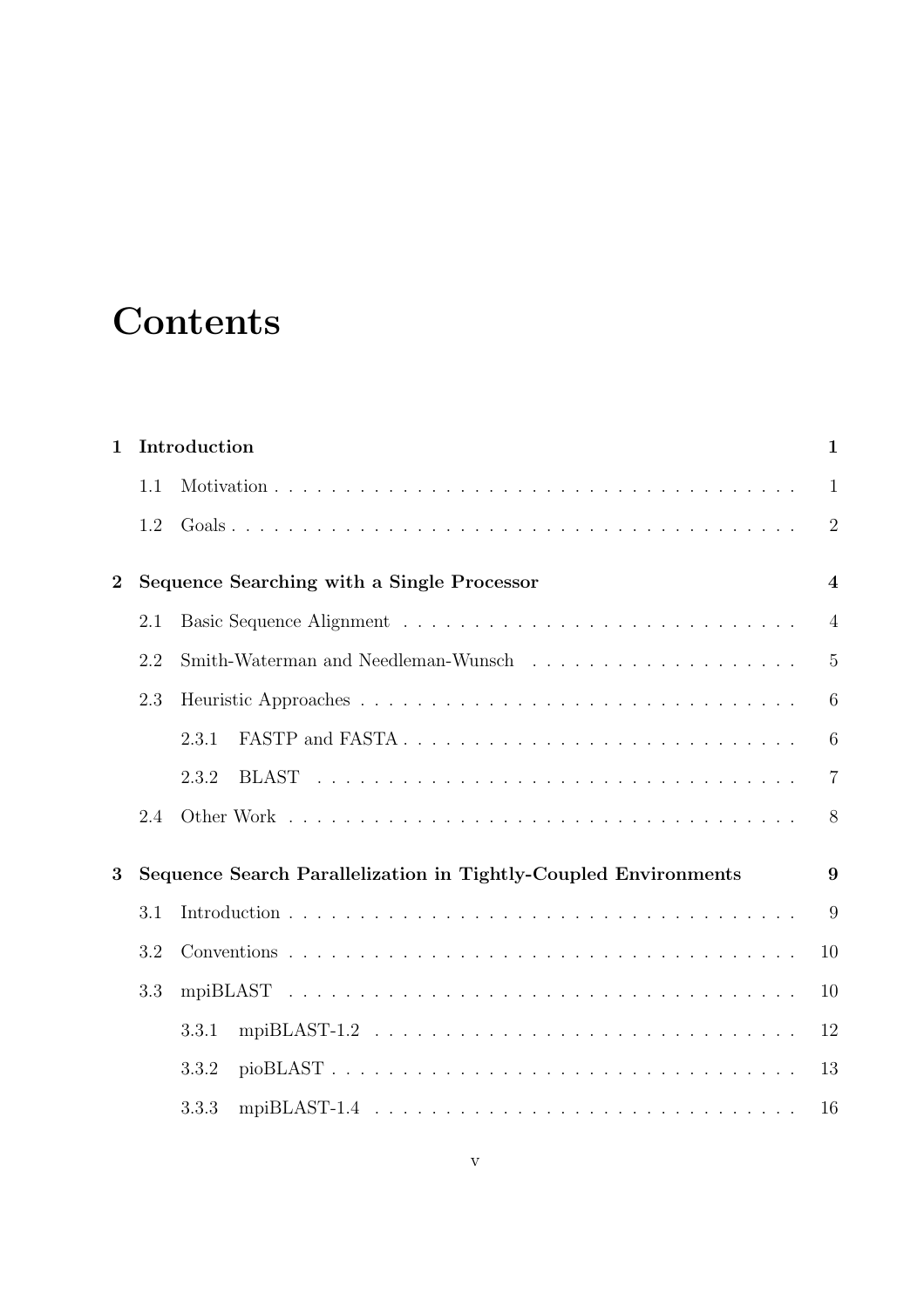|                |     | 3.3.4 | mpiBLAST-PIO                                                             | 17 |
|----------------|-----|-------|--------------------------------------------------------------------------|----|
|                | 3.4 |       |                                                                          | 19 |
| $\overline{4}$ |     |       | Analysis of Parallel Sequence Search in Tightly-Coupled Environments     | 20 |
|                | 4.1 |       |                                                                          | 20 |
|                | 4.2 |       |                                                                          | 20 |
|                | 4.3 |       |                                                                          | 21 |
|                |     | 4.3.1 |                                                                          | 21 |
|                |     | 4.3.2 |                                                                          | 22 |
|                |     | 4.3.3 |                                                                          | 22 |
|                |     | 4.3.4 |                                                                          | 23 |
|                | 4.4 |       |                                                                          | 23 |
|                |     | 4.4.1 |                                                                          | 24 |
|                |     | 4.4.2 | Discussion of Non-search Time and Overhead $\ldots \ldots \ldots \ldots$ | 28 |
|                | 4.5 |       |                                                                          | 29 |
|                |     | 4.5.1 |                                                                          | 30 |
|                |     | 4.5.2 | Discussion of Non-search Time and Overhead                               | 33 |
|                | 4.6 |       |                                                                          | 36 |
|                |     |       |                                                                          | 40 |
|                |     | 4.7.1 | Parallelized Collection of Database Statistics                           | 40 |
|                |     | 4.7.2 |                                                                          | 41 |
|                |     | 4.7.3 |                                                                          | 42 |
|                | 4.8 |       |                                                                          | 42 |
|                |     |       |                                                                          |    |
|                |     |       |                                                                          |    |

#### 5 Supporting Parallel Sequence Searches in Heterogeneous Environments 44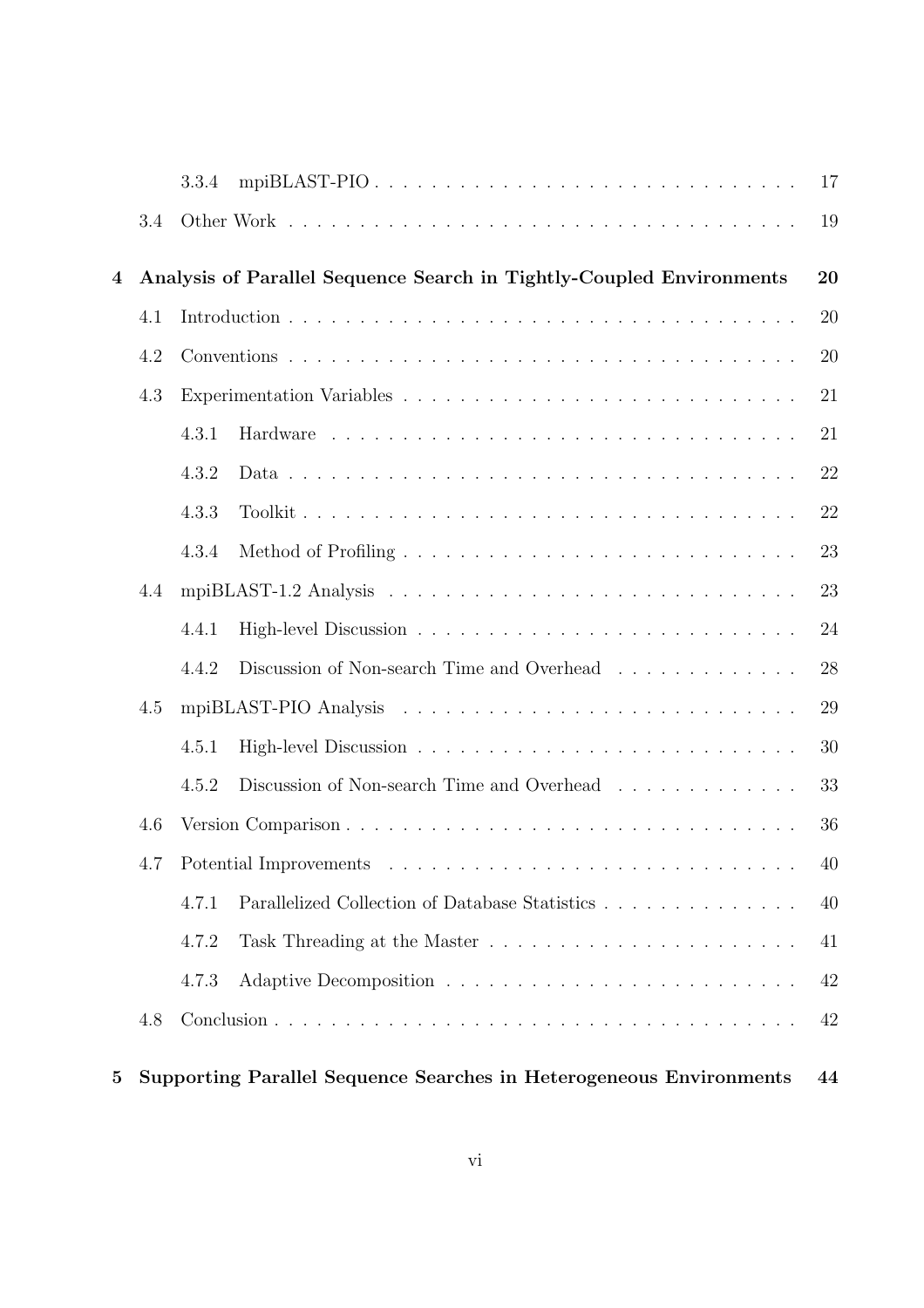|   | 5.1 |                     | 44 |
|---|-----|---------------------|----|
|   | 5.2 |                     | 45 |
|   | 5.3 |                     | 46 |
|   | 5.4 |                     | 47 |
|   |     | 5.4.1               | 48 |
|   |     | 5.4.2               | 49 |
|   |     | 5.4.3               | 52 |
|   | 5.5 |                     | 53 |
|   |     | 5.5.1               | 53 |
|   |     | 5.5.2               | 58 |
|   |     | 5.5.3               | 58 |
|   | 5.6 |                     | 60 |
|   | 5.7 |                     | 61 |
|   | 5.8 |                     | 63 |
| 6 |     | Conclusion          | 64 |
|   | 6.1 |                     | 64 |
|   | 6.2 |                     | 66 |
|   | 6.3 |                     | 67 |
|   |     | <b>Bibliography</b> | 69 |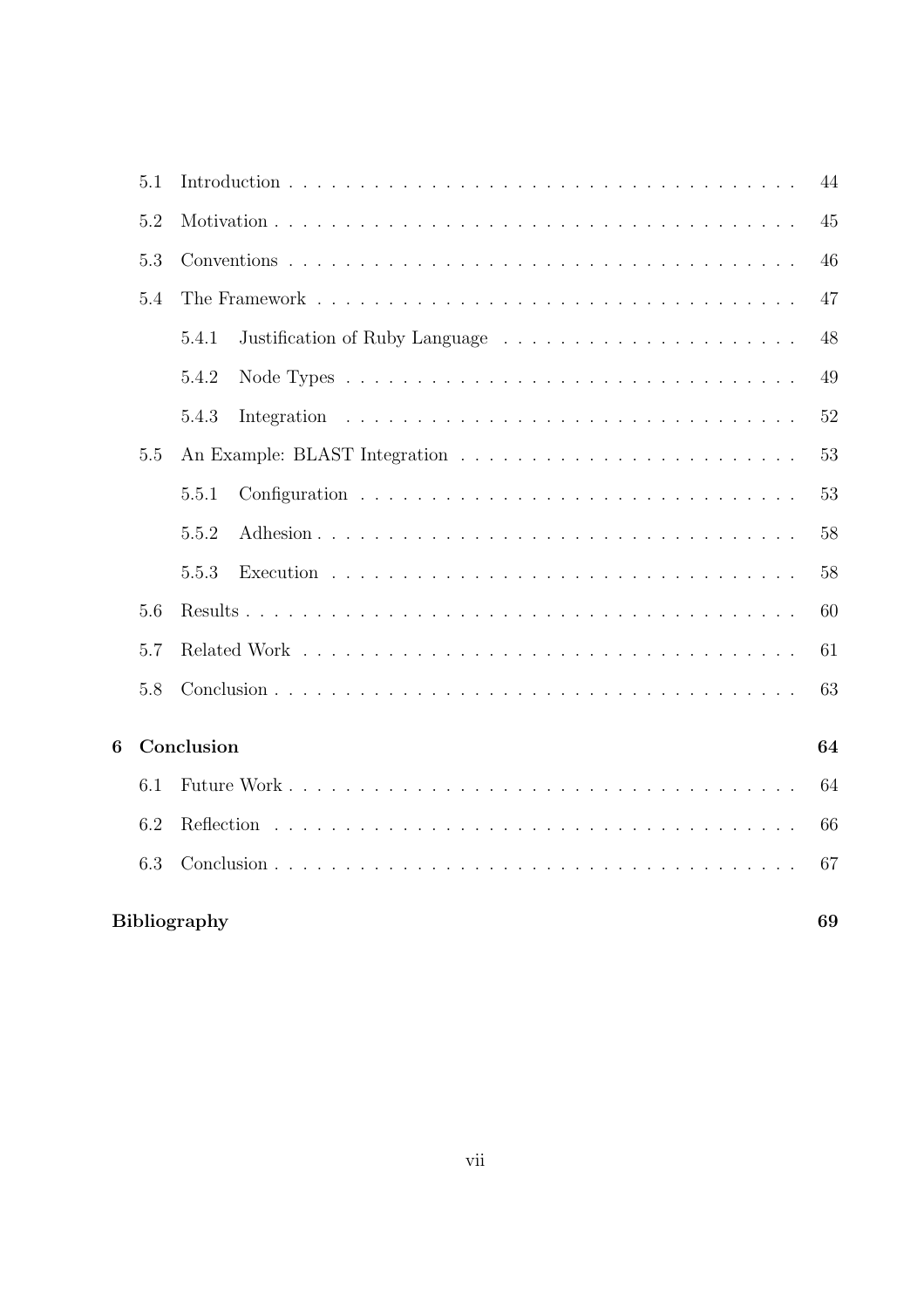# List of Figures

| 3.1 | Typical database and query segmentation patterns.                                                | 11     |
|-----|--------------------------------------------------------------------------------------------------|--------|
| 3.2 | mpiBLAST-0.9 and mpiBLAST-1.2 output processes. $\dots \dots \dots \dots$                        | 13     |
| 3.3 |                                                                                                  | 15     |
| 3.4 | mpiBLAST-PIO output process                                                                      | 18     |
| 4.1 | Speedup of mpiBLAST-1.2. $\ldots \ldots \ldots \ldots \ldots \ldots \ldots \ldots \ldots \ldots$ | 24     |
| 4.2 |                                                                                                  | 25     |
| 4.3 |                                                                                                  | 26     |
| 4.4 |                                                                                                  | 27     |
| 4.5 | Search related and non-search related time of mpiBLAST-1.2. $\ldots \ldots \ldots$               | $27\,$ |
| 4.6 | Breakdown of non-search related time in mpiBLAST-1.2. $\ldots$                                   | 28     |
| 4.7 |                                                                                                  | 30     |
| 4.8 |                                                                                                  | 31     |
| 4.9 |                                                                                                  | 32     |
|     | 4.10 Efficiency of the BLAST search in mpiBLAST-PIO.                                             | 32     |
|     | 4.11 Search related and non-search related time of mpiBLAST-PIO                                  | 33     |
|     | 4.12 Breakdown of non-search related time in mpiBLAST-PIO.                                       | 34     |
|     | 4.13 Speedup comparison of mpiBLAST-1.2 and mpiBLAST-PIO                                         | 37     |
|     | 4.14 Efficiency comparison of mpiBLAST-1.2 and mpiBLAST-PIO.                                     | 38     |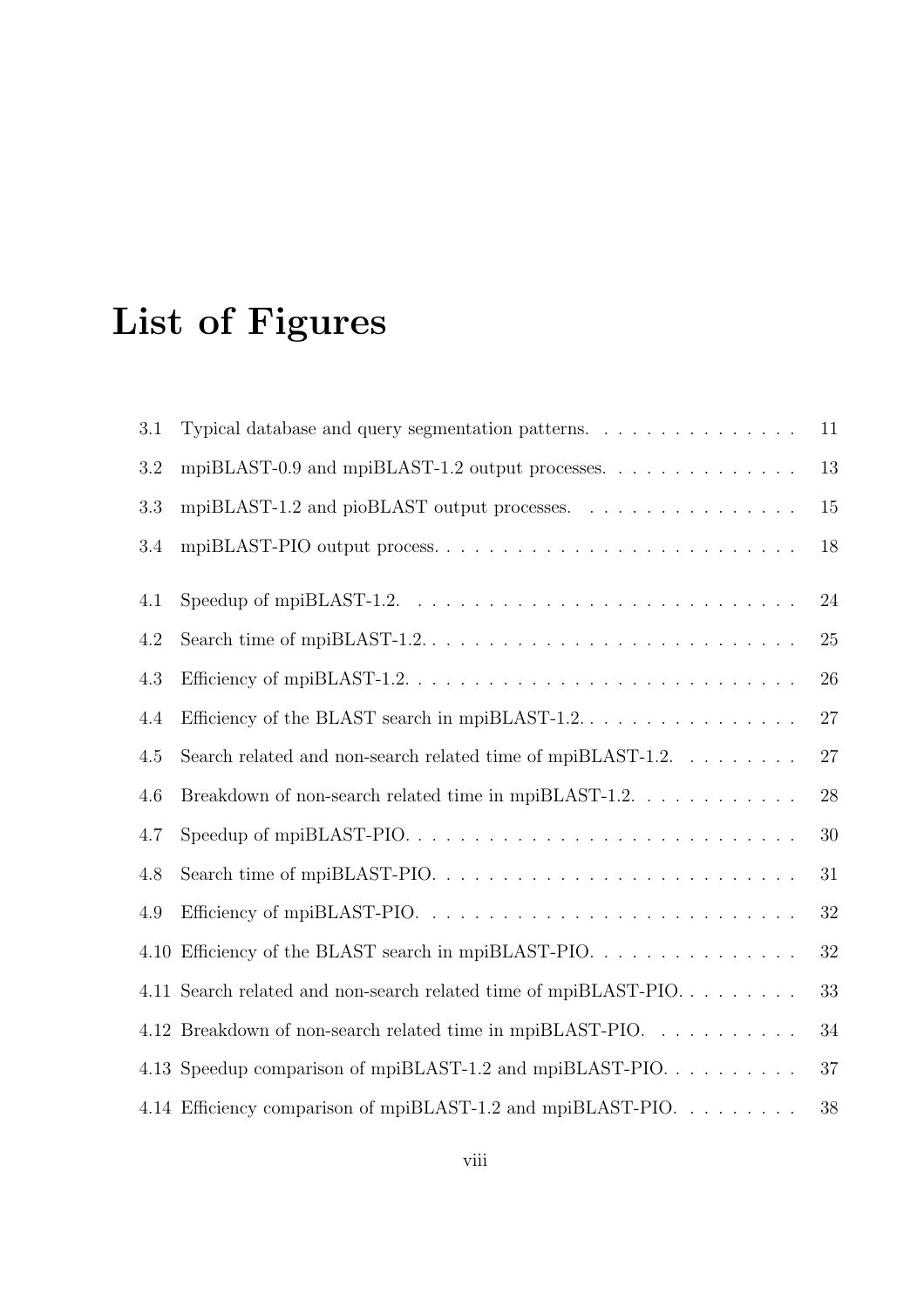|  |  |  | 4.15 Comparison of non-search related time in mpiBLAST-1.2 and mpiBLAST-PIO. 38 |  |
|--|--|--|---------------------------------------------------------------------------------|--|
|  |  |  |                                                                                 |  |

|     | 5.1 A YAML configuration and automatic code generation connect a previously                 |    |
|-----|---------------------------------------------------------------------------------------------|----|
|     | sequential application to gridRuby. $\dots \dots \dots \dots \dots \dots \dots \dots \dots$ | 52 |
| 5.2 | blast2seq's sequential workflow and the modularization of its distinct tasks.               | 55 |
| 5.3 | The hypothetical new workflow of <b>blast2seq</b> , which uses modularized func-            |    |
|     |                                                                                             | 56 |
| 5.4 | The YAML configuration file used for integration of BLAST with gridRuby.                    | 57 |
|     |                                                                                             | 59 |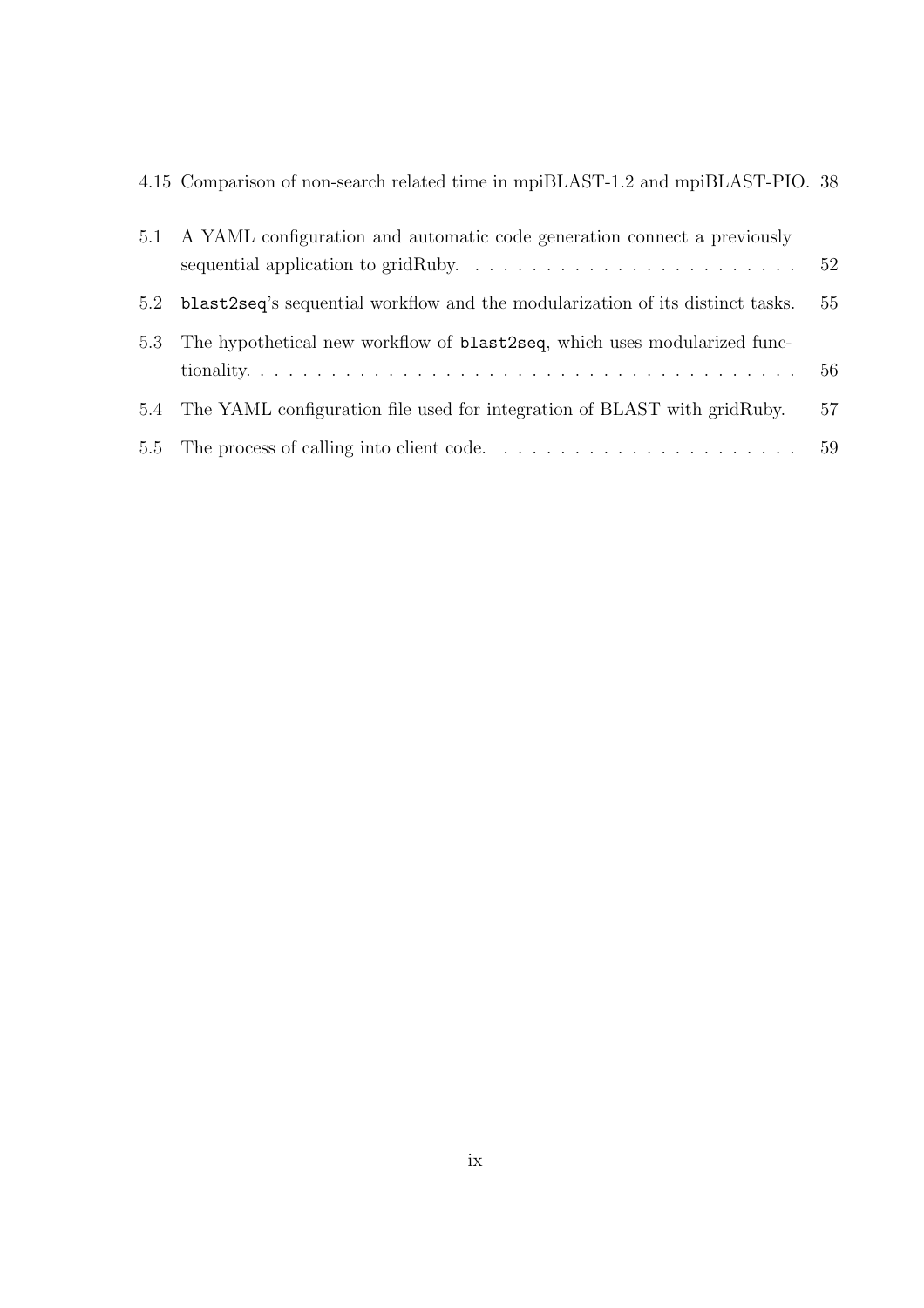# List of Tables

| 2.1 | Residue insertion, deletion, and substitution in sequence alignments              | $\mathbf{5}$ |
|-----|-----------------------------------------------------------------------------------|--------------|
|     | 2.2 A global alignment and a local alignment on the same sequences. $\dots \dots$ |              |
|     | 4.1 The number of idle messages received by the master in mpiBLAST-PIO. 35        |              |
| 5.1 | The speedup and efficiency of <b>blast2seq</b> when integrated with gridRuby and  |              |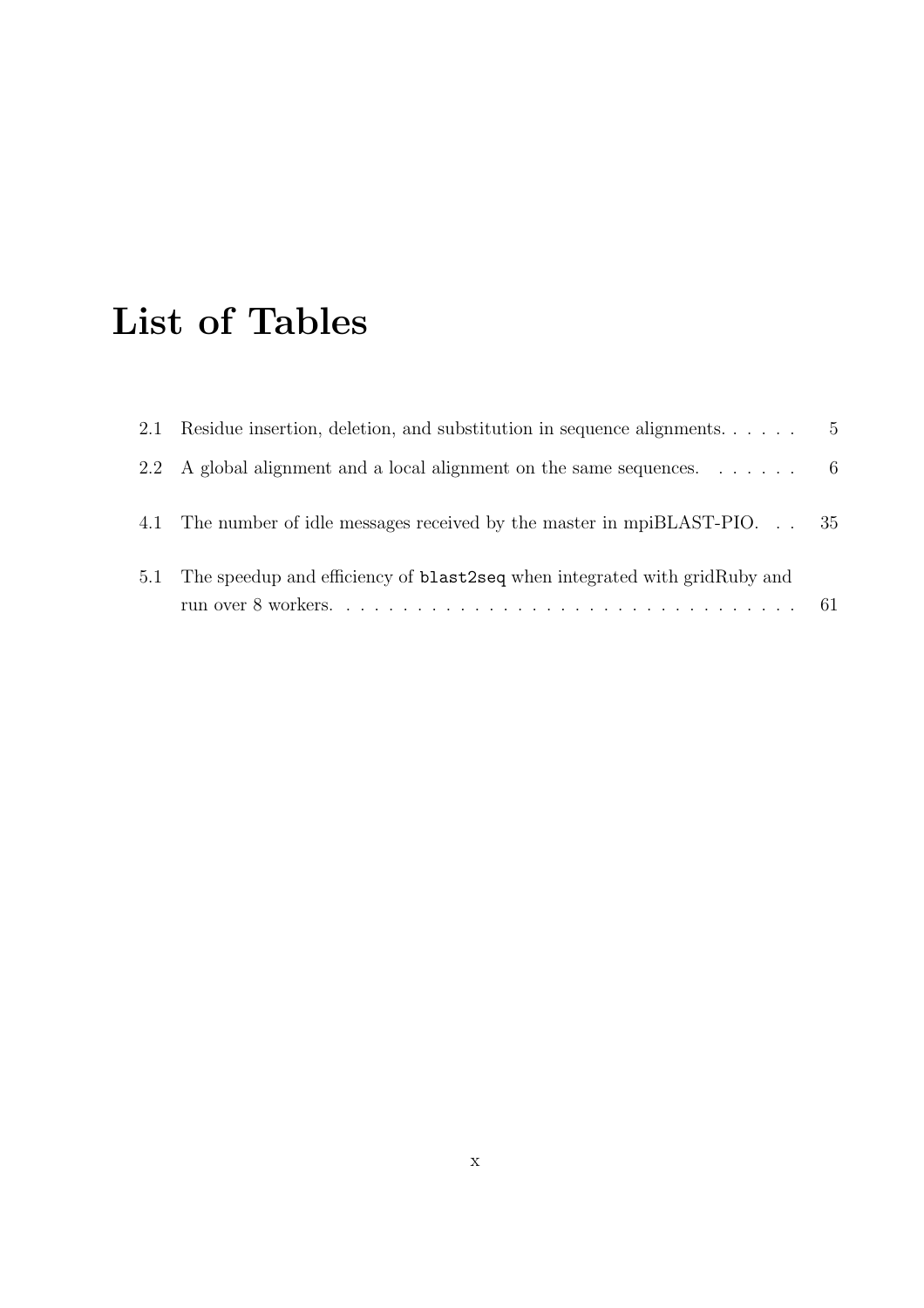# Chapter 1

# Introduction

#### 1.1 Motivation

Often biologists find it useful to compare DNA, RNA, or protein sequences to gain valuable information about relationships among them. Sequence comparisons can be used to build relationship trees that assist in evolutionary placement. In addition, newly identified sequences can be compared to known databases to discover structural roles or the origins of the new sequences. All of these comparisons, and the resulting discoveries, can lead to new insights into developmental and structural properties of organisms in our world.

The National Center for Biotechnology Information (NCBI) recognizes the importance of these discoveries. NCBI creates and maintains sequence databases and implements tools for analyzing these data. By accepting sequence submissions from individual laboratories and by exchanging data with other sequence databases (e.g., European Molecular Biology Laboratory, DNA Database of Japan), NCBI ensures a worldwide collection of information.

Through analysis of this information, biologists can gain an understanding of our genetic past and can mold our future. For instance, bioinformatics has lead to a better understanding of issues like hereditary nonpolyposis colorectal cancer (HNPCC), which arises from an altered gene. By using tools from the Human Genome Project [43], researchers were able to locate the problematic gene and produce a blood test to detect it. Since HNPCC can be cured almost completely when diagnosed and treated early, this discovery is extremely valuable.

Dedicated databases exist to track other biomedical issues as well. Influenza virus databases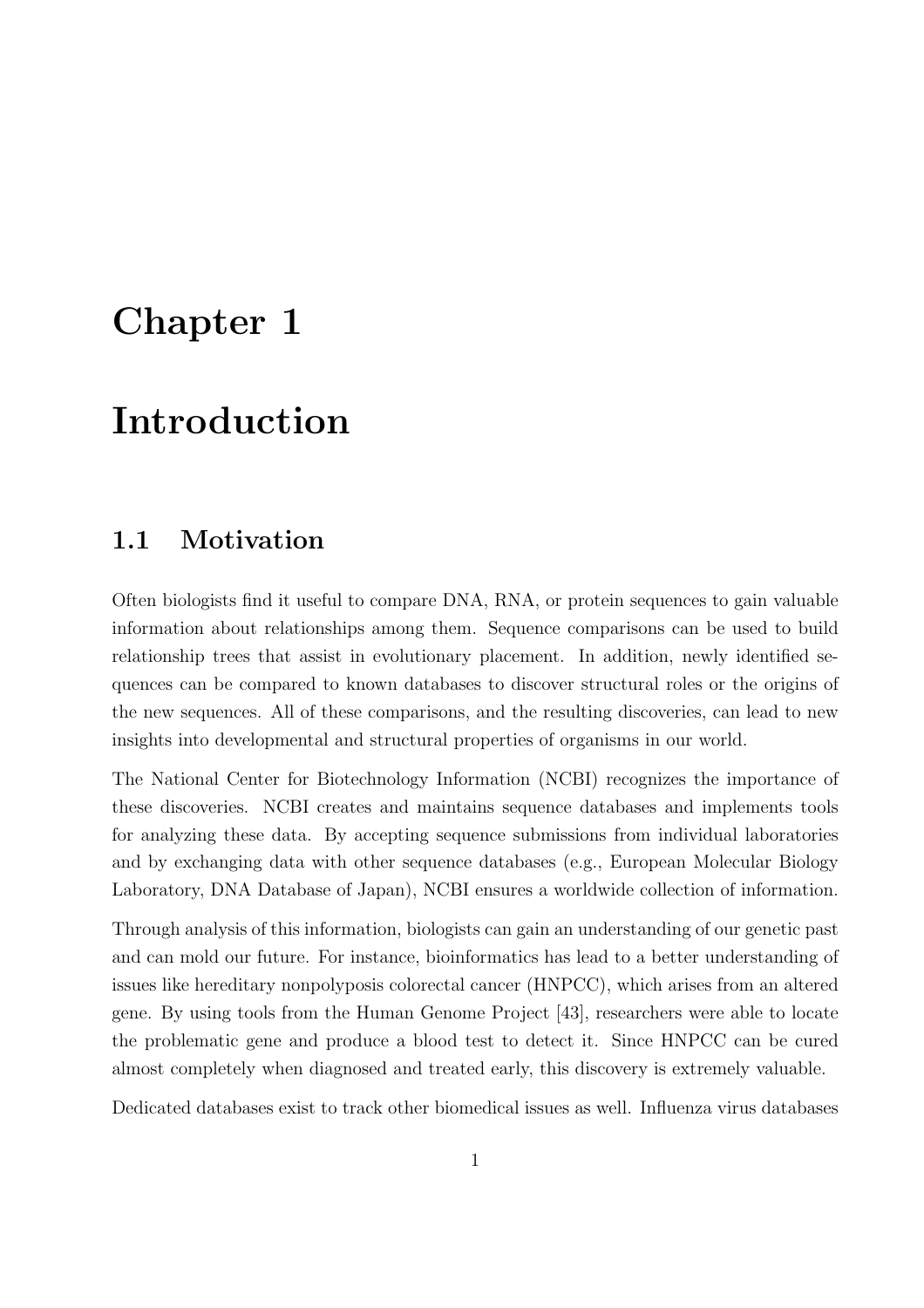help researchers identify variants of recorded virus strains. This process assists in the creation of vaccines and helps researchers understand the spread of animal viruses to humans.

Unfortunately, the process of gathering this sort of information is slow, especially with databases growing in size at a tremendous rate. Heuristic sequence searches, such as BLAST, improve upon the speed of traditional dynamic programming algorithms. However, because of the constantly expanding search space, these applications still cannot provide quick turnaround times for large searches.

Parallelized versions of these applications address this issue by dividing the input data across multiple nodes in a cluster. Individual nodes are able to compute on a small part of the entire problem and results can be merged when the search is complete. While this strategy does improve turnaround times, current solutions require tightly-knit environments to run. Further, these solutions are typically hand-crafted around existing sequential applications and cannot be used to parallelize other search algorithms.

This thesis analyzes the performance of an existing parallel sequence search application, named mpiBLAST. This analysis suggests that hand-tuned communication strategies are unnecessary for providing the improvement in speed that mpiBLAST achieves. Thus, we present a framework, named gridRuby, which acts as a generic parallelization system for many types of sequence searches. gridRuby parallelizes a slightly modified sequential BLAST application and achieves super-linear speedup without using advanced techniques like those employed by mpiBLAST.

### 1.2 Goals

The goals of this work are as follows:

- Provide a high-level view of existing sequence search applications
- Analyze the design and performance of multiple versions of mpiBLAST, an existing parallelized sequence search application
- Motivate the need for a more generic solution to sequence search parallelization and show that such a solution is feasible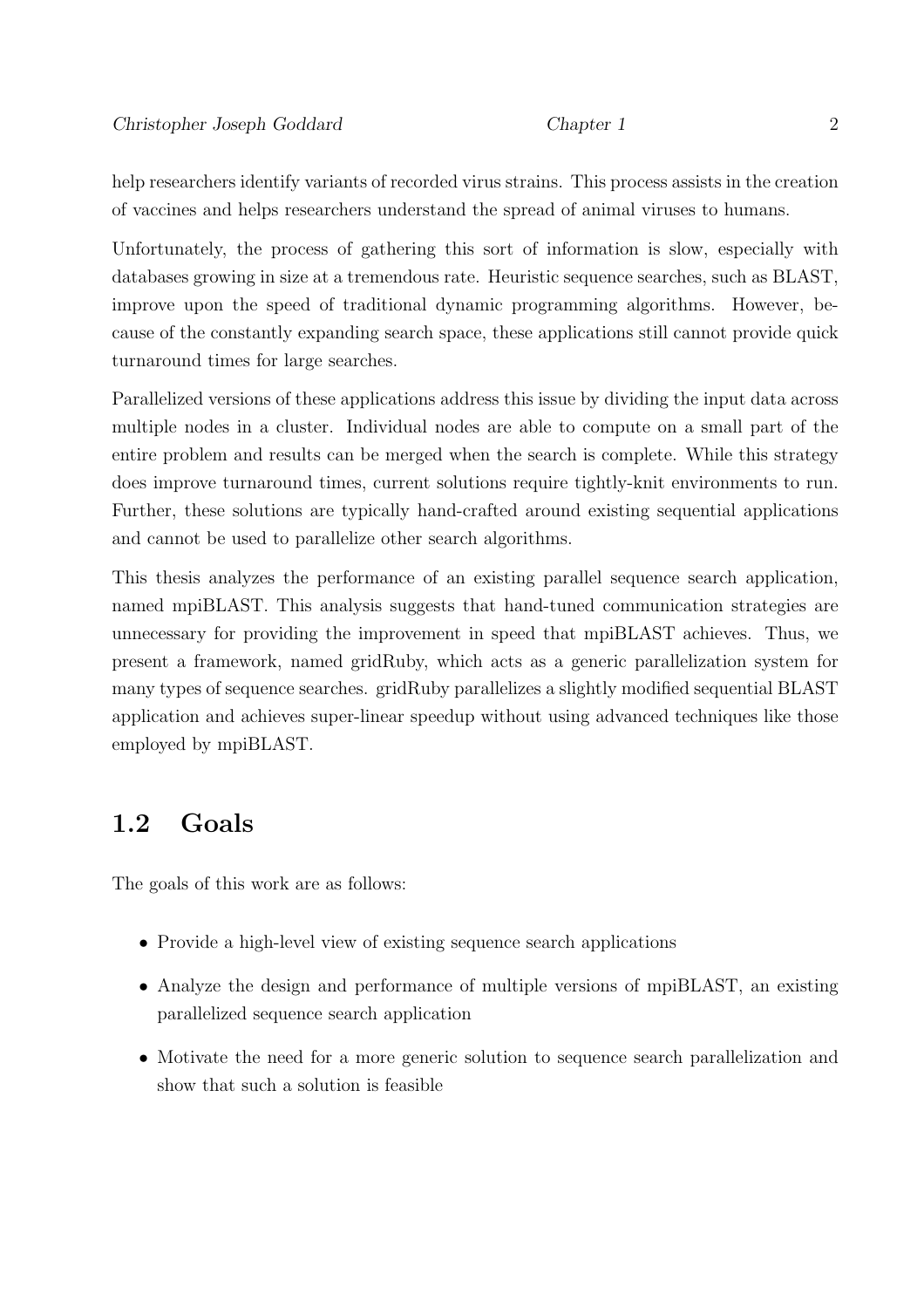Chapter 2 addresses the first goal by reviewing traditional methods of sequence searching

as well as modern approaches that improve speed. The design and algorithmic evolution of mpiBLAST is discussed in chapter 3, while its performance is considered quantitatively in chapter 4. The gridRuby framework along with the integration of an application is considered in chapter 5. Chapter 6 concludes the thesis.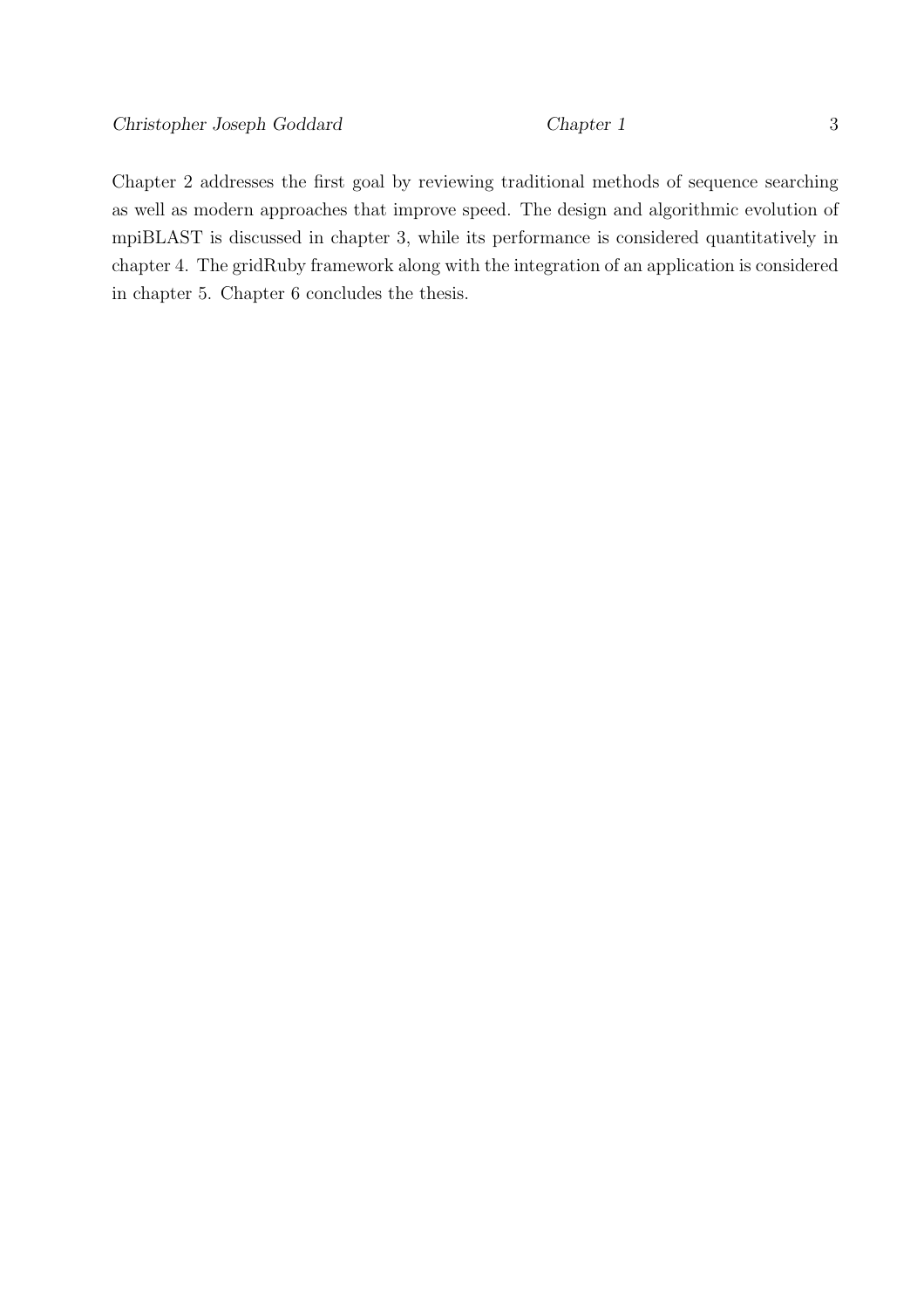## Chapter 2

# Sequence Searching with a Single Processor

### 2.1 Basic Sequence Alignment

Biologists use alignments to compare amino acids and protein sequences. Residues of the sequences are represented by letters, and alignments are created by matching these letters as closely as possible between two sequences. Often, it is useful to insert gaps into sequences or match dissimilar residues to create better alignments. Table 2.1 shows the benefit of employing such strategies.

A common way of measuring the similarity of sequences is by using a matrix of residue pair values in which every match has an associated score. Exact matches and likely replacements receive positive scores, while unlikely alternatives receive negative scores. Common protein substitution matrix collections include PAM [13] and BLOSUM [22]. Further, within these sets, certain matrices may be more appropriate than others depending on the lengths of the sequences being compared and the purpose of the comparison [1].

In addition to calculating scores for matches and substitutions, scores may be determined for entire gaps (which may consist of multiple adjacent null characters). Long gaps are penalized only slightly more than short gaps, as a single biological mutation often modifies more than one residue. The most common method of scoring gapped alignments involves the use of affine gap costs, which penalize fairly heavily for the presence of a gap and charge a smaller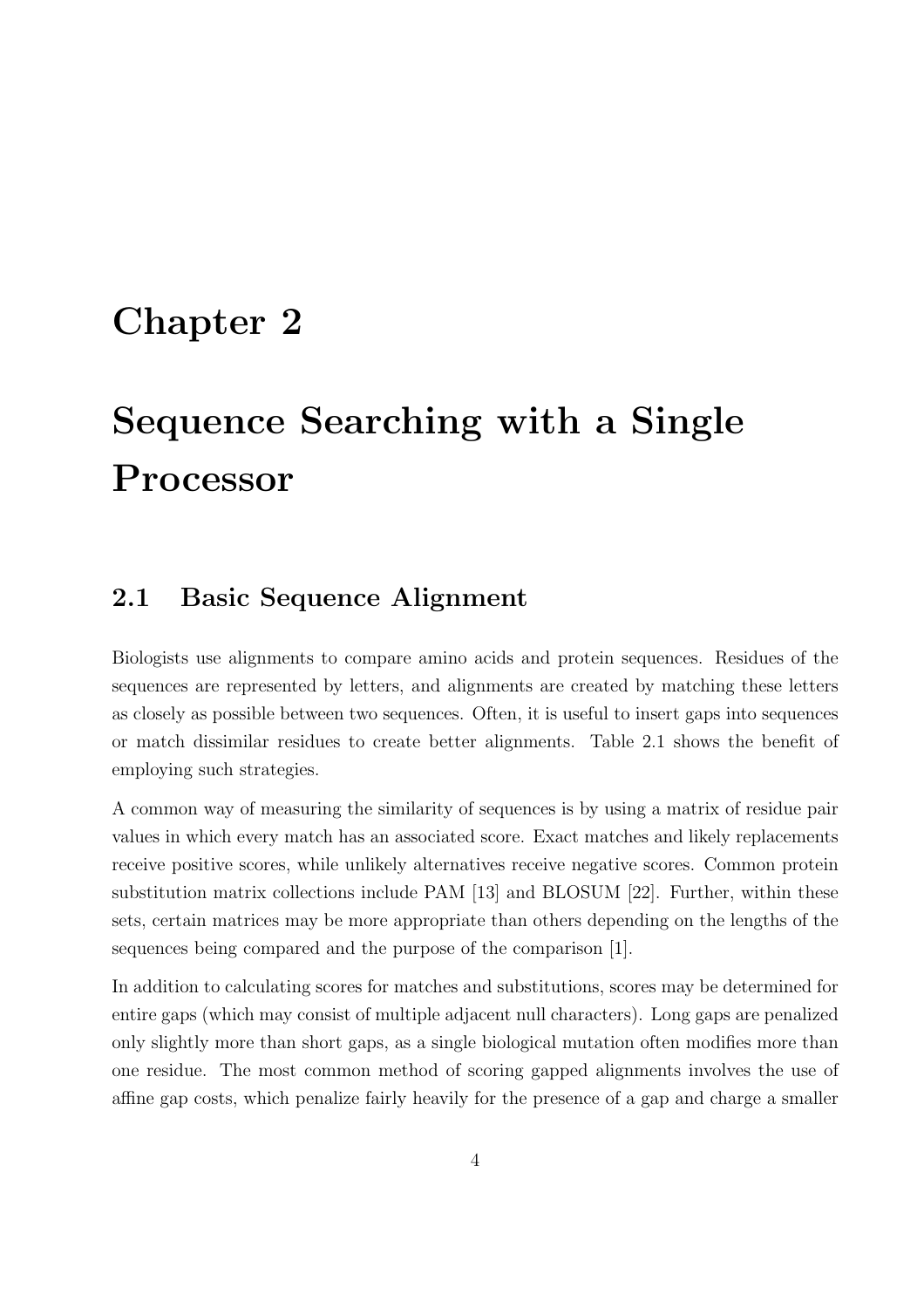Table 2.1: Residue insertion, deletion, and substitution in sequence alignments. Vertical lines between sequences signify matches. Though the two protein sequences being compared are similar, the "unmodified" comparison fails to show this, as it only matches the heads and tails of the sequences. The gapped comparison shows how similar the sequences actually are. Note that the first modification in the gapped comparison is a residue insertion while the second modification is a residue deletion.

|            | "Unmodified" Comparison | Gapped Comparison      |
|------------|-------------------------|------------------------|
| Sequence 1 | TNNSVRKSILLGTFDELRVFI   | TNNSVRKSILLGTF-DFLRVFI |
|            | $\Box$                  |                        |
| Sequence 2 | TNNVRKSILLGTFPDQLRVFI   | TNN-VRKSILLGTFPDQLRVFI |

amount for each residue the gap contains.

Depending on the reason for comparison, different types of alignments may be desired. If the input sequences are thought to be related over their entire lengths, a global alignment is used, as it requires the complete matching of the pair of sequences. The Needleman-Wunsch algorithm is an example of a global alignment algorithm. However, if the sequences are thought to be only partially related, a local alignment is performed, as it matches only the most similar segments of the two sequences. The Smith-Waterman, FASTA, and BLAST algorithms are examples of local alignment algorithms.

#### 2.2 Smith-Waterman and Needleman-Wunsch

Once the alignments are constructed, the next course of action is to determine which ones scored the highest. Given a scoring matrix, these optimal alignments can be determined using existing dynamic programming algorithms, depending on the desired comparison. The Needleman-Wunsch algorithm [39] computes optimal global alignments, while the Smith-Waterman algorithm [47] computes local alignments. Since similarities between sequences can often be seen only in segments of the input, Smith-Waterman based algorithms are the most popular.

The two algorithms vary only slightly in their implementations. While the Needleman-Wunsch algorithm "remembers" and accumulates the adverse effect of pairing two particular sequences, the Smith-Waterman algorithm "forgets" this effect and is thus more willing to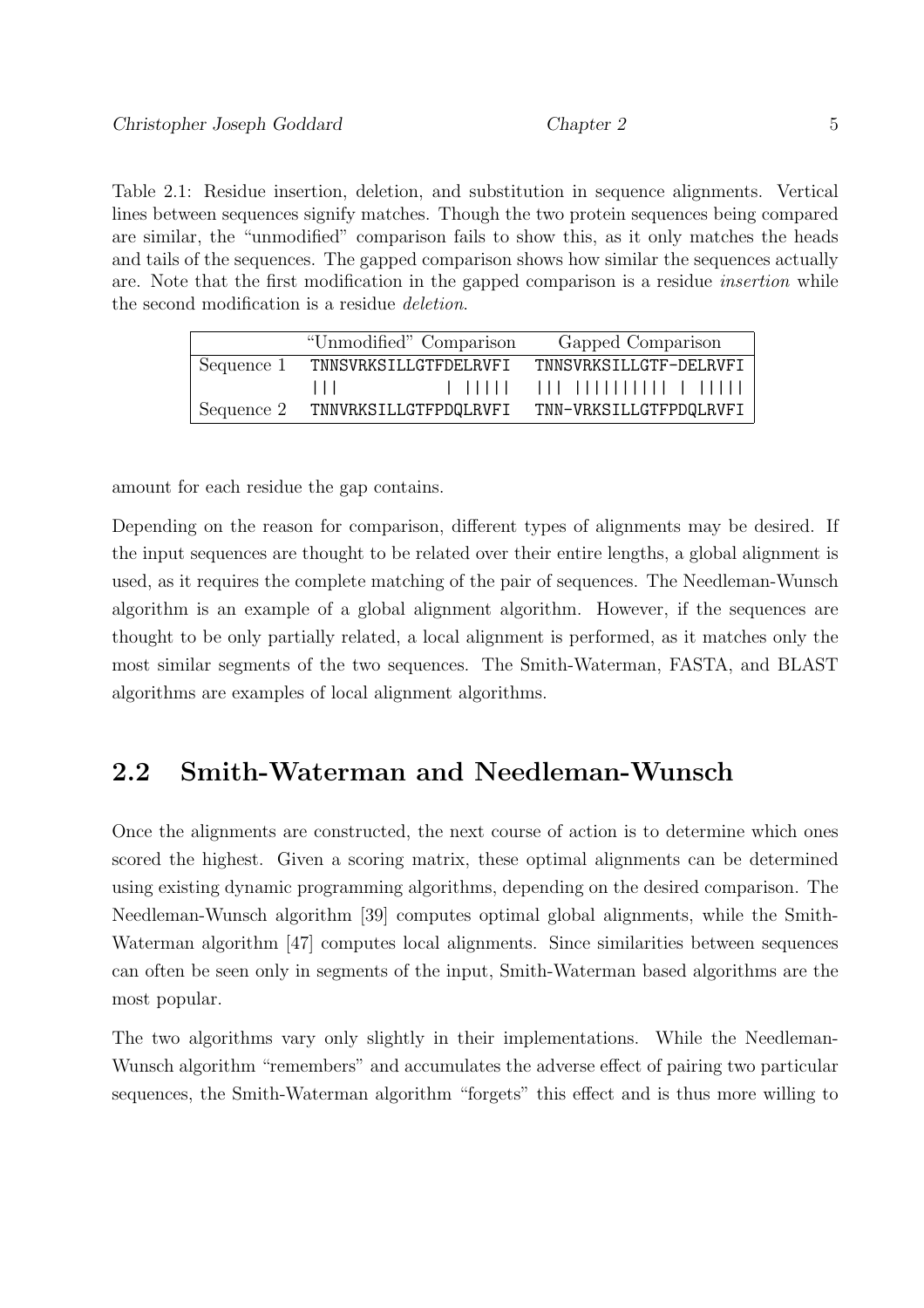accept high-scoring, though disjoint, matchings of segments. Table 2.2 shows how this can affect alignments.

Table 2.2: A global alignment and a local alignment on the same sequences. The Needleman-Wunsch algorithm attempts to align the two sequences over their whole lengths, resulting in groups of small numbers of matching residues. The Smith-Waterman algorithm locally aligns the sequences, resulting in larger matched residue groups.

| Global Alignment | Local Alignment           |
|------------------|---------------------------|
| FTFTALILLAVAV    | FTFTALILL-AVAV            |
| $F--TAL-LLA-AV$  | $--FTAI$ . $-I.I$ A $N--$ |

Current Needleman-Wunsch and Smith-Waterman algorithms run in  $O(N^*M)$  time, where N and M are the lengths of the two sequences being compared. Both can handle affine gap costs at a small constant-factor decrease in speed [21].

#### 2.3 Heuristic Approaches

Though the Smith-Waterman algorithm provides a relatively efficient method for aligning sequences, if comparisons are done on a regular basis, its dynamic-programming approach is too slow. In time critical situations, the ability to quickly compare against a large database of sequences is required. Hence, a new series of heuristic algorithms emerged.

#### 2.3.1 FASTP and FASTA

The FASTP program [34] employs one such algorithm and improves on the speed of traditional Smith-Waterman based applications. This improvement is achieved by finding identities between two sequences, storing them and their associated offsets in a lookup table (e.g., a hash table), and computing scores based on differences between the offsets. This strategy can greatly reduce the collective problem size, thus reducing the number of comparisons made. The FASTP algorithm is similar to one described previously in the literature [53], but includes multiple modifications and supports the use of a substitution matrix.

The more commonly used FASTA application [40] improves the sensitivity of FASTP with an insignificant degradation in speed, and offers "on-the-fly" translation of DNA sequences for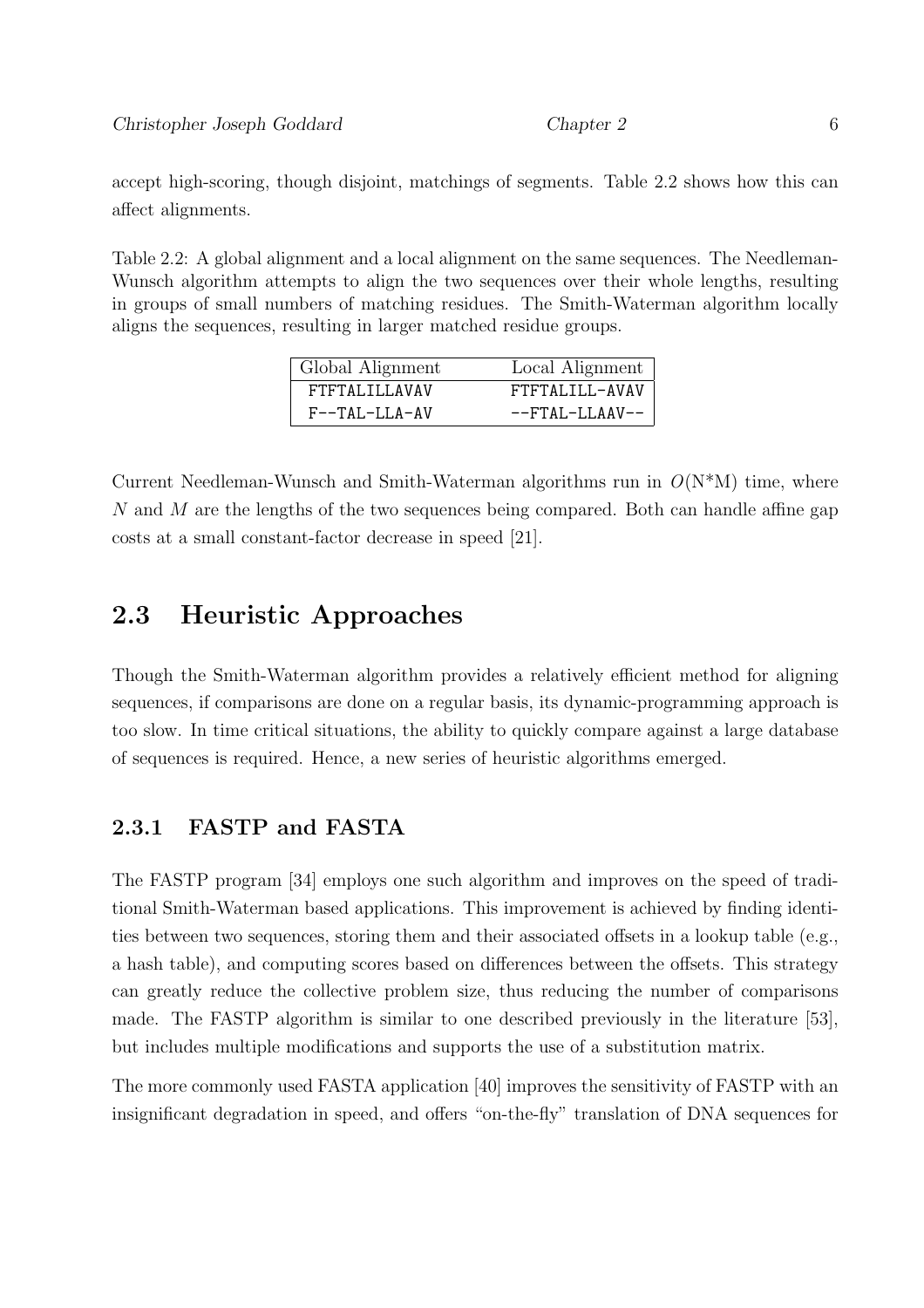comparison with proteins. Both algorithms locate identical segments, score these segments and keep those above a threshold, eliminate segments that are unlikely to be part of the final alignment, and use dynamic programming to produce an alignment which incorporates the high scoring segments.

#### 2.3.2 BLAST

The desire to provide quick turnaround times resulted in the development of a new tool, the basic local alignment search tool (BLAST) [2], for the efficient comparison of sequences. Like FASTA, BLAST effectively reduces the problem size by considering similarity at different granularities. However, unlike FASTA, BLAST directly approximates the likelihood of chance matches and evaluates the statistical significance of its results [26], resulting in an order of magnitude speedup in some cases.

To approximate the likelihood of chance matches, the BLAST algorithm is based on finding the maximal segment pair (MSP) in two sequences. A maximal segment pair is defined as the pair of equal-length segments that exhibits the highest score as determined by a score matrix. Such a segment pair produces a score that cannot be improved by reducing or extending the length of the pair. A segment pair is considered a high-scoring segment pair (HSP) if it is locally maximal (that is, it is an MSP) and a Smith-Waterman variant scores it above a specified threshold.

Using Karlin-Altschul statistics [25], BLAST can predict the lowest MSP score at which similarities are still meaningful. Using this knowledge, the algorithm spends less time in regions of sequences that are unlikely to exceed this score. By scanning for small exact matches and extending them and using the calculated MSP score threshold, BLAST is able to effectively approximate the results of dynamic programming algorithms and gains a considerable amount of speedup.

The BLAST algorithm was further improved to support gapped alignments and to increase its speed [3]. Since most computation time in the original BLAST is spent extending exact matches, the new algorithm introduces a "two-hit" method. This strategy requires two exact matches to be within a certain distance of each other before computing an extension. The score threshold must be lowered to produce more hits and achieve the original sensitivity, but since only a small portion of these hits are extended, overall execution time is decreased.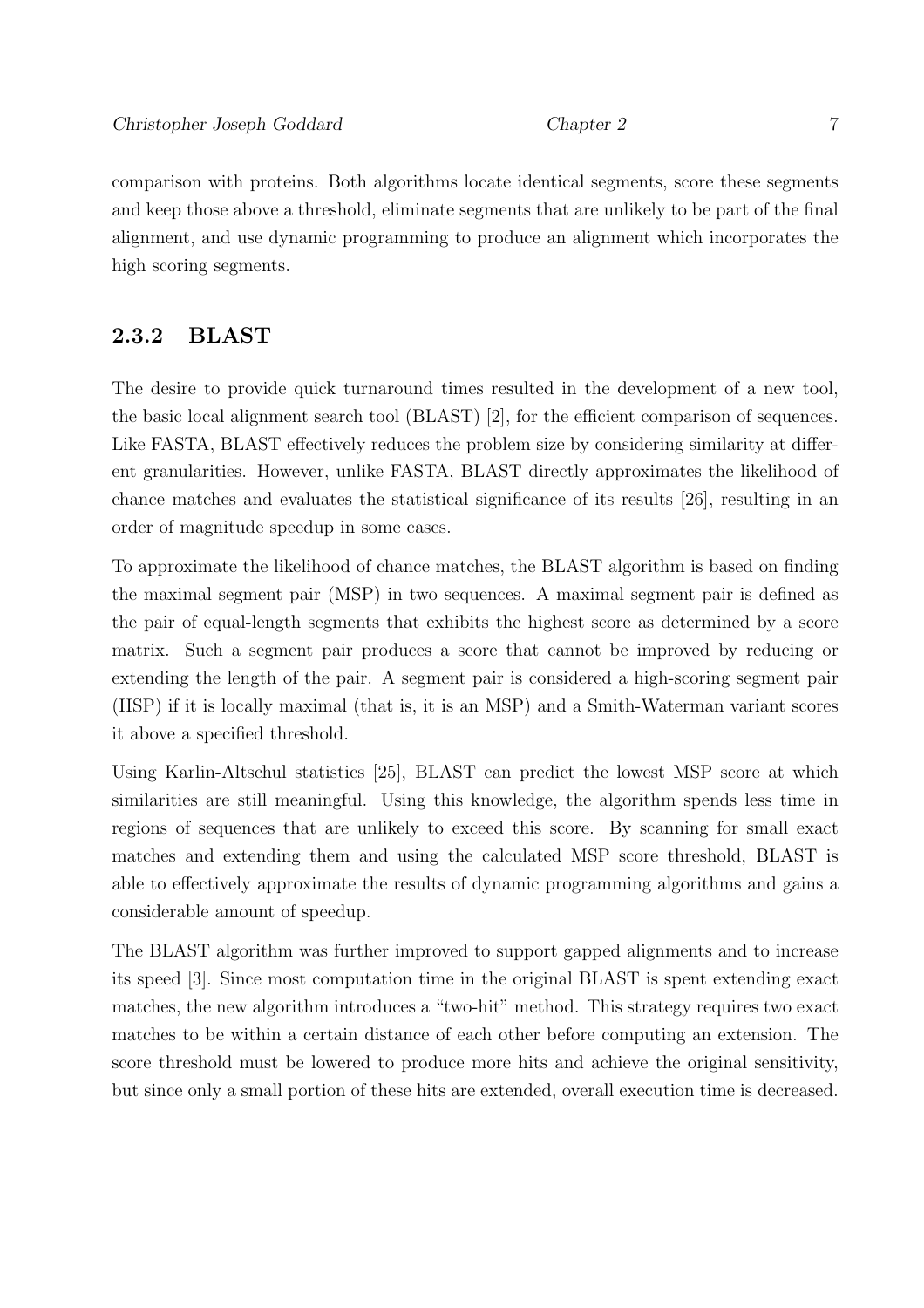#### 2.4 Other Work

Though Smith-Waterman, FASTA, and BLAST represent a set of popular algorithms used to conduct sequence searches, many more applications exist which serve the same purpose. Some of these applications (e.g., NCBI BLAST, WU-BLAST, and FSA-BLAST) use similar strategies at a basic level, but provide varying functionalities (e.g., FSA-BLAST may be faster than NCBI BLAST, but it does not support translated searches).

The National Center for Biotechnology Information (NCBI) [15] maintains a version of BLAST (including a very large infrastructure) implemented in C and C++. Its design was the basis for the BLAST algorithm described above.

However, there exist quite a few other implementations and variants of BLAST. One well known version, WU-BLAST [19], claims to be the original BLAST application to support gapped alignments with statistics. It is a product of Washington University, carries a copyright, and cannot be modified without written permission. Another, FSA-BLAST [9, 8], guarantees accuracy at twice the speed of NCBI's BLAST. However, it does not support translated searches. BLAT [28], the "BLAST-like alignment tool", is an extremely fast, yet less sensitive, variant of BLAST.

Other applications take different approaches than BLAST to reduce search time. Instead of extending exact matches, PatternHunter [35] uses seeds of non-consecutive letters and extends matches (like BLAST's "two-hit" approach, but more generic). PatternHunterII [32] makes use of multiple seeds to improve sensitivity and speed, and tPatternHunter [30] supports translated searches. Though their ability to match patterns of non-consecutive letters is extremely flexible and often faster, it is difficult to choose appropriate seeds.

To further improve the performance of sequence search algorithms, database pruning algorithms and indexers [24] are used to reduce the search space a-priori. By determining lower bounds for edit distances between strings (essentially, the number of mutations to transform one string into another), these algorithms are able to prune databases significantly. Such approaches typically reduce disk I/O, memory demands, and CPU time, but may discard important potential matches.

There is no optimal solution to the sequence searching problem, as trade-offs in algorithm design must be made. However, these algorithms do share a collective goal: to conduct sequence searches as quickly and accurately as possible.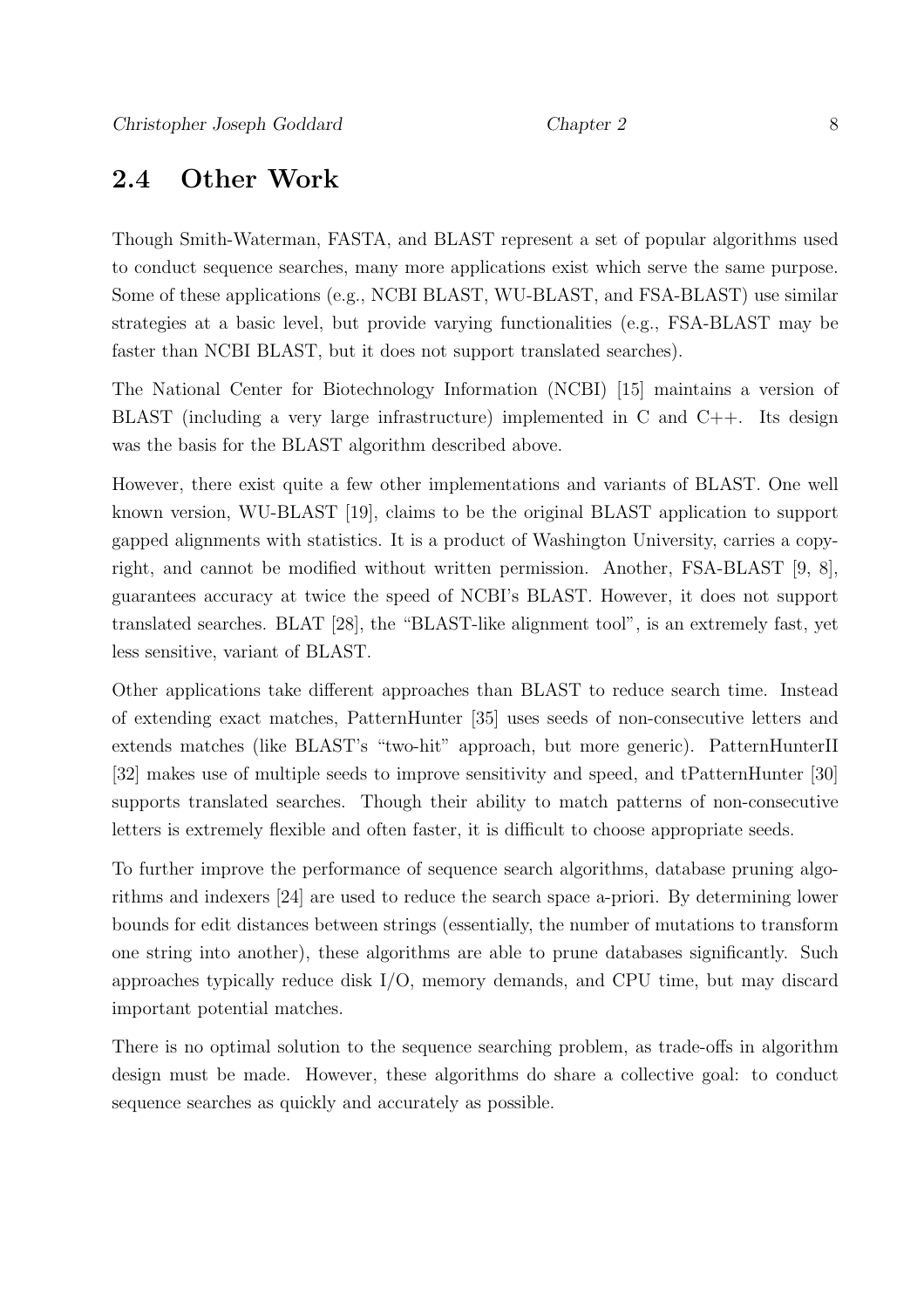# Chapter 3

# Sequence Search Parallelization in Tightly-Coupled Environments

### 3.1 Introduction

Though local alignment algorithms have come a long way since the original description of Smith-Waterman, performing searches in serial is still too slow. With databases of known sequences growing exponentially, these implementations struggle as the problem size increases over time. Often, the memories of conventional machines fail to store the entirety of large sequence databases, resulting in heavy virtual memory requirements and massive amounts of paging.

Hence, many biologists have turned to parallel computation to resolve the intense CPU and memory demands of their applications. By using multiple machines to accomplish their tasks, their collective memory can be used to avoid paging. Further, much of the computation can be overlapped, resulting in a large improvement in speed.

In this chapter and the next, mpiBLAST, a parallel version of BLAST, is used as a case study to provide insights on the implementation, performance, and problems of parallel sequence-alignment algorithms. This chapter looks at mpiBLAST from an algorithmic and implementation perspective, while the following chapter evaluates its performance through experimentation.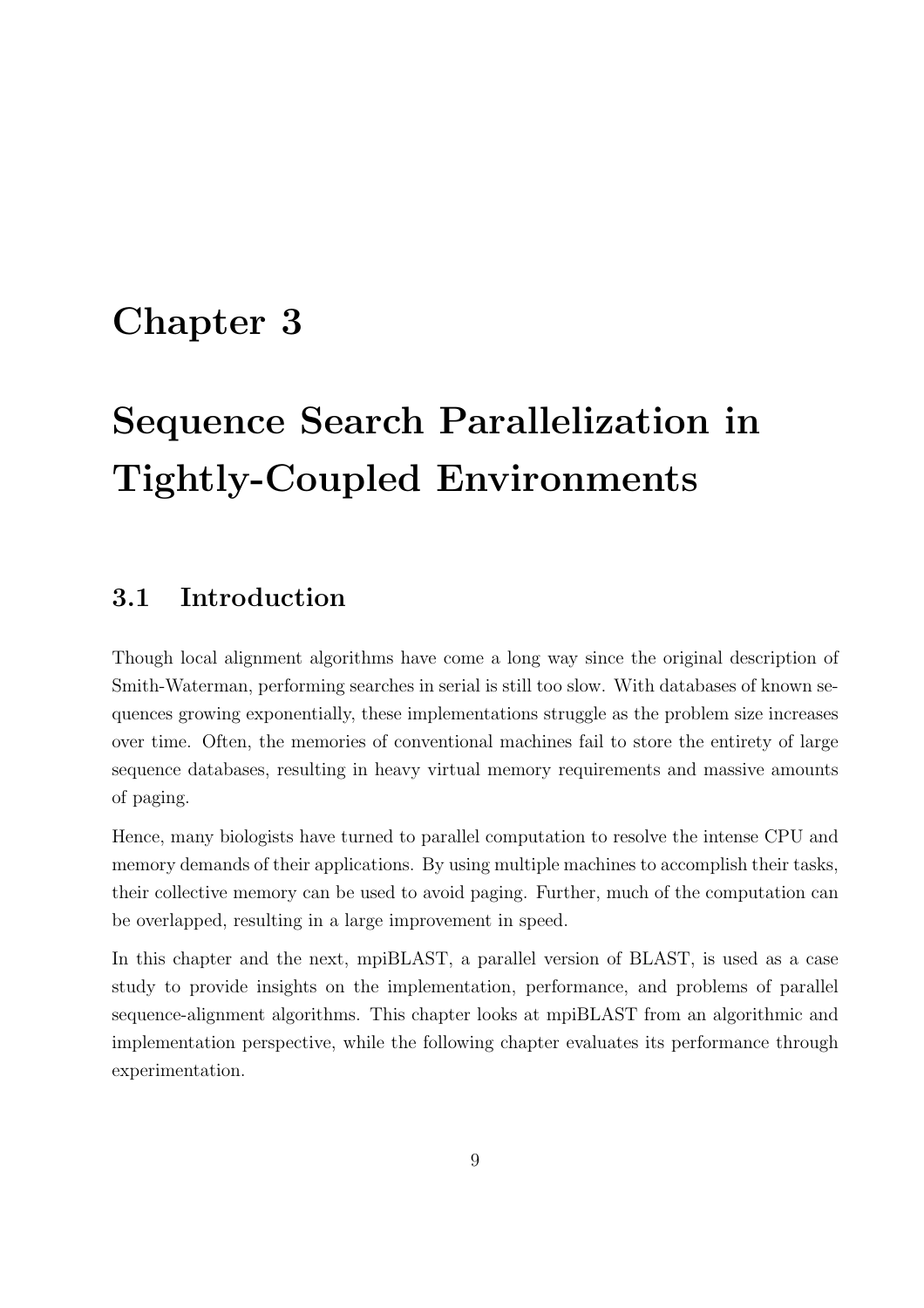### 3.2 Conventions

To keep discussions of these applications and their techniques consistent, the following definitions are used:

- A *database* is a collection of sequences which may be in one of many different formats. NCBI and other organizations have collections of very large databases, which are often used as input to sequence comparison applications.
- A query is a single sequence that is compared to an entire database.
- A *query set* is a collection of sequences that is compared to an entire database. Often, biologists find it useful to compare a collection of queries against a database rather than using only one query per run, hence they create a query set.
- Database segmentation involves dividing a database into smaller components, so that each node of a cluster or processor of an SMP machine can search on these components in isolation (Figure 3.1). This process takes advantage of parallelism as well as the collective memory of a cluster, such that the pieces of a large database are stored in the memory of each node.
- *Query segmentation* involves dividing a query set into smaller parts (Figure 3.1) for similar reasons. Nodes of a cluster or processors of an SMP system can search parts of the query set against an entire database in parallel. Note, however, that if the database replicated to each node is larger than the memory of that node, paging issues will create slowdown in execution.
- Fragments are the fractions of a database or query set which result from segmentation (e.g., database segmentation produces database fragments). In this thesis, chunk is synonymous with fragment.

### 3.3 mpiBLAST

mpiBLAST is an open-source, parallelized version of NCBI's BLAST, which makes use of MPI [36] for communication. Though the original realization of the algorithm simply made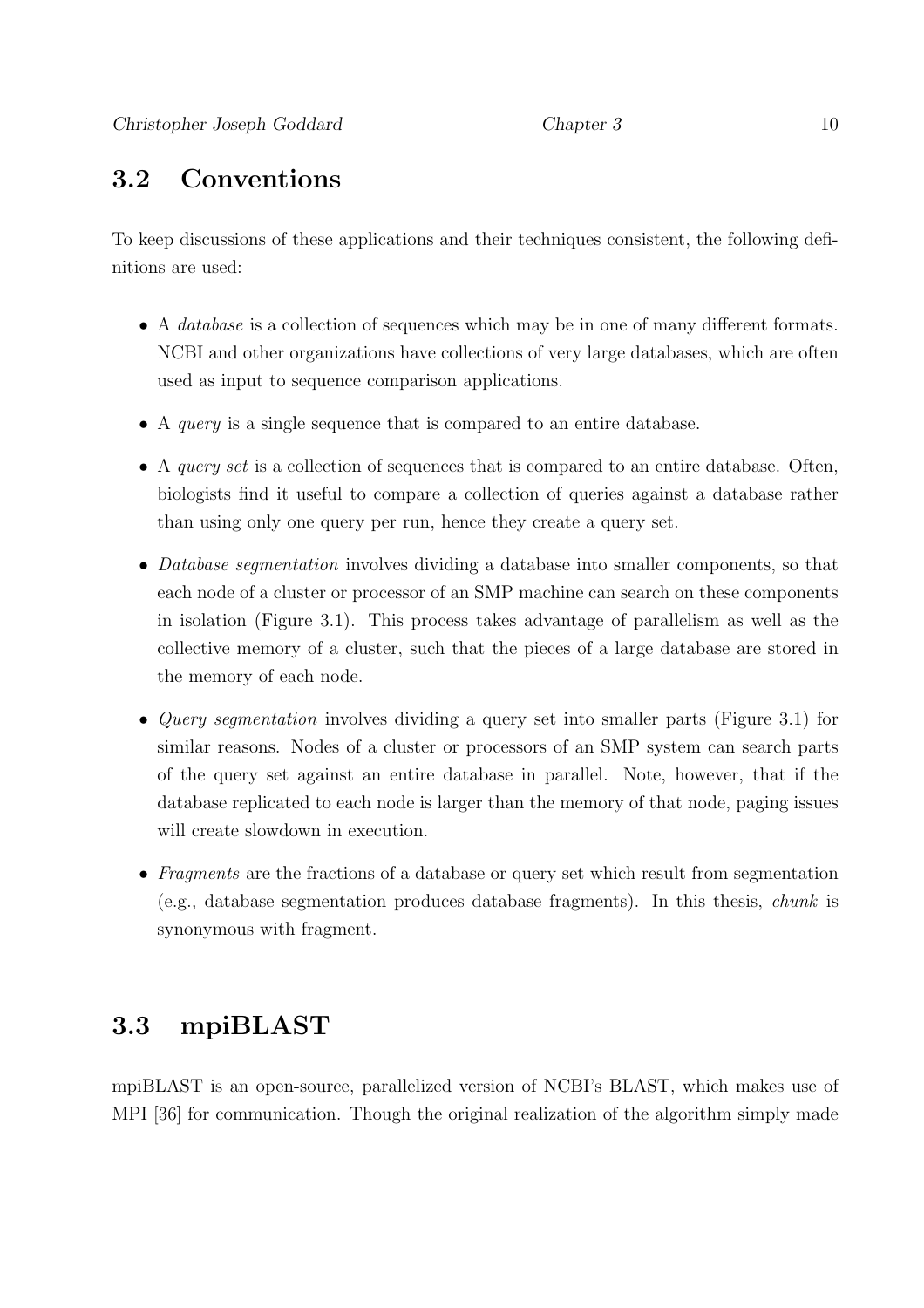

Figure 3.1: Typical database and query segmentation patterns. In database segmentation, each node searches the entire query set against a fragment of the database. In query segmentation, each node searches the entire database using only a portion of the query set.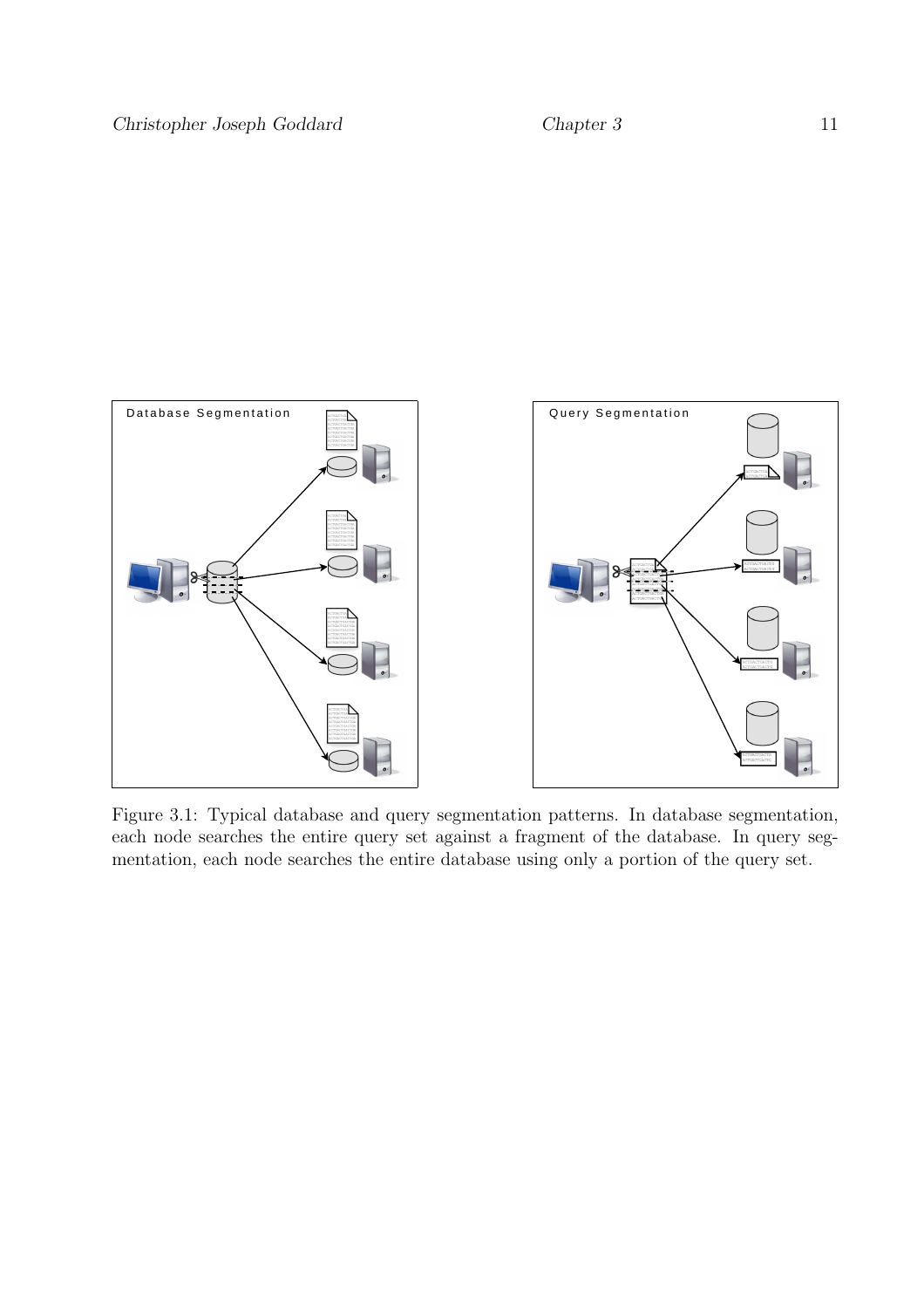use of database segmentation to ensure that the search at each node is executed "in memory," mpiBLAST achieves super-linear speedup. Further, over the course of a few years, it has seen many modifications which help improve its performance, reliability, and scalability. The following sections trace mpiBLAST's evolution up to the current version.

#### 3.3.1 mpiBLAST-1.2

NCBI BLAST provides two primary applications used for searching a sequence database with a set of queries. The first application, formatdb, formats a given database to help speed up searches. Further, if the entire database will not fit into the memory of the machine, formatdb can split the database into chunks; in this way, the application can run on smaller chunks (which fit into memory) one at a time. The second application, blastall, performs the actual searches.

The first introduction of mpiBLAST (version 0.9) [12] included additional applications. mpiformatdb wraps the NCBI formatdb and provides additional functionality by creating small fragments from the specified database for use with mpiBLAST and moving these fragments to storage shared among all nodes that will use the fragments. The other application, mpiblast, is a parallelized version of BLAST that uses database segmentation to achieve speedup; the actual BLAST searches are handled by NCBI toolkit code, while parallelization is achieved through supporting code and MPI.

mpiBLAST makes use of a master process, which distributes database fragments to worker processes. The master process handles tracking of fragments, sending fragments to workers, and collecting results. Workers simply run the actual search.

Worker processes start by informing the master of which database fragments they are already storing locally. The master then reads the query set from disk and broadcasts it to all of the workers. Once workers have received the query set, they send an idle message to the master. When the master receives an idle message, it assigns the worker a database fragment to copy or search. After the worker finishes with this task, it sends the master an idle message. As long as there are database fragments that have not been searched, this process is repeated.

With mpiBLAST-0.9, the master collects and sorts partial results from the workers. Then, to gather the necessary information (like sequence data) for output, the master reads from the database on shared storage. Once the data are converted into an appropriate format,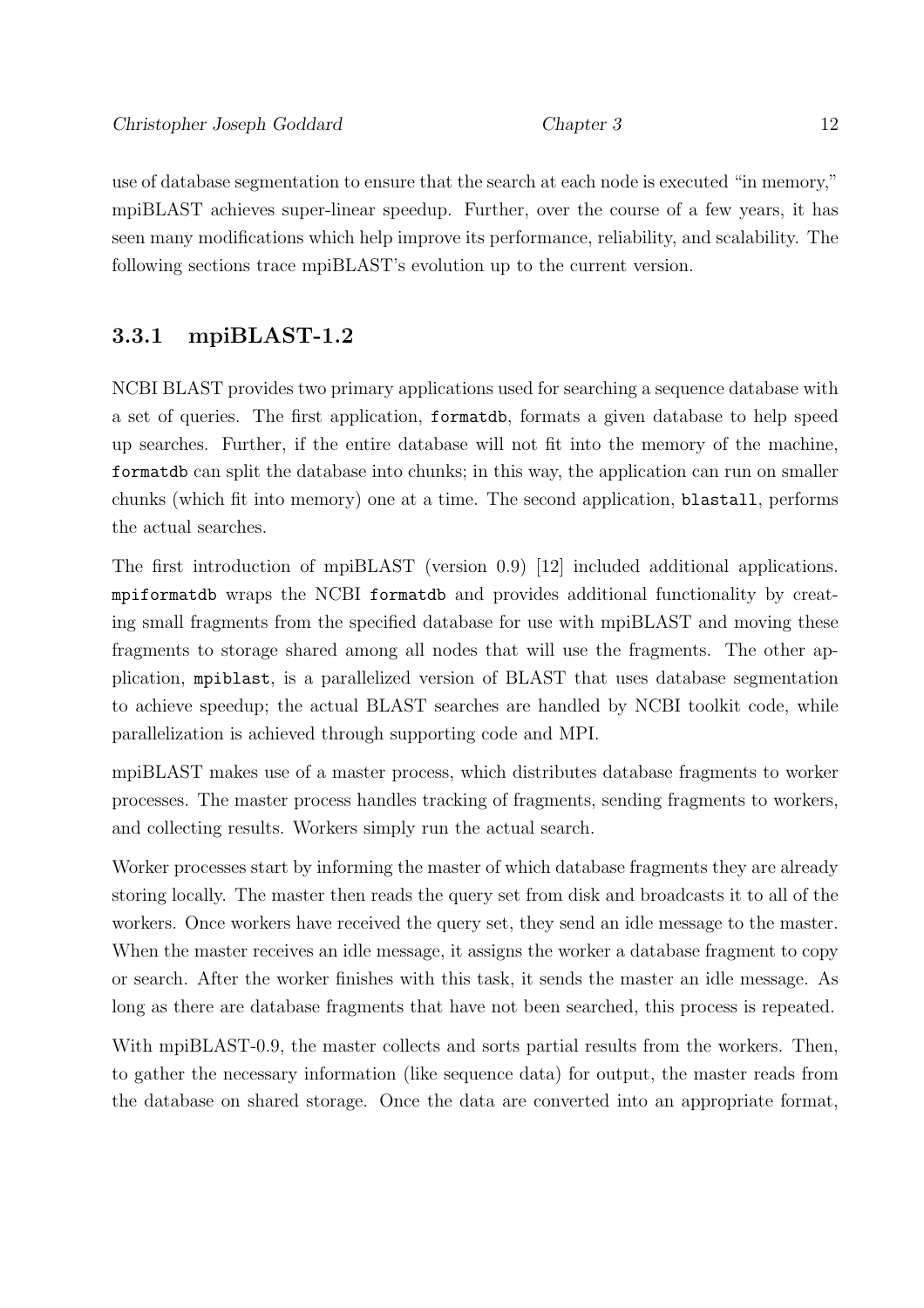

they are output and execution is finished.

Figure 3.2: mpiBLAST-0.9 and mpiBLAST-1.2 output processes. In mpiBLAST-0.9, the master collects all partial results from workers, looks up sequence information from the database on shared storage, formats the results, and writes the results to file. In mpiBLAST-1.2, the master queries workers for results and the workers look up the associated sequence data from their local database fragments. Then, results are sent to the master for merging, formatting, and writing. Allowing workers to look up sequence information makes use of data locality (as the workers are storing database fragments locally) and increases parallelism (as workers can retrieve information from their respective fragments in parallel).

mpiBLAST-1.2 operates similarly to mpiBLAST-0.9, though its output process is slightly improved (Figure 3.2). After low-scoring results are filtered out, sequence information is obtained by the master from workers rather than from shared storage. This allows the master to query workers for data from their local database fragments, convert the results into the necessary format, and write the data to disk in serial.

#### 3.3.2 pioBLAST

While the first versions of mpiBLAST improved upon BLAST's performance considerably, pioBLAST [33] addresses some issues with mpiBLAST to improve performance and scalability. pioBLAST makes use of the following techniques: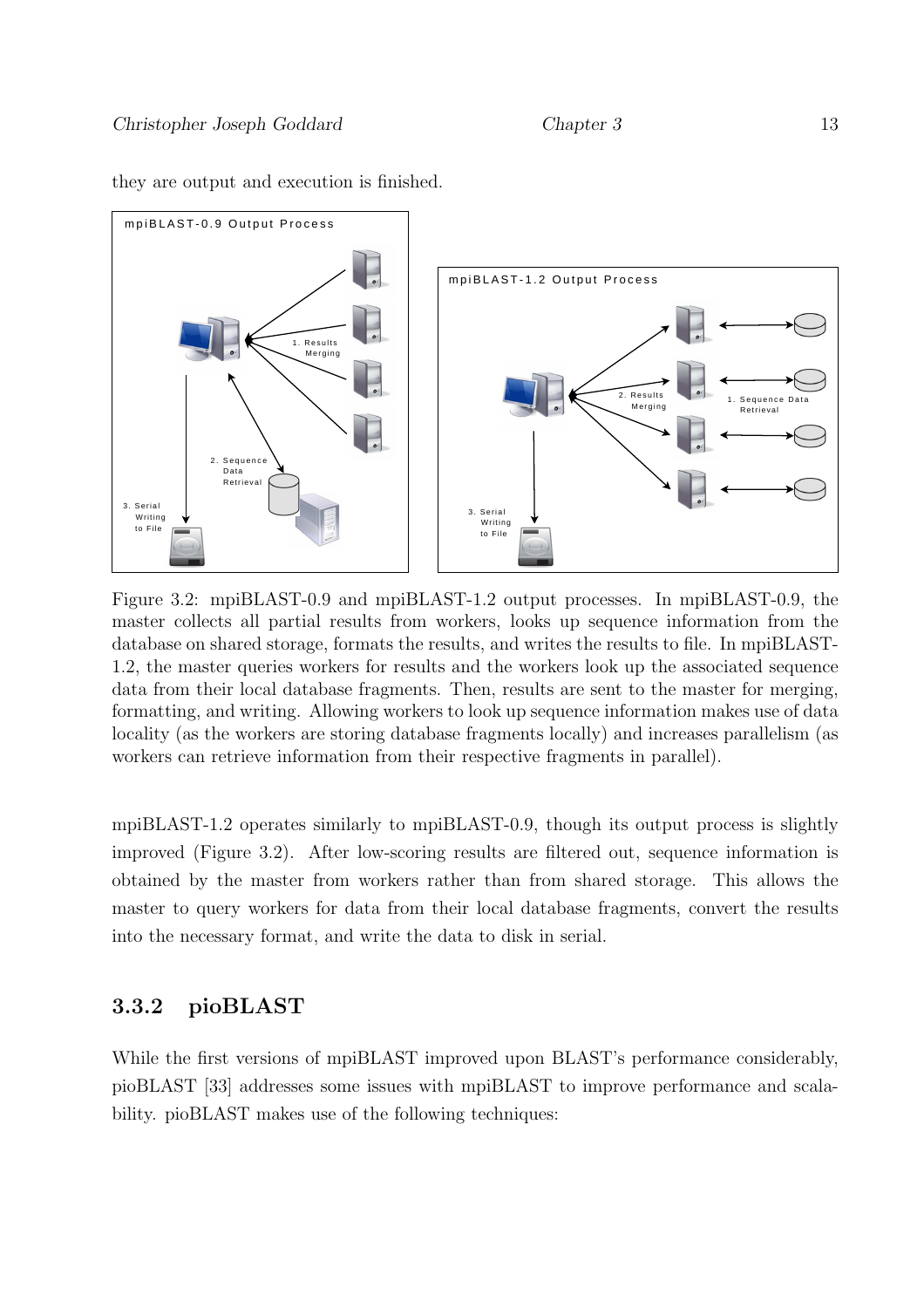- On-the-fly database fragmenting
- Caching of important data
- Parallel I/O on shared files
- Refined processing of results

The static database partitioning scheme used by mpiBLAST is restrictive. Using fewer database fragments than the number of nodes for a search poorly uses resources, as compute power goes to waste. Further, using more fragments than the number of resources increases both search and non-search time, due mainly to collecting, merging, and outputting results. Users with multiple sets of resources (i.e., clusters with differing numbers of nodes) are required to collect multiple formatted databases when using static partitioning. In these scenarios, users are burdened with database maintenance, and valuable disk space goes to waste in storing these, often large, databases.

pioBLAST resolves these issues by providing a dynamic database-partitioning scheme. MPI-IO [51] is used to access shared databases in parallel. The master process distributes file offsets, which represent virtual database fragments, to worker processes at execution time. The workers can then read the fragments into memory, in parallel, and perform their search as they normally would.

In addition to the general restrictiveness of static database partitioning, mpiBLAST-1.2 suffers from the effects of serializing results data. In mpiBLAST-1.2, workers send partial results to the master for sorting. After sorting the results by score and determining which sequences will appear in the output, the master requests other information (such as the actual biological sequence data) related to the partial results sent by each worker. The workers consult their local database fragments on disk for this information and forward it on to the master.

pioBLAST uses a strategy different than mpiBLAST-1.2 to improve the efficiency of this process (Figure 3.3). When results are discovered, workers cache potentially useful sequence information so it need not be retrieved from disk again later. Then, as is the case with mpiBLAST, pioBLAST sends partial results to the master for sorting. However, once the sorting is complete, the master does not request further information from the workers for output. Instead, the master notifies the workers of which results should be included in the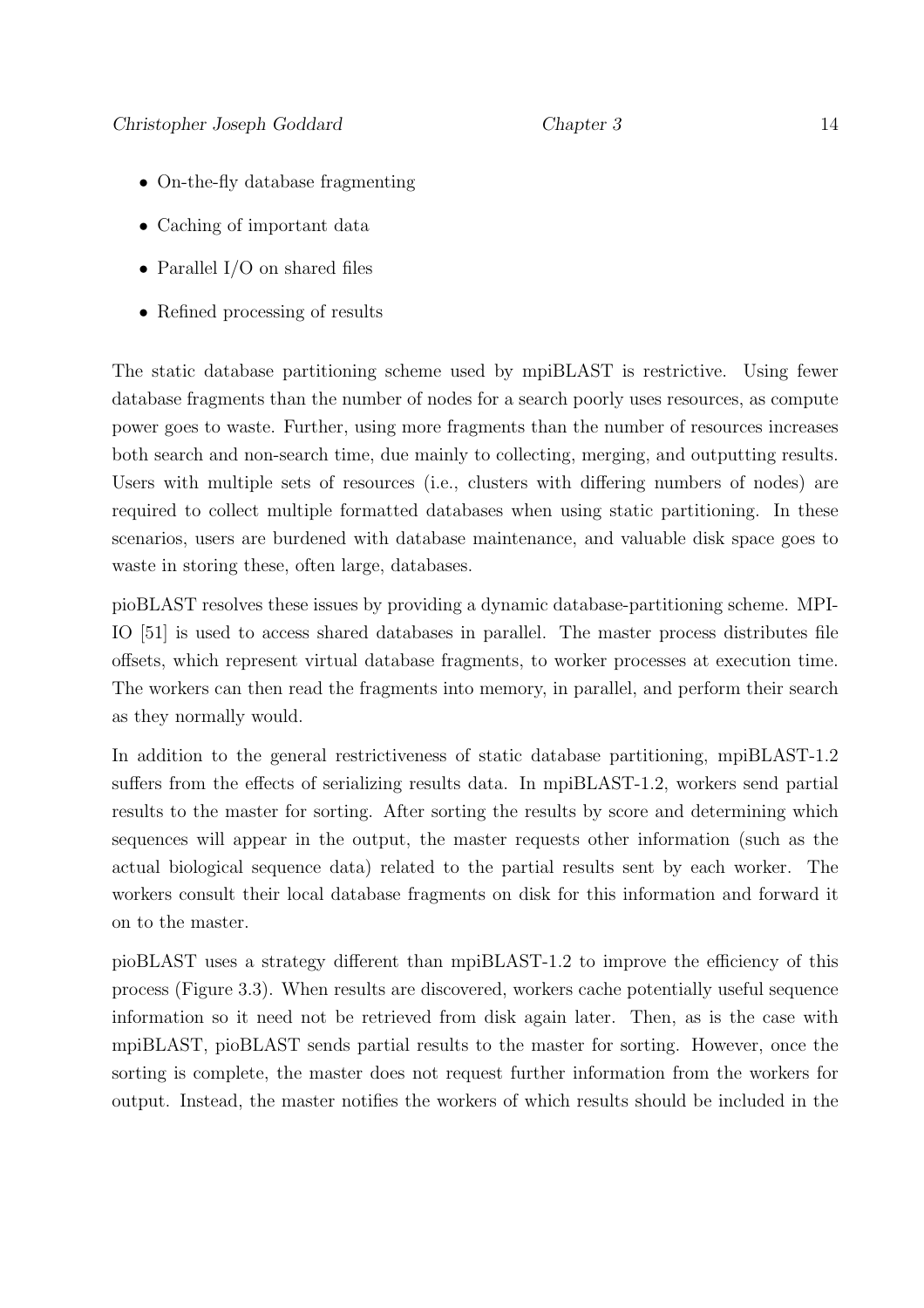

Figure 3.3: mpiBLAST-1.2 and pioBLAST output processes. In mpiBLAST-1.2, the master queries workers for results and the workers look up the associated sequence data from their local database fragments. Then, results are sent to the master for merging and writing. In pioBLAST, the master informs workers of which results to output and where in the file to output them. Then, workers retrieve sequence data from their local database fragments, format the results, and output to the file collectively.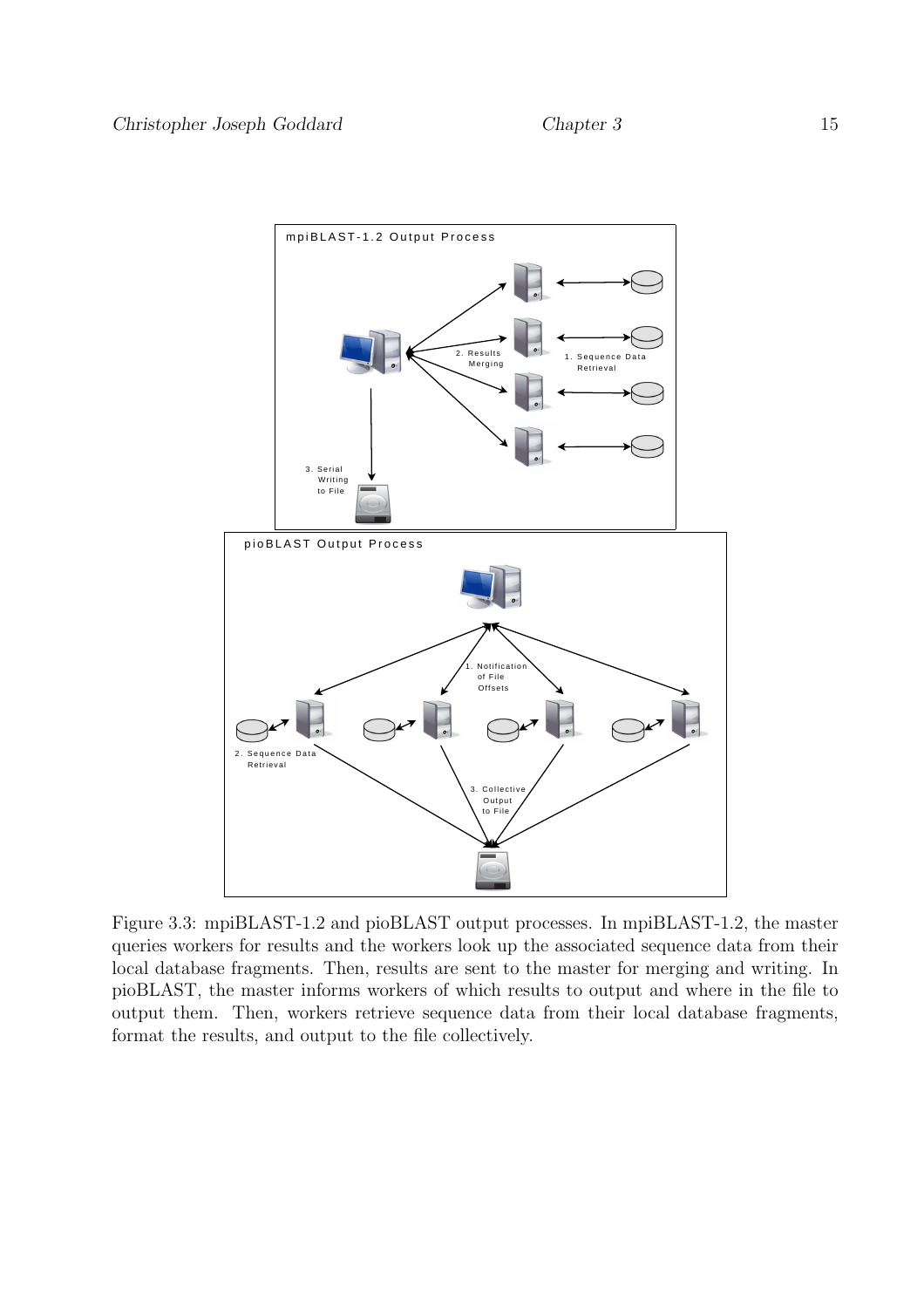output, and the workers do the actual writing. This process eliminates the extra transfer of sequence data to the master and allows workers to use their cached data to reduce reads from disk.

pioBLAST makes its final improvement in the output step. The mpiBLAST-1.2 master serializes the process of collecting sequence data and outputting final results. On the other hand, given a parallel filesystem, pioBLAST uses MPI-IO to effectively collect and write results from the noncontiguous memory of the workers. This takes advantage of the previous performance enhancement (locality of sequence data on the worker) as well as conducting output in parallel.

#### 3.3.3 mpiBLAST-1.4

In parallel to the pioBLAST work, a new version of mpiBLAST emerged. mpiBLAST-1.4 was produced to resolve some of the issues discovered with mpiBLAST-1.2. This work includes the following changes:

- More confidence in the accuracy of alignment score calculations
- Reduced memory demands on the master
- Reduced load on network storage
- Use of query segmentation as well as database segmentation

In addition to aligning two sequences, mpiBLAST produces a score for each alignment, which indicates how similar two sequences actually are. These scores are used to sort results, so the most relevant matches are found at the beginning of mpiBLAST's output. Prior to mpiBLAST-1.4, these scores were approximated and did not exactly match the scores produced by NCBI's sequential BLAST.

To resolve this issue, the mpiBLAST-1.4 master collects information about the database and queries, and broadcasts these data to the workers before any searching takes place. Since the database is fragmented between workers, this initial database scan is necessary to provide workers with an absolute view of the problem size so that they can accurately calculate the relative significance of matches.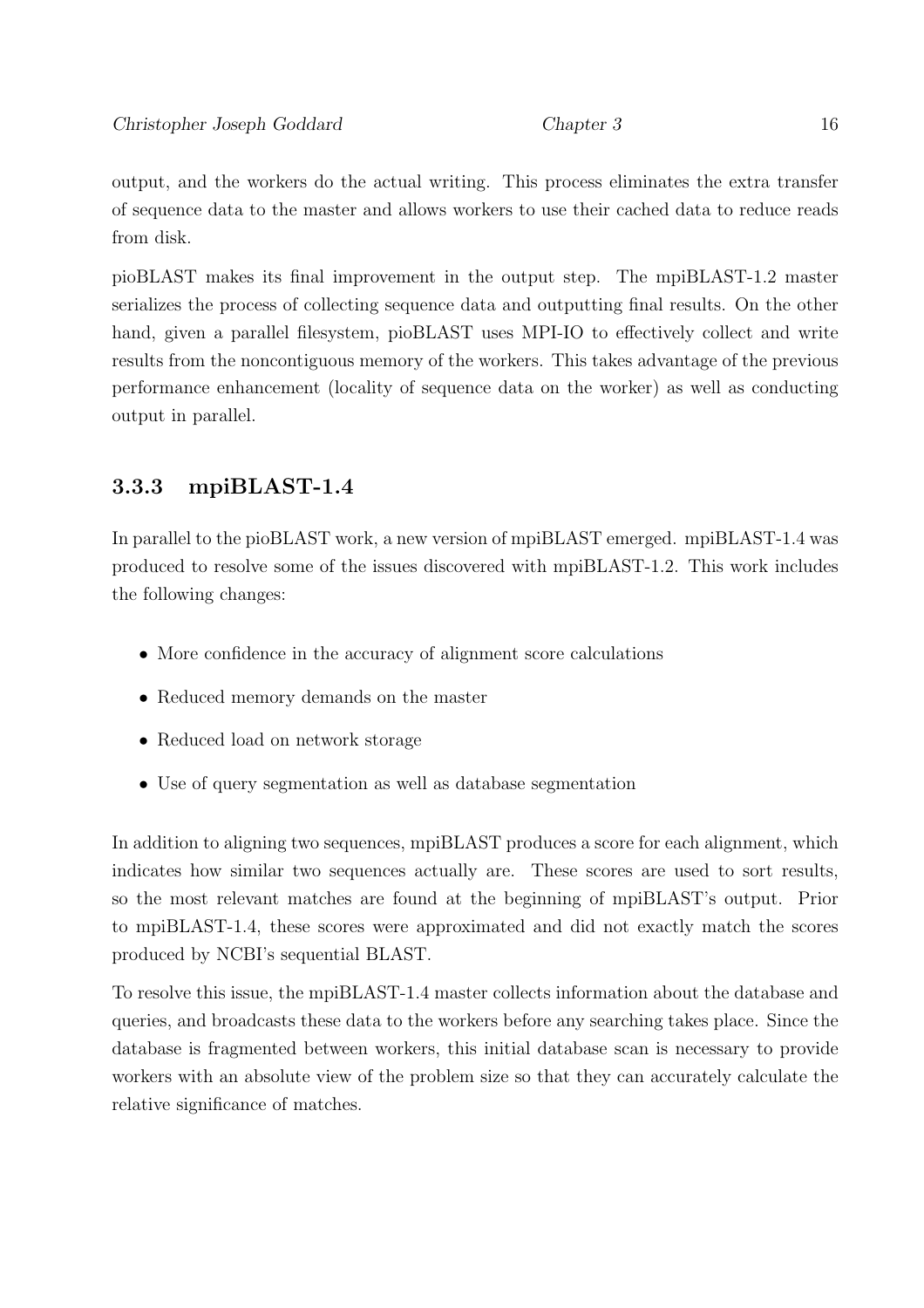mpiBLAST-1.4 also corrects an issue that was noticed when copying database fragments from shared storage over NFS. When a large number of workers started up, all of them would attempt to copy a database fragment to their local disk. However, this creates a substantial amount of load on the NFS server and results in slowdown (or failure) of the copies. Instead, mpiBLAST-1.4 allows only a certain number of workers to copy database fragments at the same time, thus reducing load on the storage server.

In addition to addressing issues with mpiBLAST-1.2, mpiBLAST-1.4 introduces query segmentation. This process involves dividing the query set among workers, so each worker can search against an entire database in parallel. With sufficiently small databases (such that the whole database fits into a node's memory), query segmentation can produce results similar to those achieved by database segmentation.

Further, this technique can help distribute workload when used in conjunction with database segmentation. Previous work [12, 33] notes that heavily fragmenting a database introduces overhead and extends execution time, which makes a strong case for using other techniques, such as query segmentation, for data decomposition. By duplicating certain fragments across nodes, and dividing queries between them, the overhead associated with database fragmentation can be reduced.

Query segmentation can also assist in balancing load if certain database fragments require long times to search. If workers finish with their database fragment, they can take on the fragment of another worker and search different queries against it. In this way, if there is a large discrepancy in the finish time of workers, they can assist each other in completing the job.

Pedretti et al. note the usefulness of multiple levels of parallelism (including the combination of database and query segmentation) in previous work [41].

#### 3.3.4 mpiBLAST-PIO

The latest member of the mpiBLAST lineage is mpiBLAST-PIO. The code-base derives from mpiBLAST-1.4, so it incorporates the solutions to mpiBLAST-1.2's problems, as well as query segmentation. Further, it makes use of some strategies from pioBLAST, such as using workers to process output and to write in parallel (Figure 3.4) if the underlying filesystem supports it.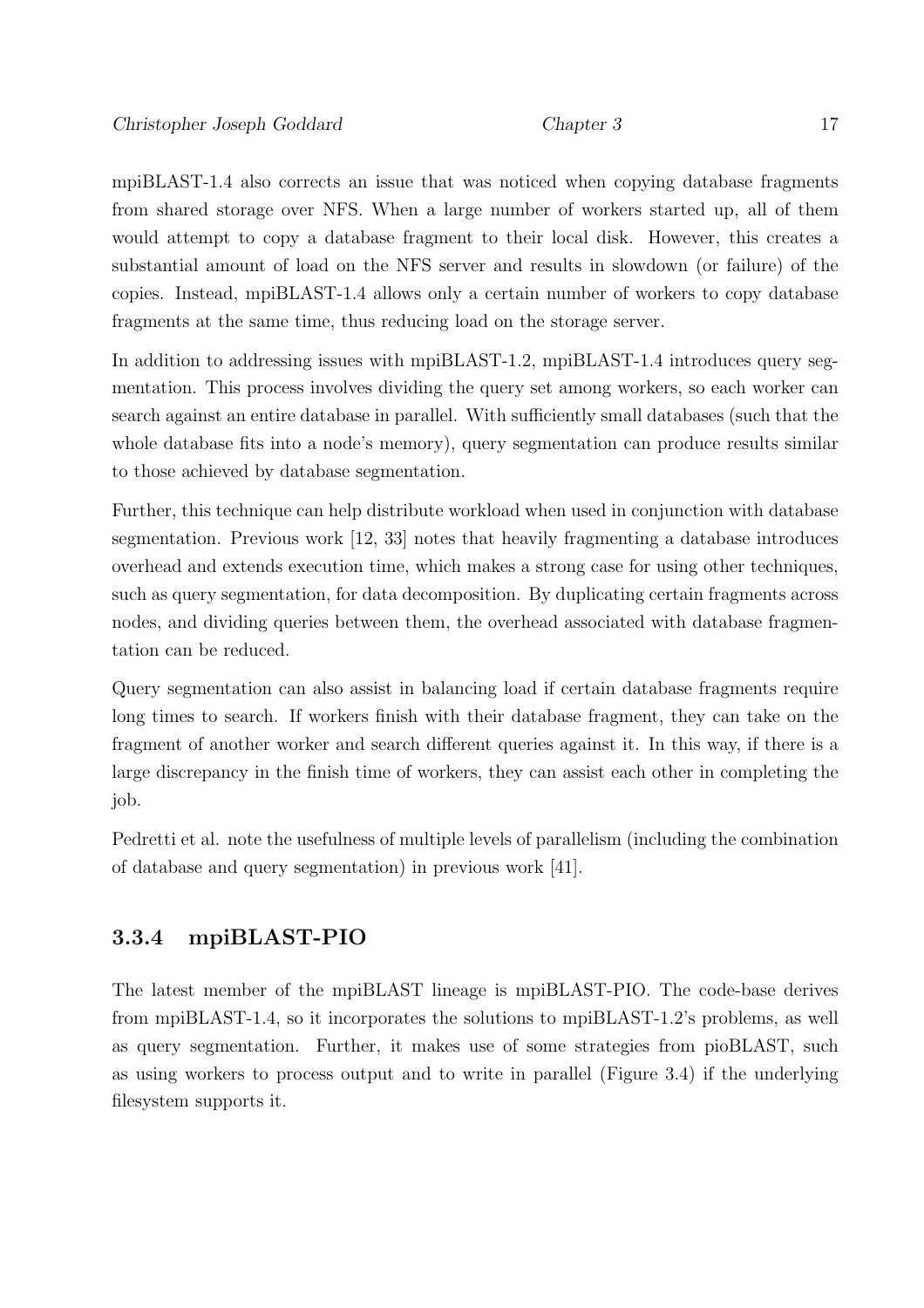

Figure 3.4: mpiBLAST-PIO output process. As with pioBLAST, workers output to the results file collectively. Note that even if the filesystem lacks support for parallel operations, this process is still more efficient than that of mpiBLAST-1.2, as workers in mpiBLAST-PIO conduct more work in parallel (i.e. workers format their own results rather than relying on the master to do it).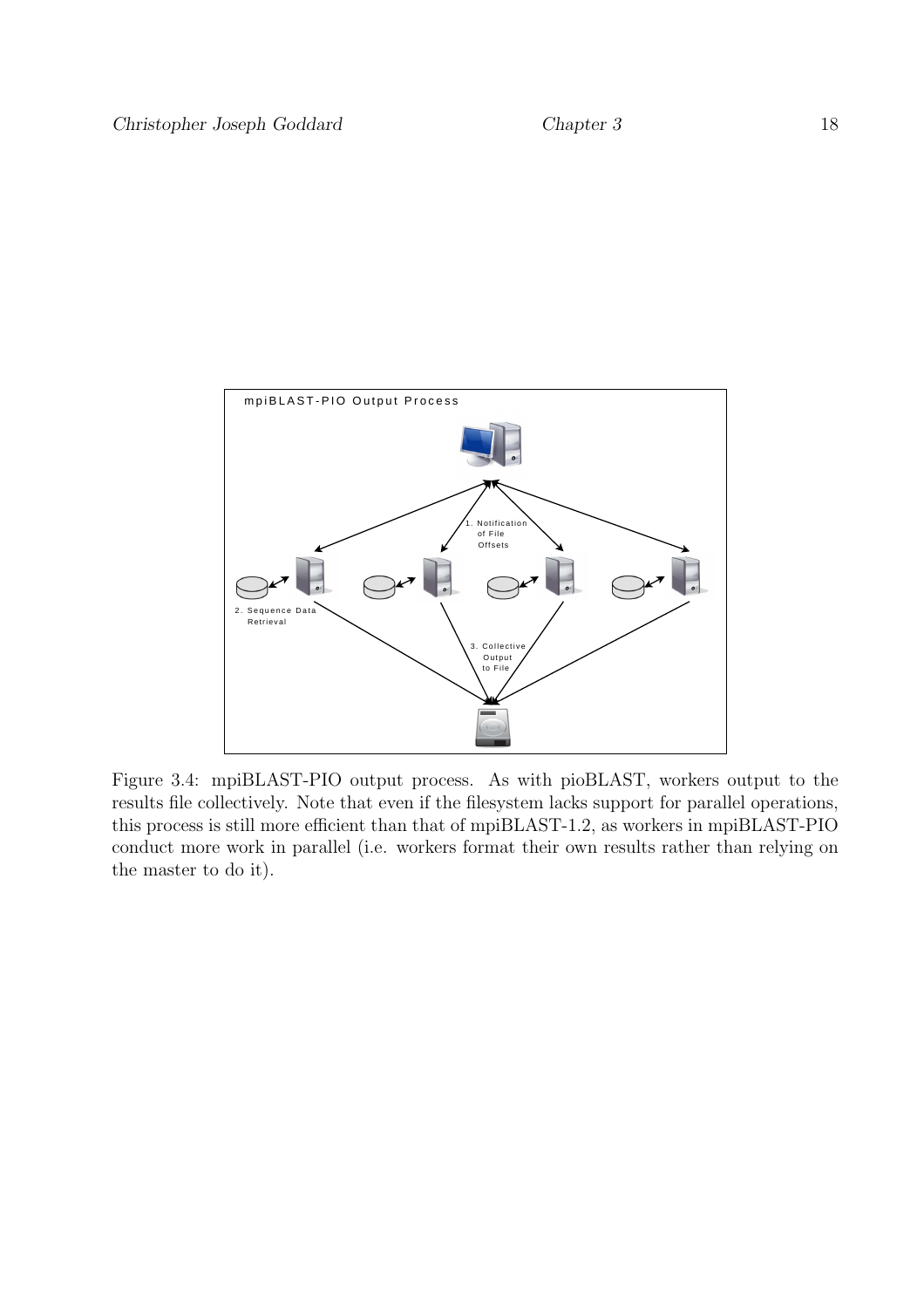#### 3.4 Other Work

The NCBI BLAST toolkit itself provides support for multi-processor computation on SMP systems using database segmentation. Processors within such a system search on separate portions of the database, and results are collated as one. This strategy, when coupled with an application like mpiBLAST, can be used to further increase parallelism.

Proprietary cluster-based implementations are available as well, including TurboBLAST [6] (which is now inactive), Hyper-BLAST [29], PowerBLAST [42], and Paracel BLAST [7]. The published performance evaluation of Hyper-BLAST was conducted on an 8-node cluster, while PowerBLAST and Paracel BLAST fail to provide accessible numbers. Also, the commercial PowerBLAST should not be confused with the PowerBLAST [55] from NCBI, which uses various filtering techniques (but not parallelization) to improve the speed of BLAST.

In addition to software-level optimizations, effort has been spent in improving BLAST-based applications by computing sequence alignments in hardware. The first implementation of this strategy is seen in BioSCAN [46, 52], a VLSI-based approach to sequence alignment. More recently, multiple FPGA-based solutions have emerged, including RC-BLAST [38] and a single-pass version of BLAST by Herbordt et al. [23]. These solutions could be replicated and used in conjunction with software-level parallelization techniques to take advantage of multiple levels of parallelism.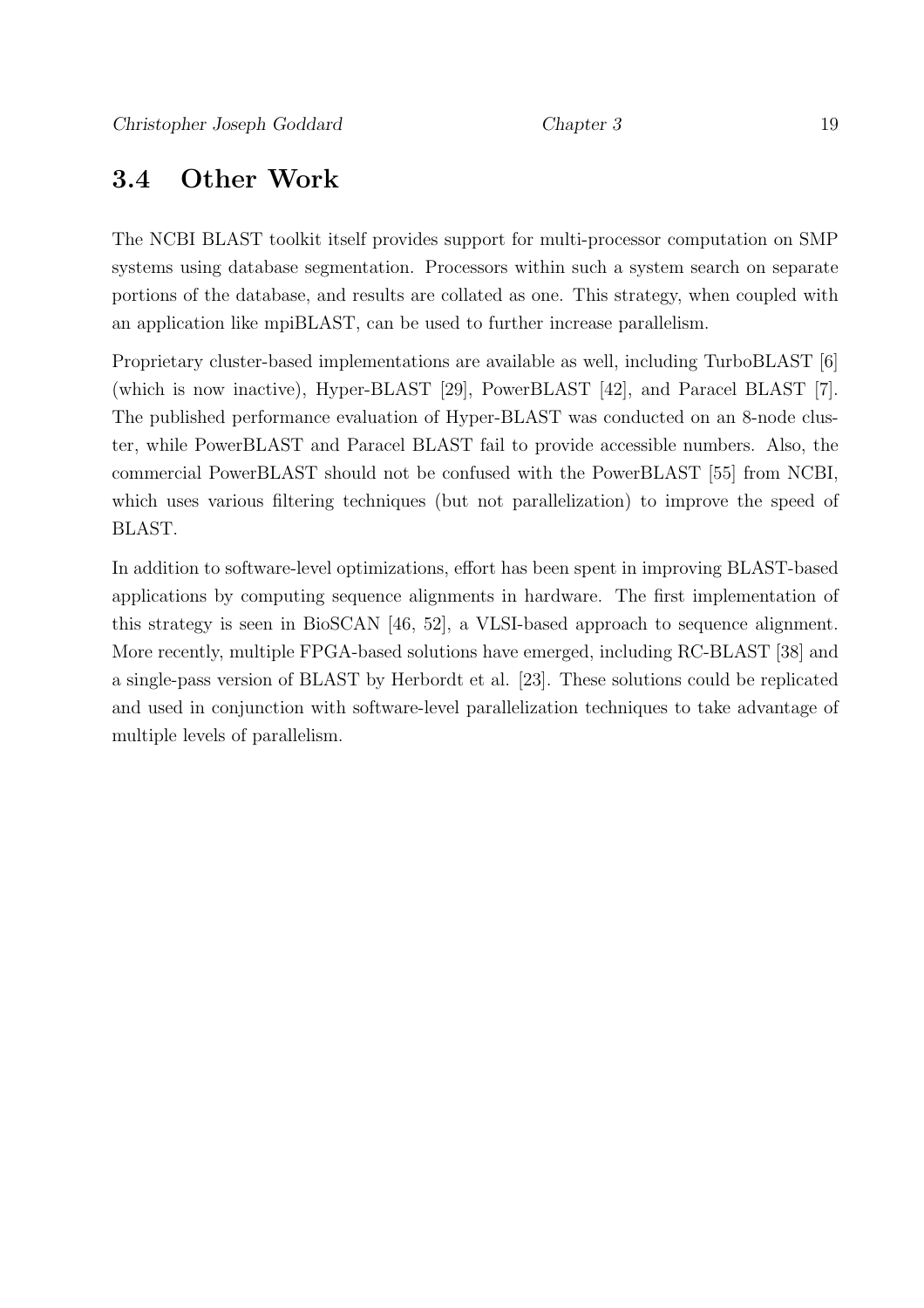## Chapter 4

# Analysis of Parallel Sequence Search in Tightly-Coupled Environments

#### 4.1 Introduction

To gain a quantitative understanding of the performance of mpiBLAST and the practical differences between versions, merely reviewing its algorithms is not sufficient. Unexpected factors like faulty network filesystems or unforeseen communication patterns can disrupt the operation of even a well-crafted application. Testing applications in a real environment can uncover subtle issues and lead to solutions to problems, resulting in a more robust system.

Further, no formal analysis has been conducted since mpiBLAST's introduction, thus all efforts to improve performance have been based on speculation. Discoveries from a careful analysis can lead to insights regarding past decisions, as well as possible future directions.

Therefore, we have profiled two versions of mpiBLAST (1.2 and PIO) in an attempt to identify their strengths and weaknesses and to quantify key differences.

#### 4.2 Conventions

The following definitions are used in the remaining sections: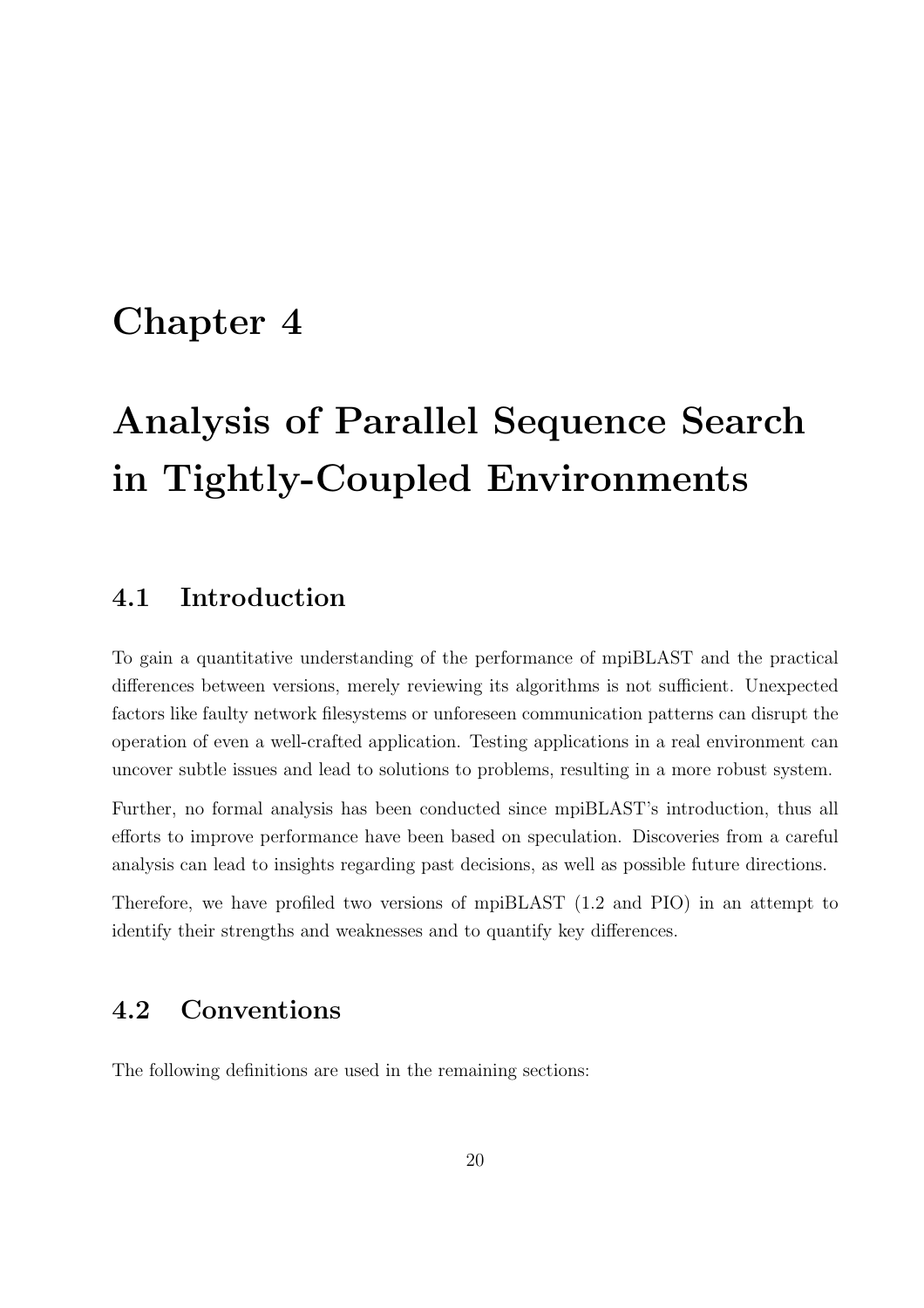- Speedup represents how much faster mpiBLAST is compared to its sequential counterpart. All speedup numbers are calculated by dividing the execution time of the sequential application (i.e., blastall) by the execution time of mpiBLAST.
- *Efficiency* represents how much speedup is achieved by each worker in mpiBLAST. All efficiency numbers are calculated by dividing the execution time of mpiBLAST by the number of workers used.
- A phase represents a series of steps in the execution of mpiBLAST. The time spent in a phase is accumulated over the entire execution of the program, so mpiBLAST may enter a phase multiple times. An example phase of mpiBLAST is the sending of results from workers to the master.

### 4.3 Experimentation Variables

By fixing a number of experimentation variables, we can identify the impact of differences between mpiBLAST versions. The hardware platform and environment, input data, and code modifications can greatly affect the runtime of an application, and therefore must be chosen carefully. These issues are discussed in the following sections.

#### 4.3.1 Hardware

All of the following experiments were conducted on System X, the 1100-node supercomputer located at Virginia Tech in Blacksburg, Virginia. Each compute node is an Apple Xserve G5, housing dual 2.3-GHz PowerPC 970FS processors, four gigabytes of DDR400 RAM, an 80-gigabyte SATA hard drive, and an InfiniBand host channel adapter. Further storage is provided by an Apple Xserve RAID over NFS, yielding almost three terabytes of storage.

System X was chosen as the platform for experimentation due to the large number of nodes, which provided the necessary foundation for analyzing scalability. Nodes are allocated to users through a job submission queue. However, note that this does not provide any guarantees regarding network or NFS storage performance, as other users on the system could be using these resources. Thus, multiple runs of each trial were conducted to improve confidence in the accuracy of the results.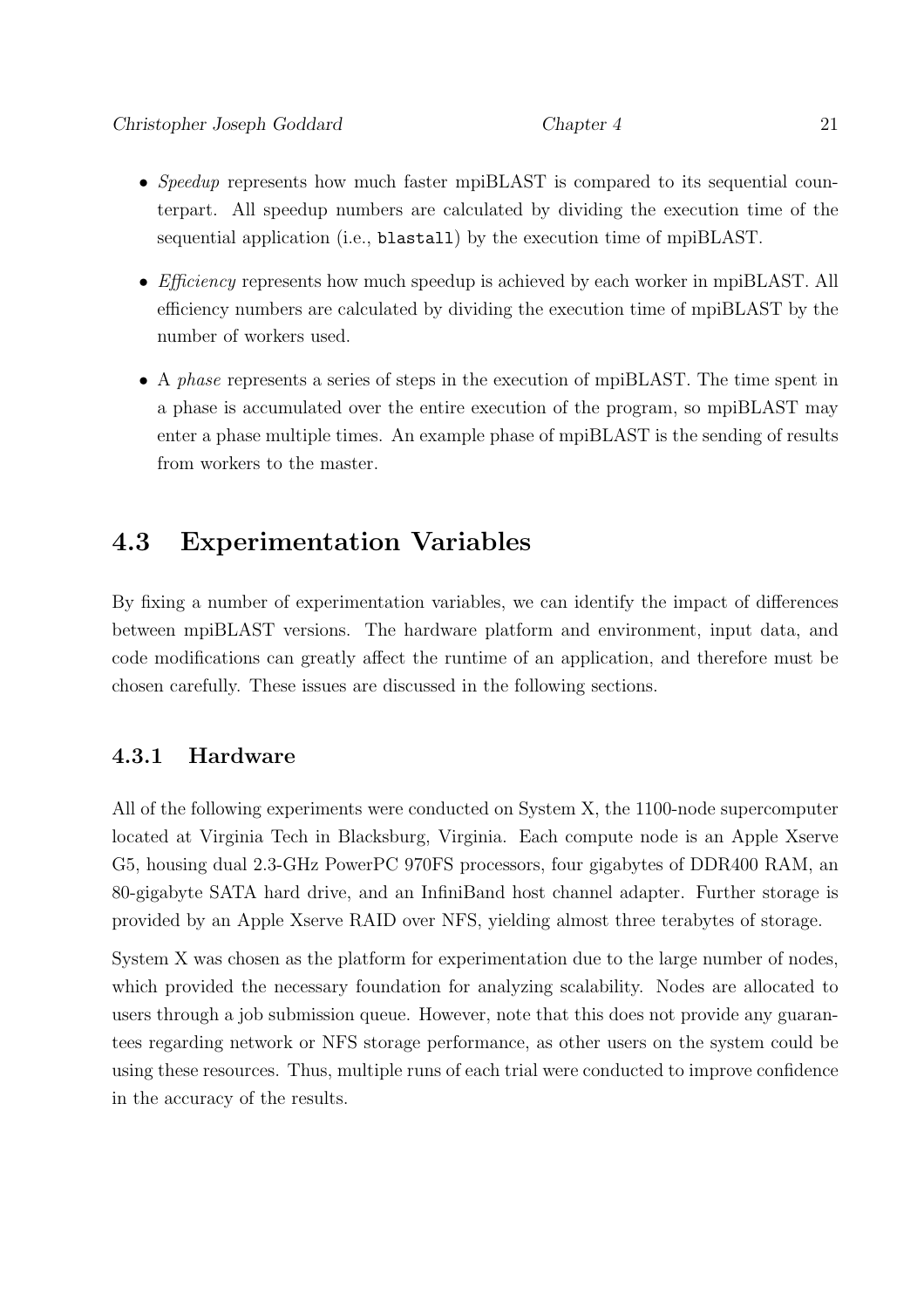#### 4.3.2 Data

Both NCBI BLAST and mpiBLAST take a query set and a database file as input. Choosing these parameters affects the total execution time as well as where time is spent in both applications. Different input sets may reflect inconsistently on either application's performance, and they must be carefully considered to match typical patterns of use.

To accurately represent the scenario in which a large database is used as context for newly annotated sequences, the GenBank nt database was chosen. By comparing a gene to a set of known sequences, relevant information regarding the gene's purpose can be obtained. A large database serves this purpose well, as valuable information can be gleaned from the potentially large number of resulting matches.

The chosen query set is the same as the one used in [12].

#### 4.3.3 Toolkit

Both NCBI BLAST and mpiBLAST make use of the NCBI BLAST Toolkit, which is written in the C language. Considering requirements such as availability and interface, the toolkit released in October 2004 fit best and was used by both applications in the presented experiments. Further, the sequential application released with the toolkit, blastall, implements an algorithm that allows for the efficient searching of large sizes of input. Later versions of the application employ a new algorithm, resulting in quicker feedback but at the cost of problem size scalability. Hence, the toolkit from 2004 provides the ability to compute on the large nt database sequentially, which is essential for calculating speedup.

The sizes of modern databases and memories restrict the possibility of keeping searches strictly in memory. With sizes of databases doubling every 12 months [5] and memory capacities quadrupling only every 36 months (i.e. doubling every 18 months), this scenario is likely to continue. Further, due to swap space limitations, the nt database does not even fit into the cumulative physical and virtual memory of a System X node.

Hence, the formatdb application is used to divide large databases into smaller chunks, so that sequential applications (which run on a single node) can search them. In this way, applications like blastall are able to execute on the small fragments and produce results progressively.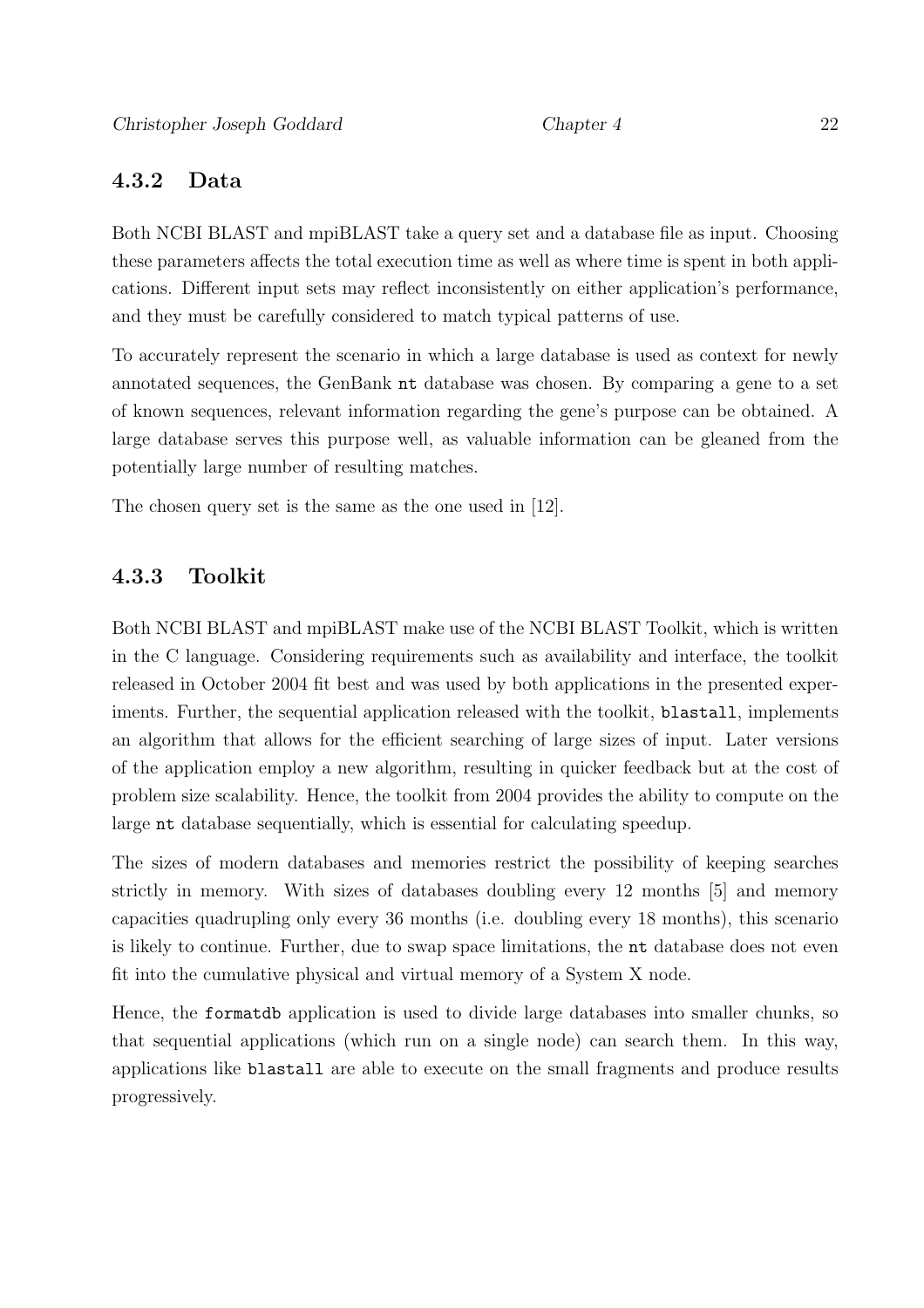#### 4.3.4 Method of Profiling

Particularly with high-performance applications, determining the lengths of execution phases is innately problematic as measurement of these events can perturb their length. Care has to be taken so as not to hinder the application by introducing additional functionality. Hence, measures were taken to make profiling of the mpiBLAST code as efficient as possible.

A low-complexity class was introduced to both mpiBLAST versions. This class, once instantiated, provides a method which associates messages with a measured timebase. Timebases, which are represented as unsigned long longs, are read from the machine's hardware using the  $C_{++}$  inline assembler; the intent is to measure at a fine granularity while affecting the application's performance as little as possible.

The first logging of a message represents the beginning of a section to be timed, while a second logging of the same message marks the end. Duplications mark the beginning and end of re-executed sections of code (such as the body of a while loop), so timebases for these sections are accumulated. A  $C++$  map is kept to associate accumulated timebases with their messages.

Profile points were added around pertinent sections of mpiBLAST code and care was taken to avoid "over-profiling," as doing so might adversely affect the measurement of events. After execution, a log file is written containing the messages and accumulated timebases. A set of Perl scripts was used to analyze the profiles after execution by converting the timebases to approximate lengths of actual time.

#### 4.4 mpiBLAST-1.2 Analysis

mpiBLAST-1.2 marks a milestone in mpiBLAST's development, as it includes a refined codebase and optimized sequence lookups. Further, it is the last major revision to implement only database segmentation (query segmentation was first introduced in mpiBLAST-1.4). mpiBLAST dramatically reduces the execution time of NCBI BLAST, but an analysis of where time is spent is crucial in understanding how mpiBLAST performs and how it can be improved. Optimally, insights gained from such an analysis can be applied to other parallel search algorithms, thus improving searches as a whole.

All numbers presented for workers in the following sections are computed by averaging the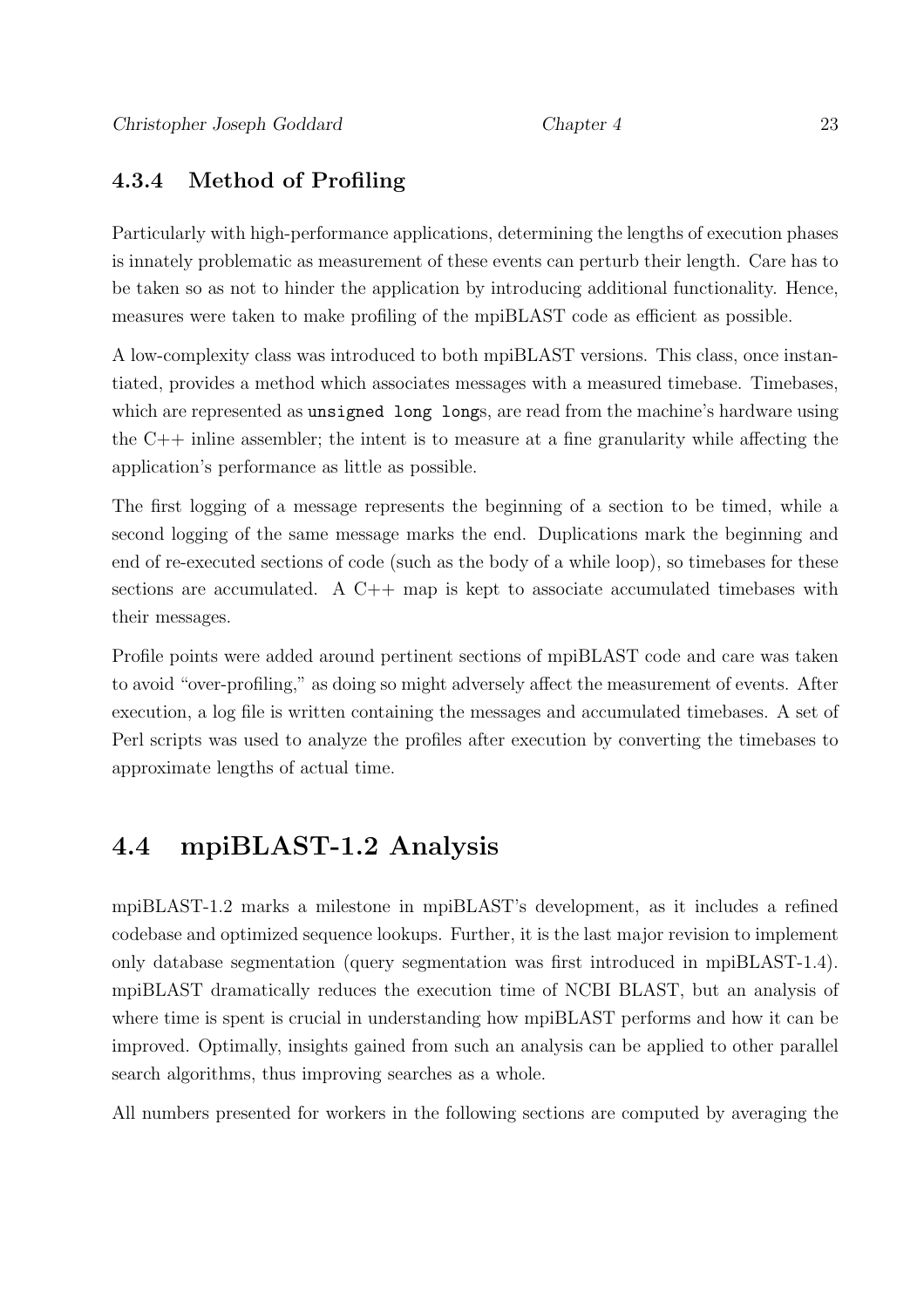

Figure 4.1: Speedup of mpiBLAST-1.2.

values for all the workers within the presented set. For example, when a runtime is reported for "128 workers," the value is an average of all 128 workers' times.

#### 4.4.1 High-level Discussion

The motivation behind any parallel application is the desire to improve performance. Further, the simplest and most obvious metric for evaluating a parallel application is speedup; hence, it is considered first.

The nt database was fragmented into parts equal to the number of workers used, and a single fragment was distributed to each node a-priori. Then, workers searched their fragments using a set of queries. This database pre-distribution strategy matches the case in which biologists intend to search a single database multiple times, in an attempt to match many queries against the set of all known sequences. As can be seen in Figure 4.1, mpiBLAST-1.2 gains formidable speedup over NCBI's sequential BLAST.

Figure 4.2 indicates that the execution time associated with the BLAST search alone (excluding everything else) decreases as the number of nodes increases. Therefore, parallelization is successful in reducing the time associated with searching, which results in the speedup just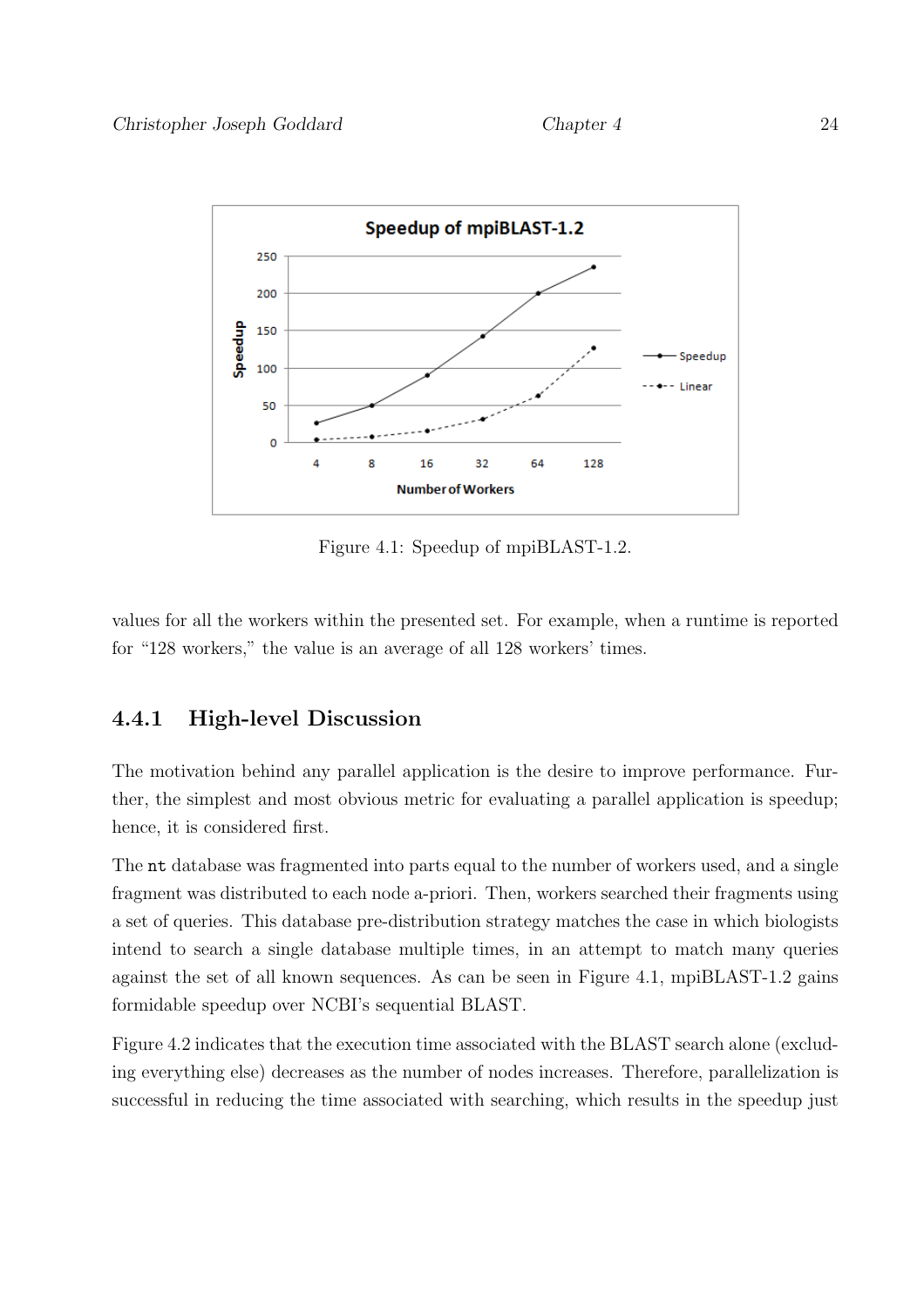

Figure 4.2: Search time of mpiBLAST-1.2. Error bars indicate the standard deviation of worker search times.

mentioned.

At first, this point seems obvious; dividing work onto progressively more processors, without measuring the associated parallelization overhead, should yield shorter and shorter search times. However, since the mpiBLAST code interfaces with NCBI's API, more may happen behind the scenes than is expected. One has to be wary of startup costs associated with invoking a search, especially when running with large numbers of database or query fragments. Though this issue does not arise in the tested cases, it should be mentioned, as future experimentation with larger numbers of nodes could encounter such drawbacks.

Though searching on larger numbers of fragments does not produce a noticeable amount of overhead, the steps necessary for parallelizing BLAST do, in fact, add to mpiBLAST's total execution time. Network-based notifications, scheduling, and data swapping are all necessary to support parallelization. To keep discussions of these issues consistent, the time required by the BLAST search alone will be called search time, while the time spent on other tasks (writing, scheduling, waiting, etc.) will be called non-search time. Further, those parts of non-search time that are necessary solely for the purpose of parallelization will be called parallelization overhead.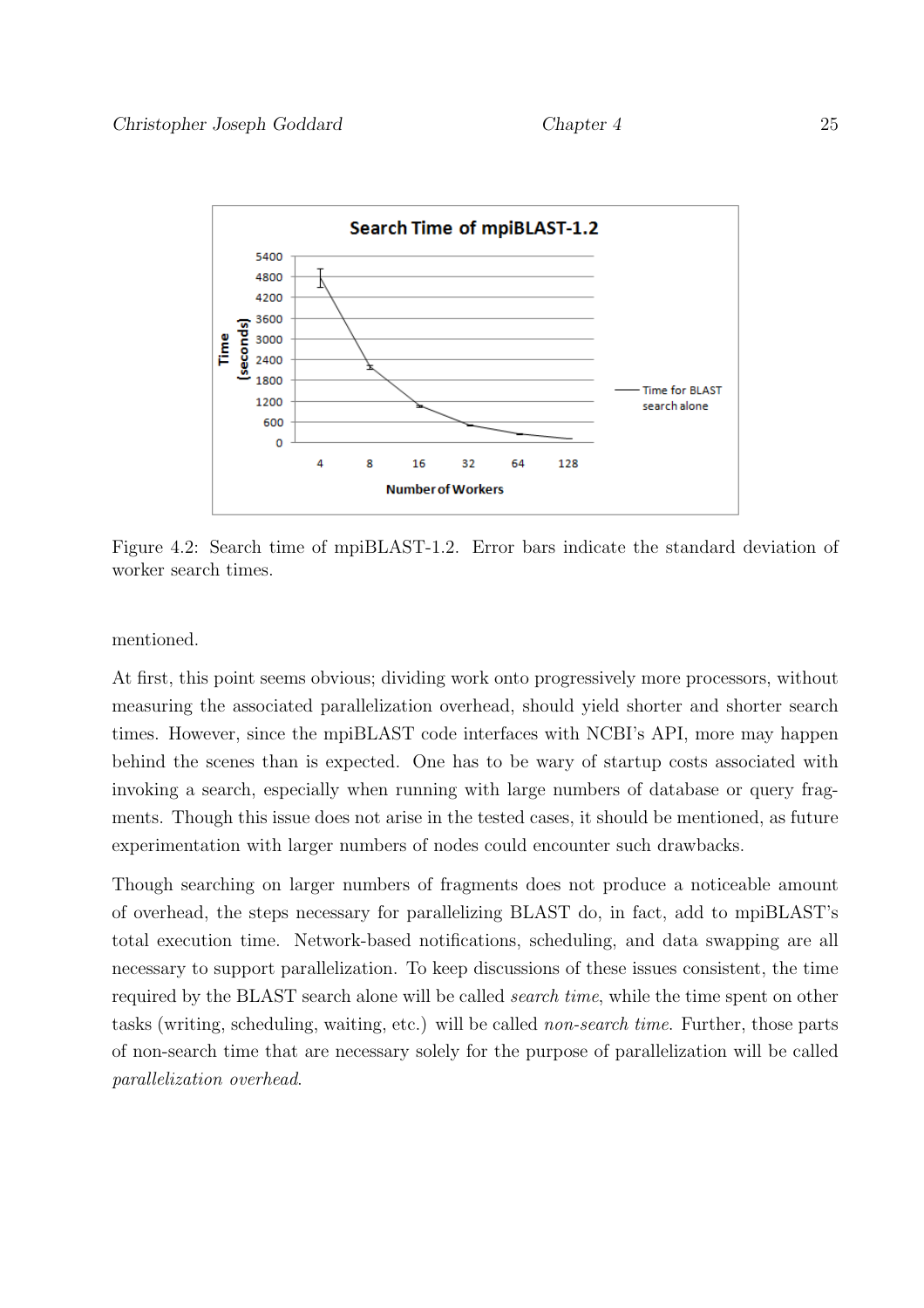

Figure 4.3: Efficiency of mpiBLAST-1.2.

mpiBLAST-1.2 certainly benefits from a large number of workers, but the efficiency of these workers should be considered as well. Figure 4.3 indicates that efficiency drops steadily with the number of workers.

Usually, an efficiency of 1.0 is the optimal case, representing a single-fold speedup per process. That is, optimally, with 4 workers one would expect to solve a problem in a quarter of the time it takes with 1 worker. However, as mentioned previously, when BLAST is run sequentially, a large amount of paging occurs because the entire database does not fit into the memory of a single machine. With 4 workers, each database fragment fits into the memory of each worker, thus eliminating paging issues. Therefore, when run with multiple workers, mpiBLAST sees more than a single-fold speedup per worker.

Though efficiency remains above 1.0 for all cases, the drop between 4 and 128 workers is fairly drastic. Figure 4.4 shows that the efficiency of BLAST search time alone increases with the number of workers. This indicates that tasks other than searching result in the degradation of efficiency per worker.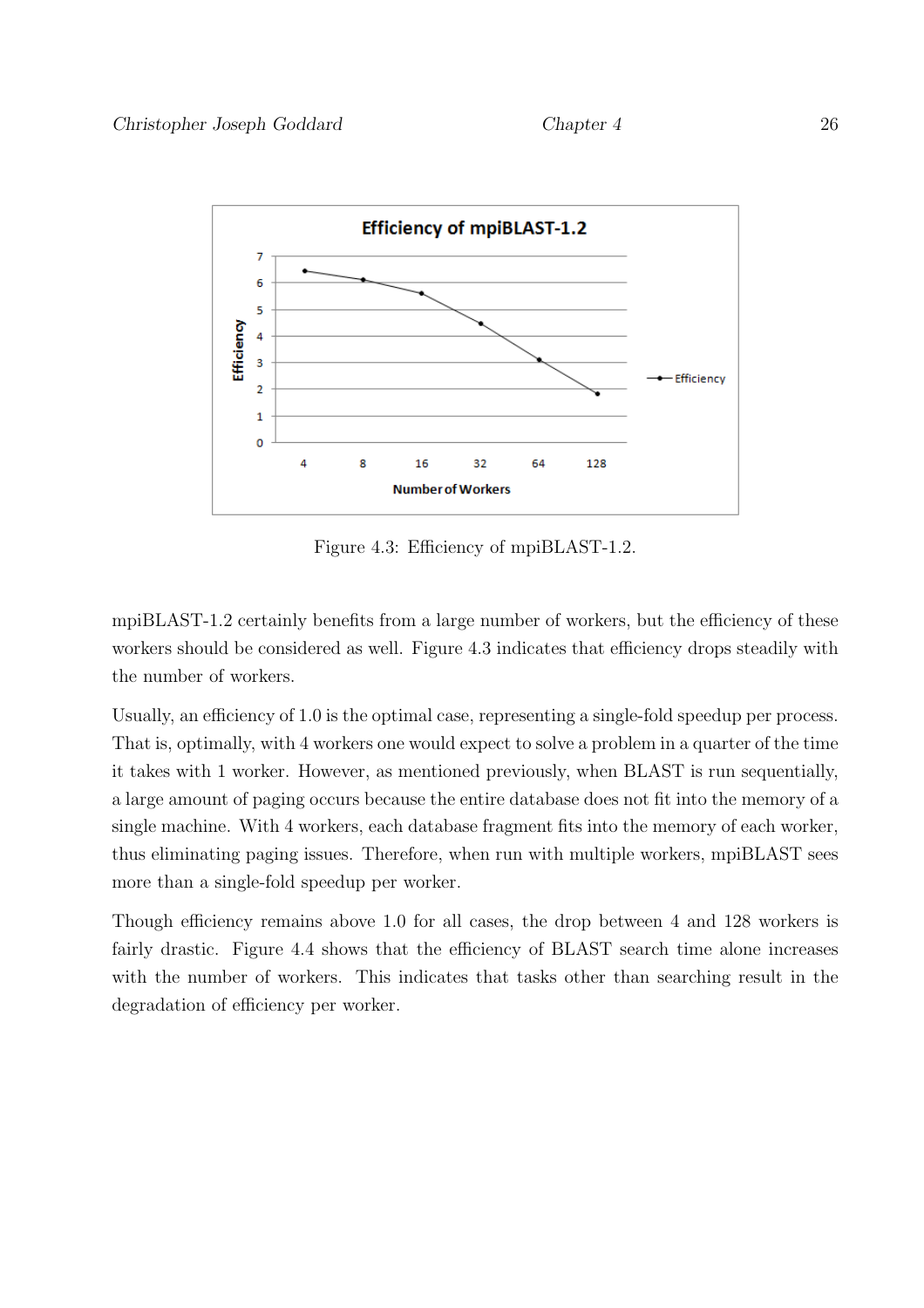

Figure 4.4: Efficiency of the BLAST search in mpiBLAST-1.2.



Figure 4.5: Search related and non-search related time of mpiBLAST-1.2.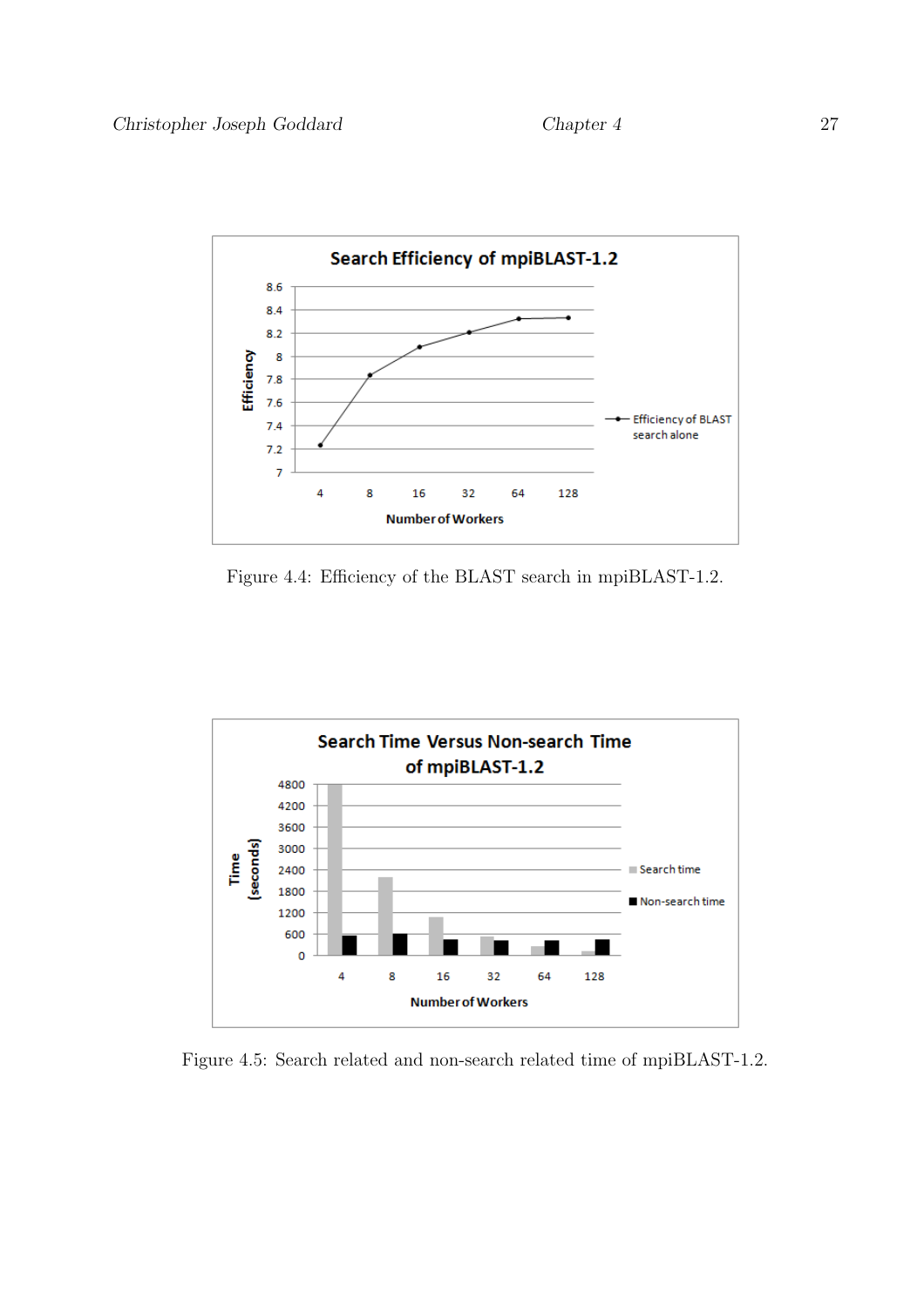

Figure 4.6: Breakdown of non-search related time in mpiBLAST-1.2.

# 4.4.2 Discussion of Non-search Time and Overhead

It is then important to further analyze the effects of the stages in mpiBLAST's execution. Figure 4.5 compares search time with all other (non-search) time. While drastic increases in non-search time could indicate high scheduling overhead or result collection inefficiencies, this is not the case, as non-search time remains relatively constant for up to 128 workers. The non-search time exceeds the search time above 32 workers; this is due to a decrease in search time and not an increase in non-search time.

The time workers spend conducting non-search related tasks remains fairly constant across all runs, as is shown in Figure 4.6. This figure gives a closer look at the small, "non-search time" bars of Figure 4.5; it includes necessary startup and finish costs (setup and teardown), as well those categories that are considered parallelization overhead (results depositing, waiting, etc.).

The tasks attributed toward "setup / teardown" are composed of general "housekeeping" responsibilities, such as checking arguments, preparing data structures, and performing initializations. As expected, the tasks add very little to the execution time.

After searching their fragments, workers must send their partial results to the master. The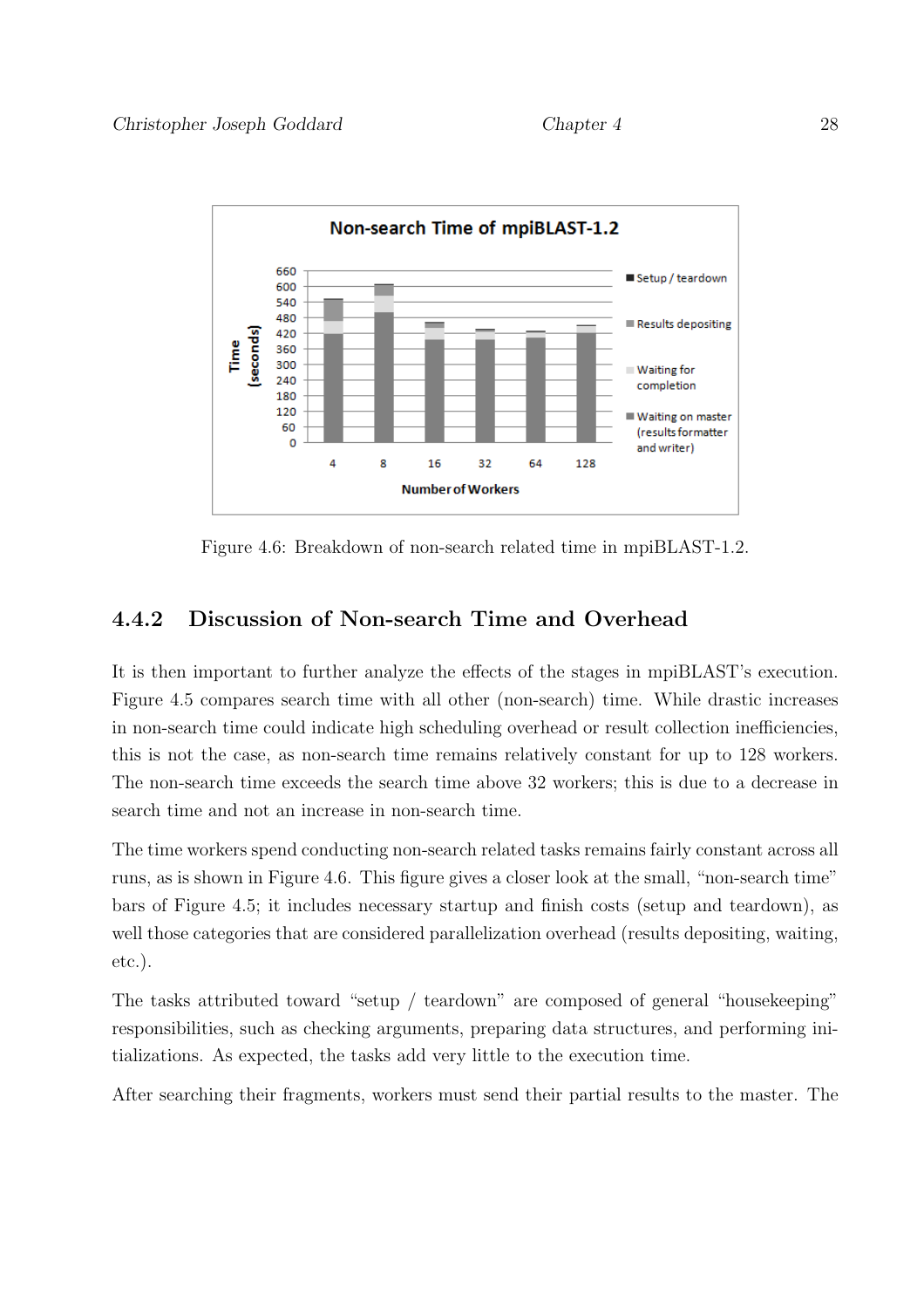master sorts this information and requests more data from the workers for the results that will be output. The category "results depositing" represents the time it takes for workers to lookup the appropriate sequences from their respective database fragments and synchronously send them to the master. The length of this phase decreases with the growing number of workers since database fragment sizes decrease with more workers (recall that fragment size is equal to the total database size divided by the number of workers). That is, more workers scanning smaller fragments in parallel results in improved speed.

Once workers finish searching a database fragment, they wait to be notified of more work from the master. Since some workers finish their work before others, they simply block until all other workers are finished (as there are no more database fragments to search in the meantime). Further, some workers finish sending their results to the master before others, as the size of the results produced by each worker varies. The time spent idling (while waiting on other workers) during these tasks is represented by the "waiting on completion" category.

This phase contributes a small amount of time to mpiBLAST-1.2's execution. Though search times vary less significantly as the number of workers grows (see Figure 4.2), this phase sees abnormalities in length (at 8 workers and 128 workers) due to differences in sequence lookup times between workers. Only when all sequence data has been sent to the master for results processing and the master has finished outputting, can the workers quit.

Therefore, writing of results by the master creates additional waiting time at the workers. Since workers simply wait for the master to query them for results and sequence information, they wait for a significant amount of time while the master requests, sorts, processes, and outputs results. This phase, "waiting on master," is the main contributor to time spent in non-search related activities.

# 4.5 mpiBLAST-PIO Analysis

mpiBLAST-PIO marks another milestone in the evolution of mpiBLAST. It incorporates query segmentation for the efficient use of computational resources, pipelined copy operations for network storage load balancing, optimized communication to reduce overhead, and parallel IO operations to eliminate serialization of output at the master.

Note again that numbers presented for a set of workers represent the average of the values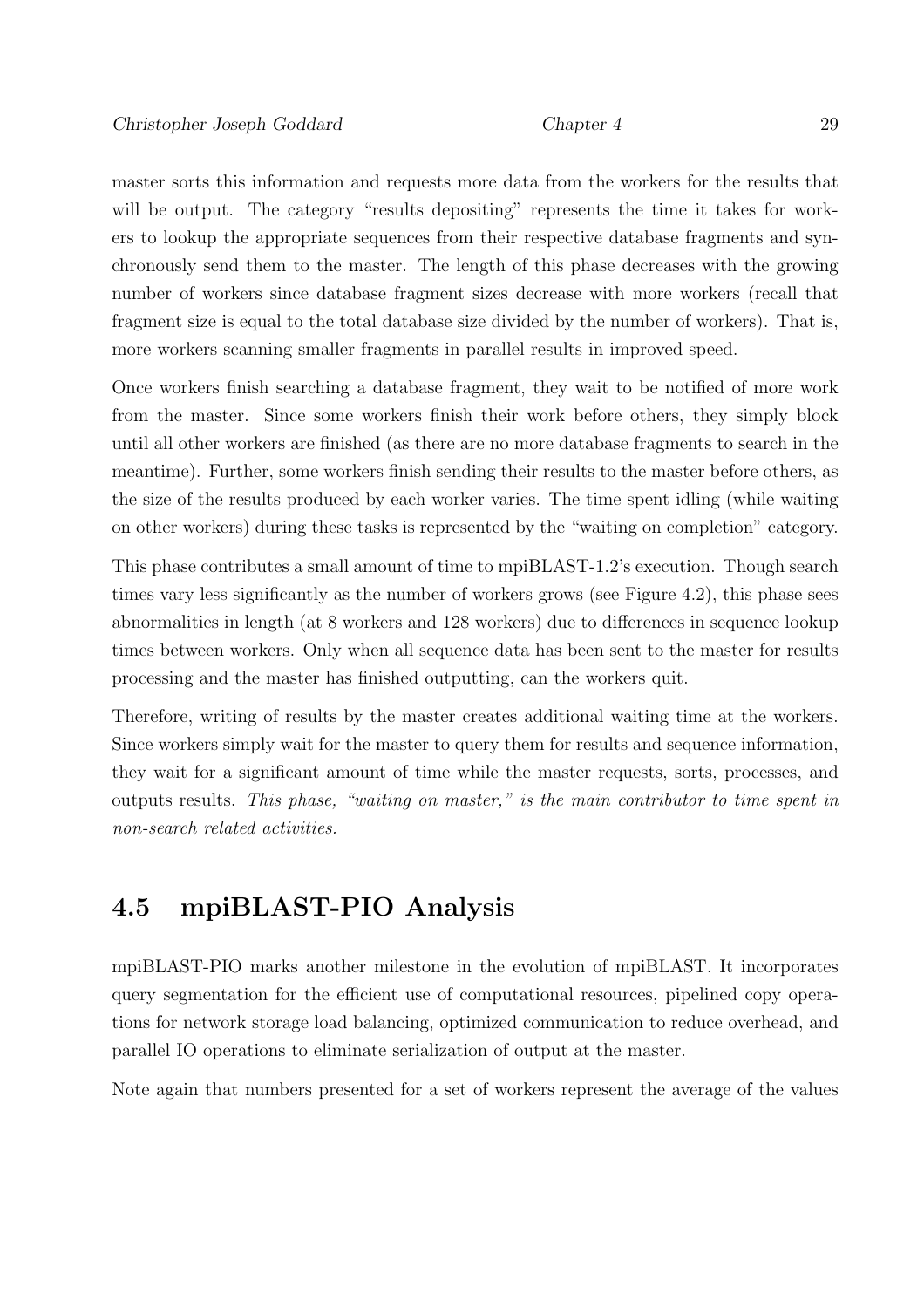

Figure 4.7: Speedup of mpiBLAST-PIO.

for that worker set.

### 4.5.1 High-level Discussion

In the presence of a filesystem that supports parallel operations, the workers of mpiBLAST-PIO write their search results to a common file on shared storage. Lacking such a filesystem, as is the case with System X's NFS, the workers simply send their results to the master, which sorts the results and writes them to file.

As mentioned previously, this process is an optimized version of the mpiBLAST-1.2 results writing algorithm. Instead of sending the results to the master in their native format (as is done in mpiBLAST-1.2), workers convert their results into a format appropriate for output before sending them to the master. This saves time by conducting more work in parallel and by reducing communication overhead. Rather than querying workers for sequence data necessary for converting raw results, the master simply sorts already formatted results and writes them.

Again, as a baseline for performance analysis, speedup is considered. As with the mpiBLAST-1.2 runs, the nt database fragments were pre-distributed to worker nodes before searching.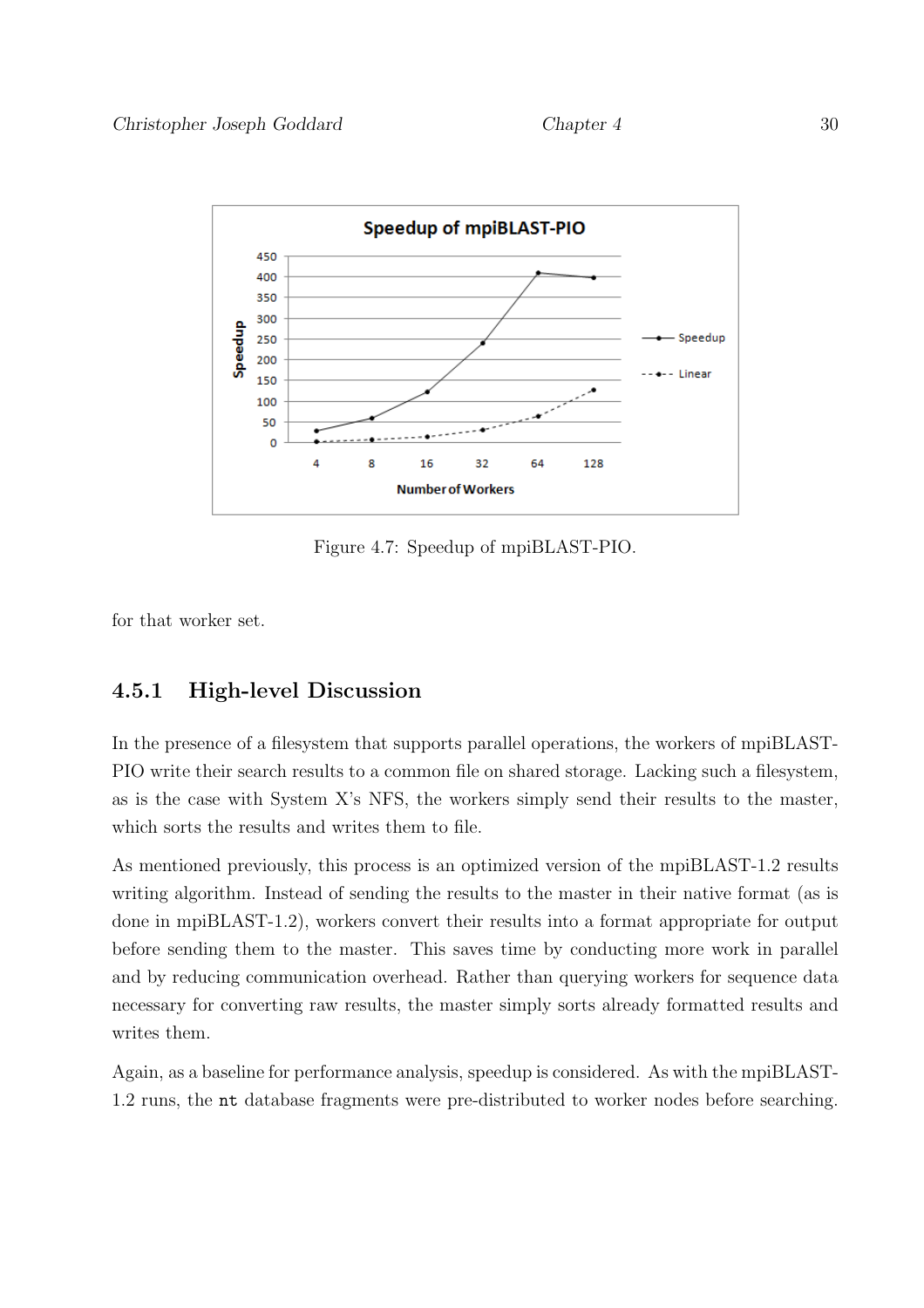

Figure 4.8: Search time of mpiBLAST-PIO. Error bars indicate the standard deviation of worker search times.

Along with matching a real-life scenario, this process avoids measuring the time necessary to simply copy data across the network; the goal of this analysis is to measure the time required to conduct a search in parallel, and not to record the time needed to copy fragments across the network. Given these criteria, mpiBLAST-PIO shows super-linear speedup over sequential BLAST, as can be seen in Figure 4.7.

Figure 4.8 shows that mpiBLAST-PIO reduces the amount of time spent conducting the BLAST search. Again, BLAST search startup costs are small enough so as not to perturb the effectiveness of the parallelization.

Speedup is obtained with all numbers of workers, but a degradation is seen from 64 to 128. Though a 400-fold speedup is seen at 128 workers, execution time increases (speedup decreases) as compared to 64 processes. This leads to some concern regarding the efficiency of mpiBLAST. As can be seen in Figure 4.9, mpiBLAST-PIO efficiently makes use of up to 16 workers, but drops off after this point.

As is the case with mpiBLAST-1.2, non-search time results in a continuous loss in efficiency. And, though the BLAST search alone scales well (Figure 4.10), mpiBLAST-PIO's performance takes a hit with 128 workers. The extra time spent in handling non-search related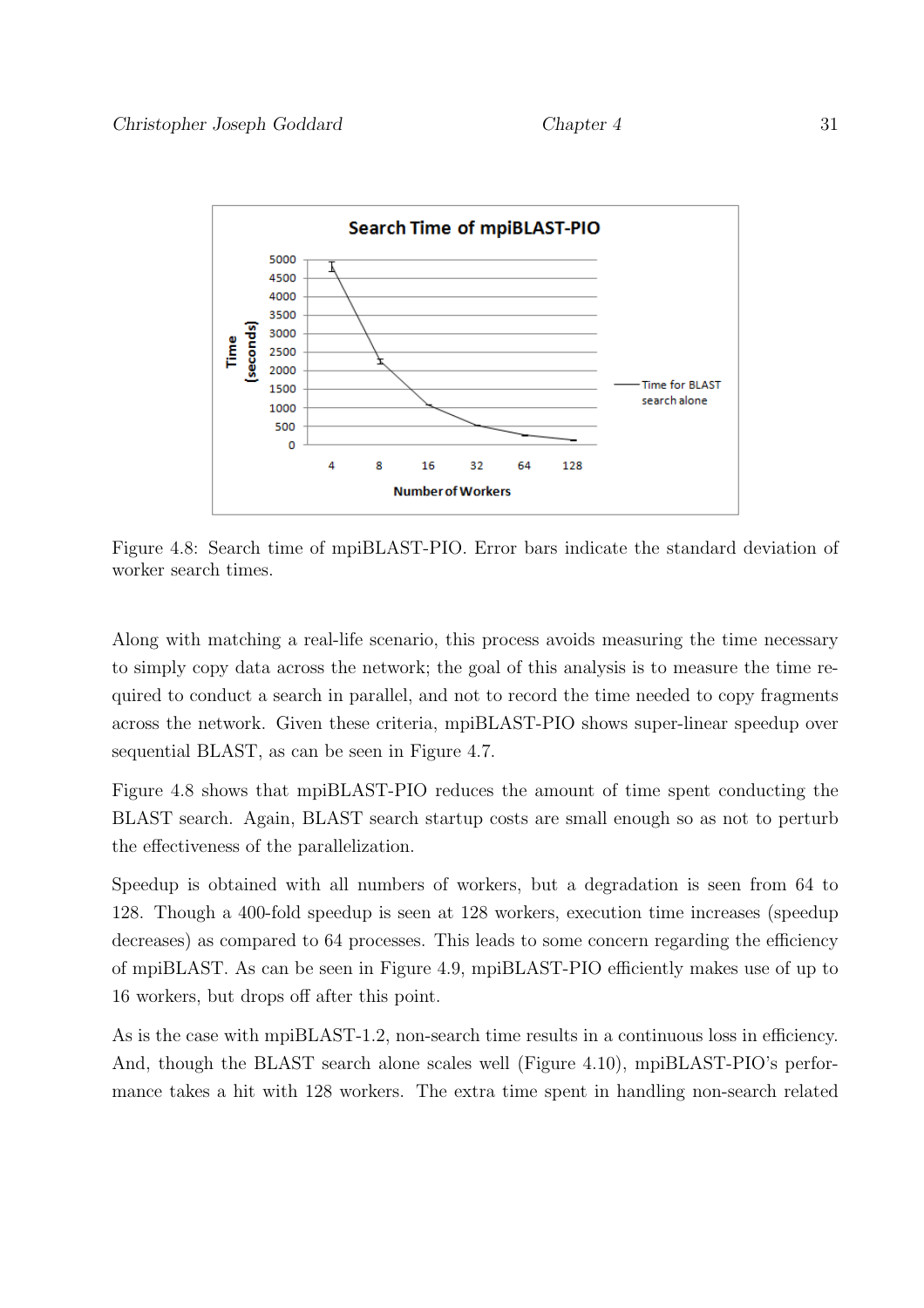

Figure 4.9: Efficiency of mpiBLAST-PIO.



Figure 4.10: Efficiency of the BLAST search in mpiBLAST-PIO.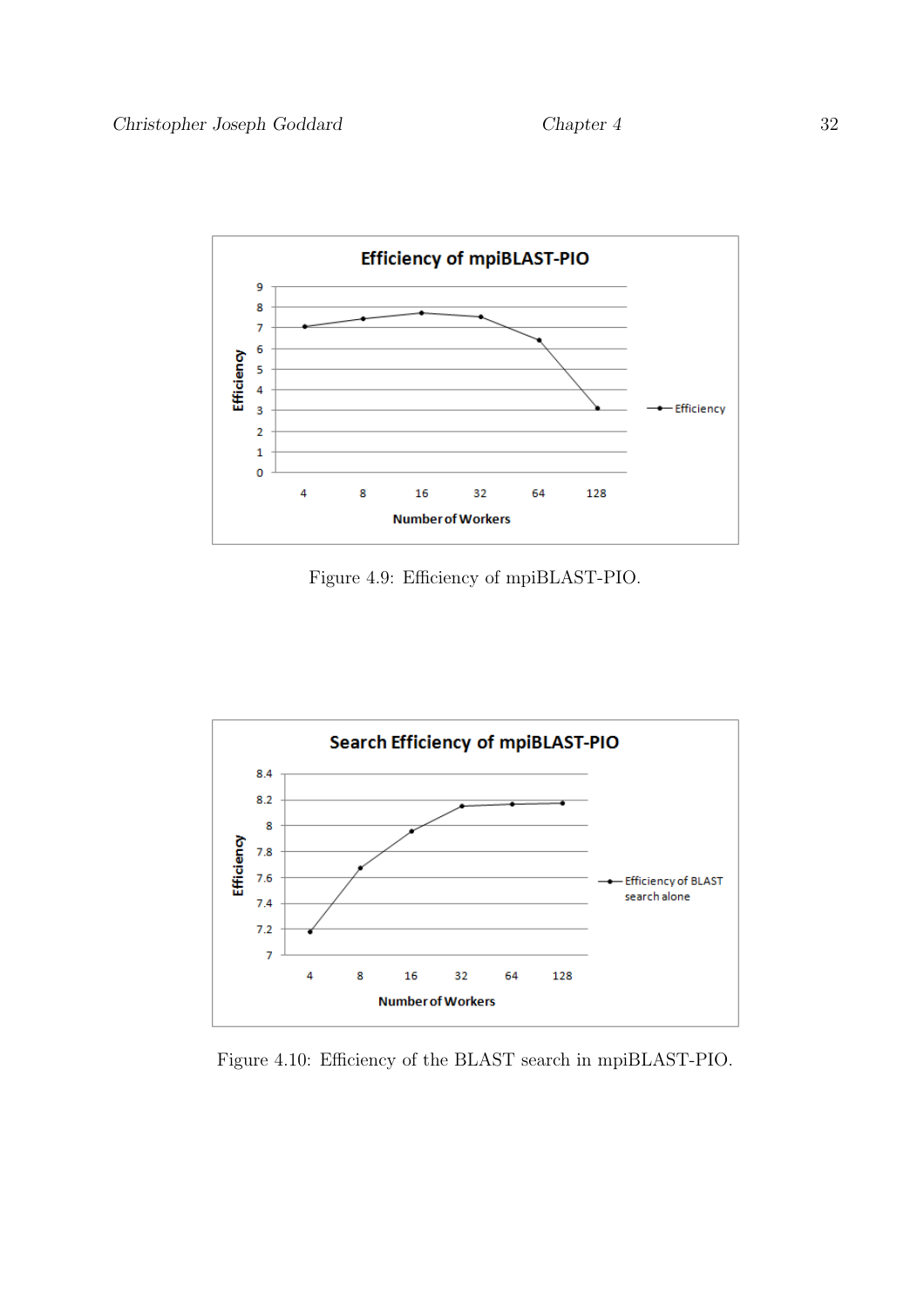

Figure 4.11: Search related and non-search related time of mpiBLAST-PIO.

tasks pushes its cost above that required for searching, resulting in a overall time greater than with 64 workers.

Figure 4.11 compares the time required to run a BLAST search in parallel with the amount of time required for non-search tasks. For small numbers of workers, non-search time is negligible. And even though it constitutes more than half of the execution time in the 128 worker case, non-search time does not increase. Rather, since the search time is reduced significantly by larger numbers of workers, non-search time represents a larger portion of the overall execution time.

# 4.5.2 Discussion of Non-search Time and Overhead

Though non-search time is relatively small across all runs, it does increase for larger numbers of workers. Figure 4.12 shows the breakdown of non-search time with respect to the number of workers used. It includes tasks that are necessary in the sequential version (setup and teardown) as well as parallelization overhead (waiting, collecting of statistics, etc.).

As with mpiBLAST-1.2, the category labeled "setup / teardown" represents general startup and finish costs, as well as various other supportive tasks. Again, it contributes very little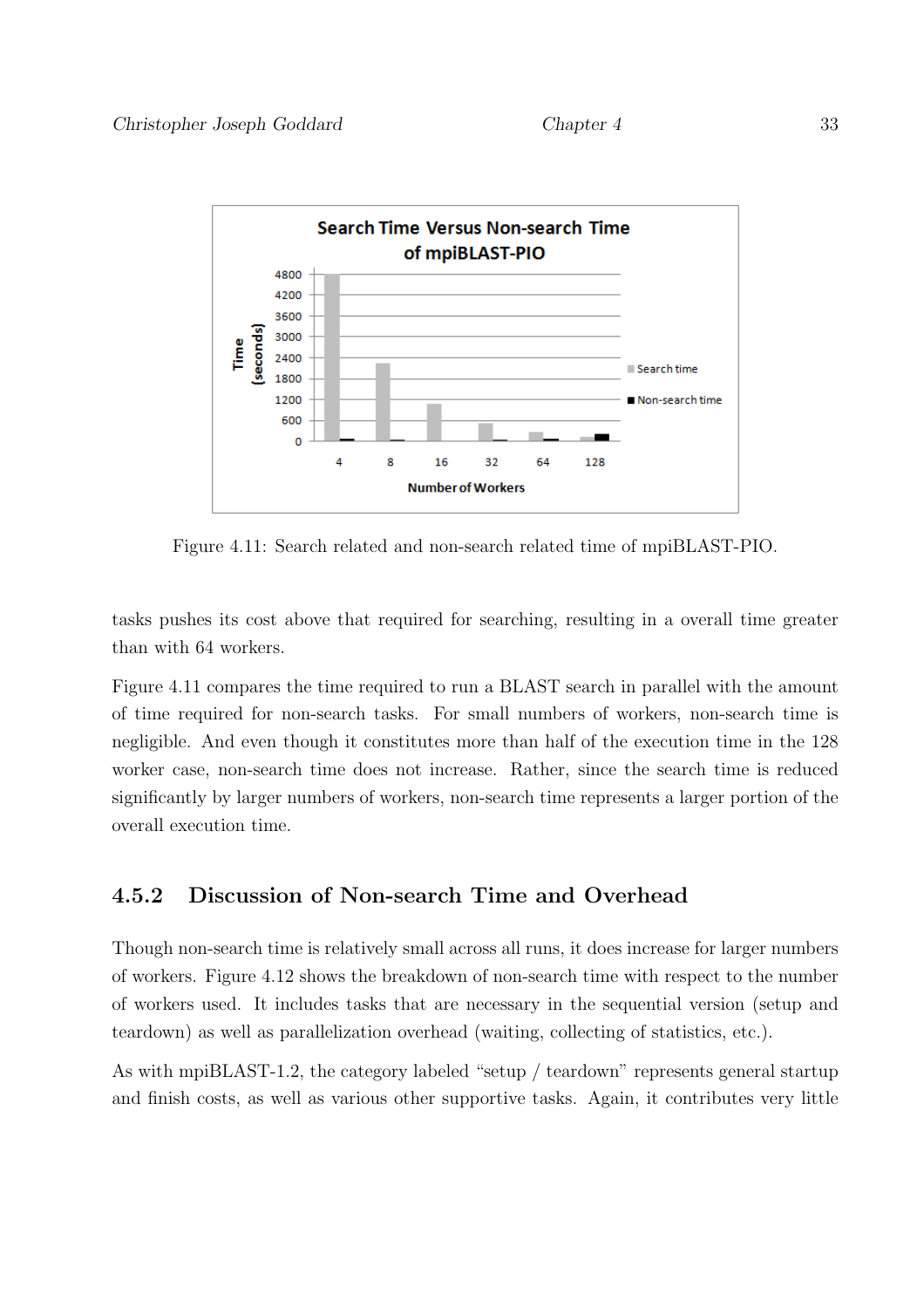

Figure 4.12: Breakdown of non-search related time in mpiBLAST-PIO.

to the total time.

The "results depositing" phase involves workers formatting and sending results to the master. Workers do this periodically during execution and send the data asynchronously. This allows the master to collect information regarding the final results throughout its execution, and allows workers to continue other work while results are being sent. Since workers process the results locally and send them to the master periodically, this phase represents only a small portion of the non-search time.

The "waiting for completion" phase is a noteworthy contributer to parallelization overhead, as it measures the time workers spend waiting on other workers to finish. Since the query sets and databases are simply partitioned by size, no predictions can be made about how long a given query takes to search against a fragment. If the query matches many of the fragment sequences very closely, searching will take longer than if the sequences were very distant. Thus, mpiBLAST-PIO provides the capability for workers to copy a new fragment to their local storage, so they can assist other workers in searching their database fragments.

However, these differences in search times are typically minor, so slower workers are usually searching their last query chunk against their database fragment at the time when other workers finish. In this scenario, the faster workers have no additional work to conduct, as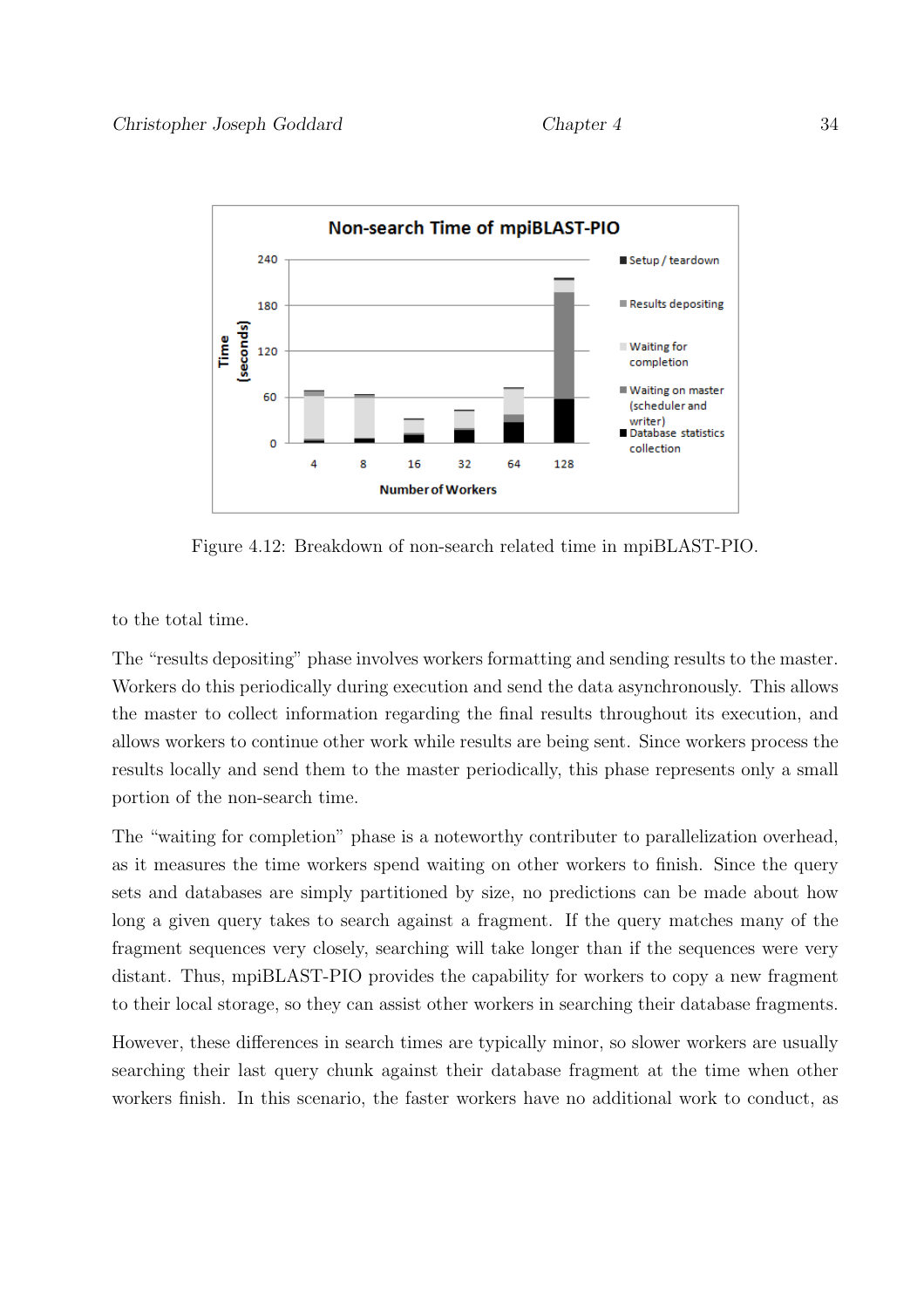| Number of Workers | Number of Idle Messages |  |  |
|-------------------|-------------------------|--|--|
|                   | 2343                    |  |  |
| 8                 | 3997                    |  |  |
| 16                | 7430                    |  |  |
| 32                | 14814                   |  |  |
| 64                | 30000                   |  |  |
| 128               | 56710                   |  |  |

Table 4.1: The number of idle messages received by the master in mpiBLAST-PIO.

all pending combinations of query chunks and database fragments are being worked on by other workers. Therefore, the faster workers must wait as the slower workers finish their assignments.

While query segmentation was implemented to help alleviate this issue by creating finer data decompositions, some cases show that the division is still too coarse. On average, workers in the 4-worker and 8-worker groups spend almost a minute waiting on other workers to finish searching their data sets. Some variation is seen between the other groups, which is due to happenstance matchings or mismatchings of data, which result in either relatively consistent search times (128-worker case) or varying search times (the 64-worker case).

The most significant source of overhead in the largest number of workers, and a major bottleneck for scalability, is seen in the "waiting on master" phase. The master, which handles both scheduling and writing, waits for incoming messages from workers. Upon the arrival of a message, the master determines the message's type and passes it along to the appropriate handler (either the scheduler or the writer). The scheduler determines what the worker should do next and notifies it with a message; the writer unpacks received results and writes them to disk. Once processing of the message is complete, the next message is handled. Waiting on these two handlers constitutes the entire "waiting on master" phase.

Since workers send an idle message to the master once they finish their current task, they must wait for a response from the master's scheduler before conducting more work. Further, since the master writes the worker's results immediately, the worker must wait until writing is finished before its idle message can be processed by the scheduler. However, since most writing occurs while the majority of workers are searching, only a small amount of time is wasted when a worker reports its results as it waits for the master to complete.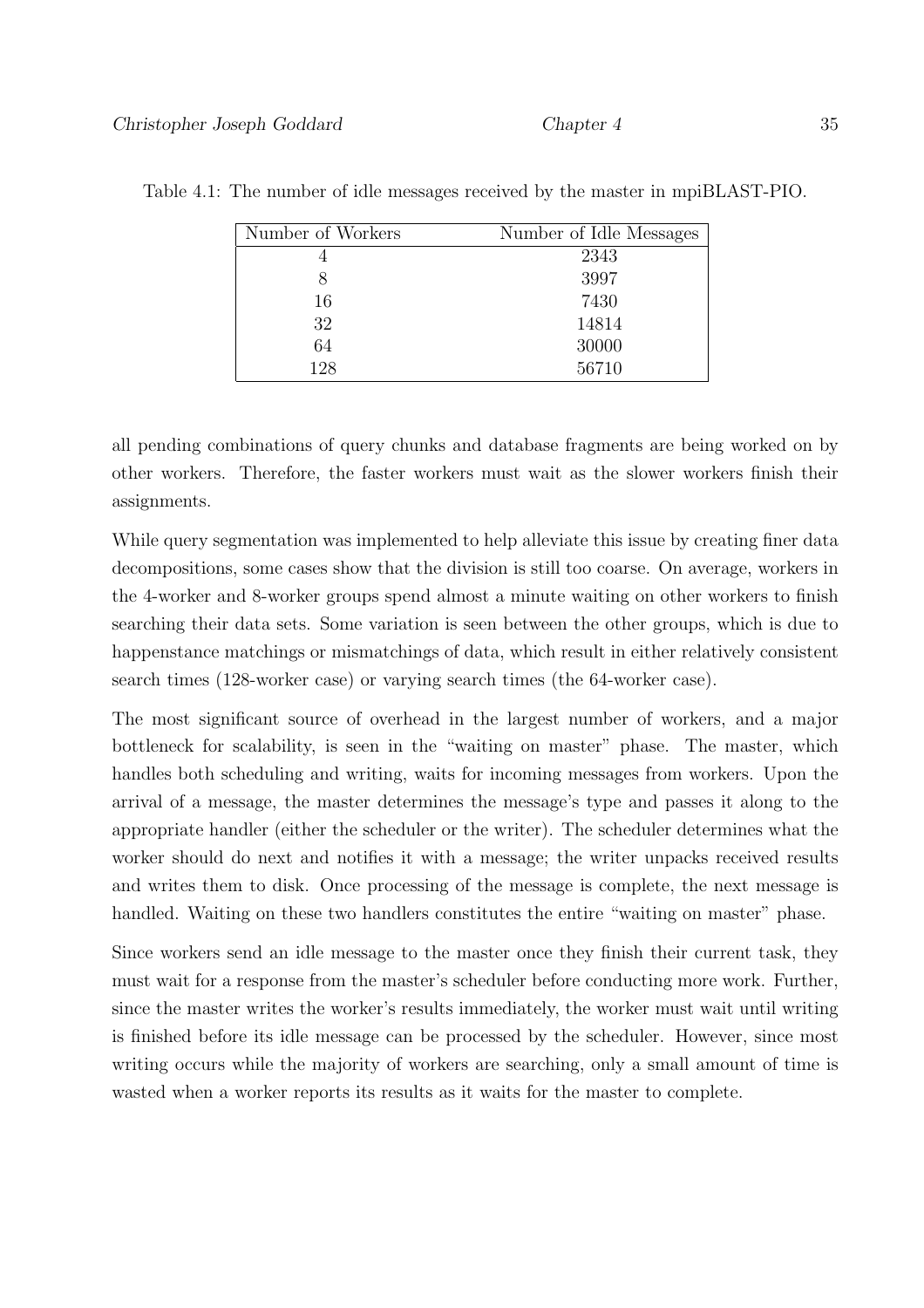The second contributer to this phase is time spent waiting on the scheduler. Up to the 64 worker case, scheduling time is fairly minimal; however, with 128 workers, a large increase in scheduling activity is observed. The increase is largely due to additional communication between workers and the master, resulting in the master being flooded by idle messages from workers (Table 4.1). Severe query set segmentation results in workers executing single queries against a fragment (rather than multiple queries at a time). A finer granularity implies more frequent completions by workers; hence, workers request data from the master more often.

Each time the master receives an idle message from a worker, it spends time queueing the worker in order to serialize access to common data, constructing the next assignment, and notifying the worker of its next job. These steps take on the order of a few milliseconds to complete, but accumulate significantly when the master is bombarded by messages. Further, worker queueing can cause latency in the response time of the master.

With many small query sets, consistent search times can be achieved at the cost of a high scheduling overhead (i.e., the 128-worker case). With larger query sets, the master needs to assign work less often, so scheduling overhead is low; however, since the granularity of data partitioning is coarse, some workers might finish before others and must wait for their peers to complete (i.e., the 4-worker case). The goal is to provide a balance between scheduling overhead and consistent search times. This issue is discussed further in the potential improvements section.

Finally, the "database statistics collection" phase contributes to the overhead, especially as the number of workers grows. This phase allows mpiBLAST-PIO to generate correct sequences and e-value scores, whereas mpiBLAST-1.2 produces approximate scores. The increase in processing time is due to the overhead associated with collecting statistics from more heavily fragmented databases. Section 4.7 reflects on the importance of this issue and considers a potential solution.

# 4.6 Version Comparison

Comparing the performance of these two versions can help identify the effectiveness of changes made in the design of mpiBLAST and can lead to quantitative insights on the effectiveness of particular modifications between versions. Thus, this section will focus on a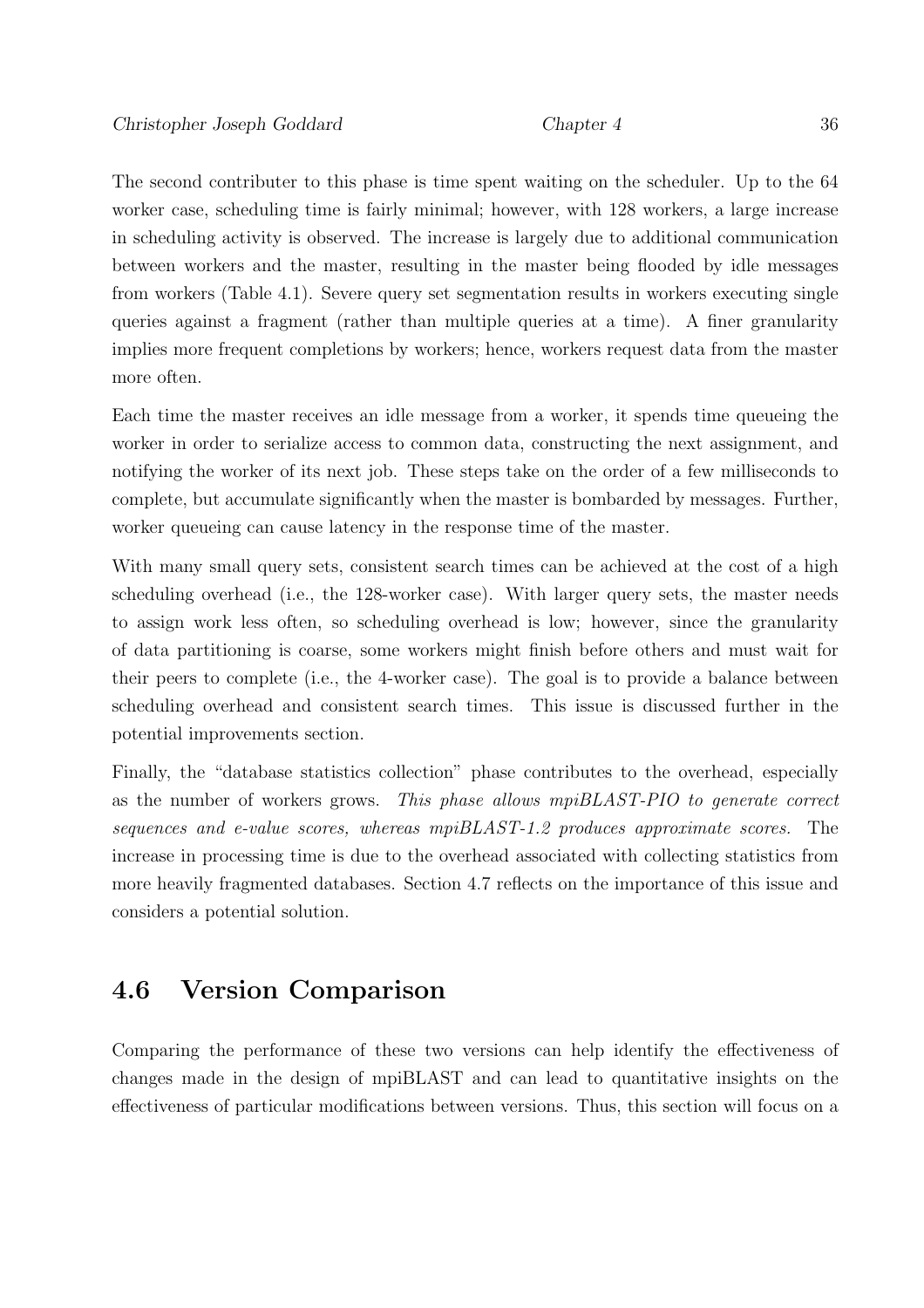

Figure 4.13: Speedup comparison of mpiBLAST-1.2 and mpiBLAST-PIO.

high-level comparison, in addition to covering evolutionary points of interest and discussing whether or not these changes are warranted.

Though mpiBLAST-PIO and mpiBLAST-1.2 see similar speedup with 4 workers (Figure 4.13), mpiBLAST-PIO quickly shows its superiority when used with larger numbers of nodes. With 64 workers, mpiBLAST-PIO exhibits twice the speedup that 1.2 does; however, the gap is shrunk with 128 workers, as PIO's speedup drops and 1.2's continues to increase. Note that both versions see super-linear speedup.

Further, mpiBLAST-PIO makes more efficient use of its workers during all executions (Figure 4.14), and even doubles mpiBLAST-1.2's efficiency at 64 workers. However, the drop in efficiency from 64 workers to 128 is fairly severe with mpiBLAST-PIO. Note again that both versions see efficiencies greater than 1.0 with all numbers of workers.

As expected, the two versions spend approximately the same amount of time in the BLAST search itself. Because the search algorithm for mpiBLAST-1.2 and mpiBLAST-PIO is identical, the search time is effectively the same. Thus the performance differences between mpiBLAST-1.2 and mpiBLAST-PIO must be attributed to the non-search time.

Figure 4.15 compares the non-search time of the two versions. While mpiBLAST-1.2's times stay relatively consistent, the non-search time in mpiBLAST-PIO almost doubles from 32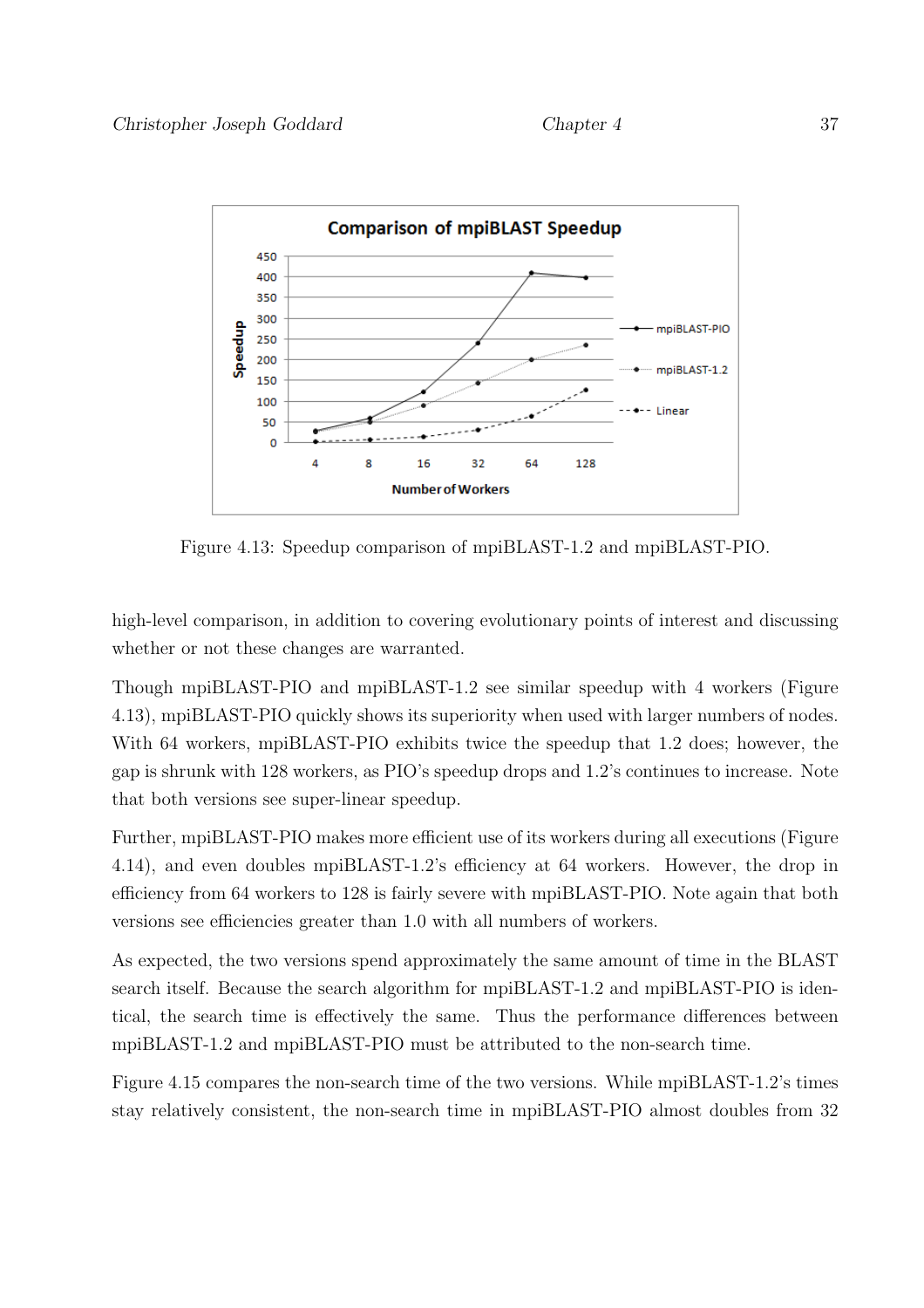

Figure 4.14: Efficiency comparison of mpiBLAST-1.2 and mpiBLAST-PIO.



Figure 4.15: Comparison of non-search related time in mpiBLAST-1.2 and mpiBLAST-PIO.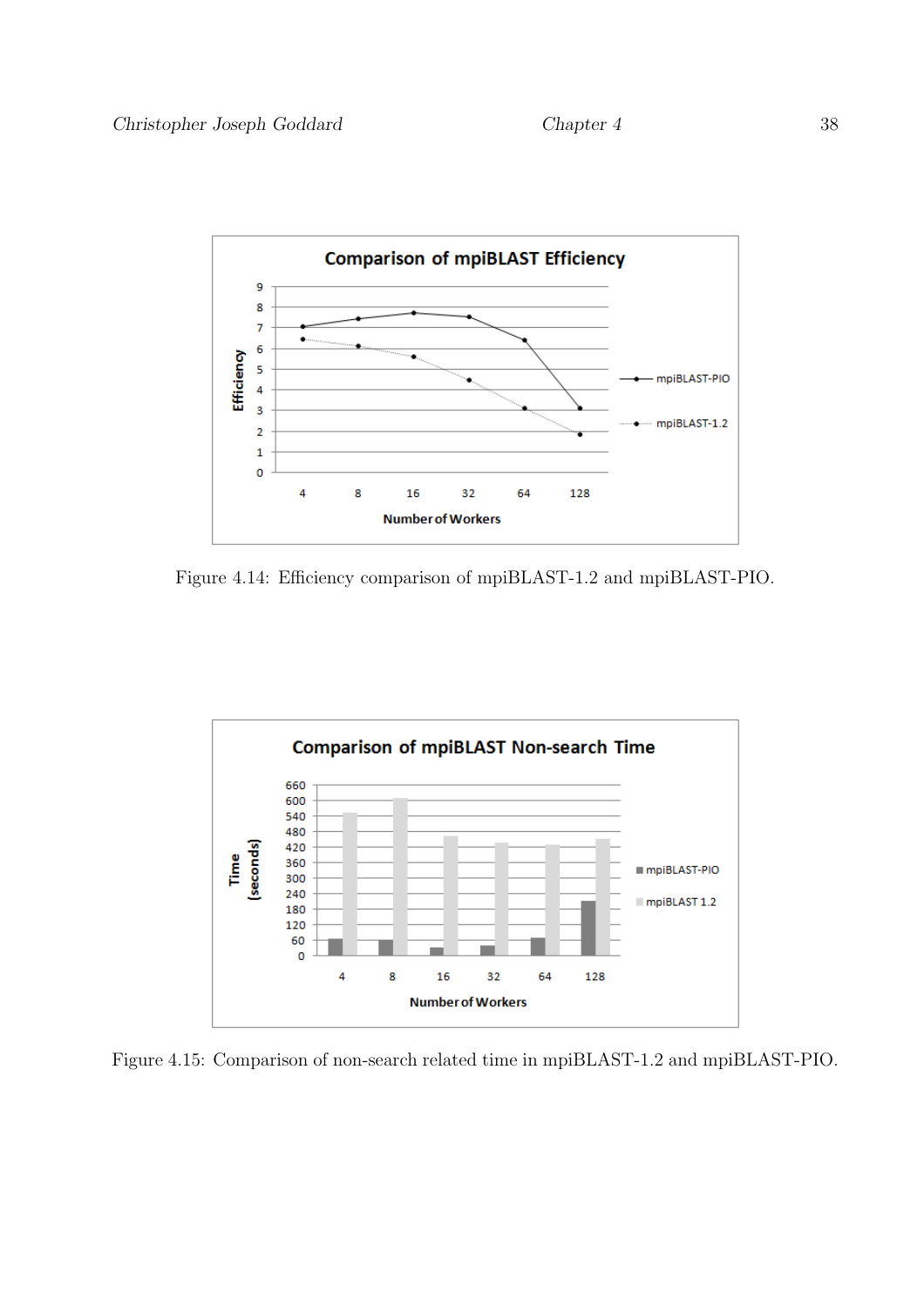to 64 workers, and triples from 64 to 128. However, mpiBLAST-PIO times remain less than those of 1.2, reaching at most half of 1.2's with 128 workers.

The mpiBLAST-1.2 non-search times are nearly constant across a large number of workers (i.e., 16, 32, 64, and 128) while PIO's increase, thus mpiBLAST-1.2 would likely make better use of more workers. The efficiency comparison graph (Figure 4.14) helps to visualize this, as the efficiency of mpiBLAST-PIO takes a sudden dip after 64 workers and nears that of mpiBLAST-1.2.

The database analysis phase of mpiBLAST-PIO is missing in mpiBLAST-1.2. Though this process adds extra time to PIO's execution, it ensures accurate results. Since mpiBLAST-1.2 does not perform this step, it provides less accurate results by approximating scores.

Both versions have workers that, at some point, wait on other workers. Since the distribution of sequences in the database is unordered, and since mpiBLAST-PIO partitions the query set, differences in waiting times can be explained by varying divisions of the data. With a certain number of workers, the decomposition of data may be even (in regards to execution time), while with other numbers that may not be the case. However, in all executions, worker waiting time is minimal and contributes only a minute to the overall time at most.

Recall that mpiBLAST-PIO incorporates query segmentation to partition the query file more effectively. In these experiments, the number of database fragments created equals the number of workers, and each worker starts with one fragment. As discussed in chapter 2, if a worker finishes searching the entire query set against its database fragment, it can take on the fragment of another worker to help even out search execution times.

However, query segmentation does not significantly help stabilize worker execution times (i.e., reduce worker waiting) in the tested configuration. Workers simply end up waiting on a worker that is conducting the search of its last query against its database fragment. Waiting workers cannot help complete the final query, as they can only copy the same database fragment to local storage and work on the remaining query themselves (which is exactly what the final worker is doing). Thus, query segmentation is better suited for environments where the number of total database fragments is greater than the number of workers.

Other tasks that both versions must complete include results gathering and writing, though they take different approaches in accomplishing them. mpiBLAST-1.2 workers simply collect all results locally, then forward the requested data to the master to be processed once the entire search is complete. On the other hand, mpiBLAST-PIO workers process their results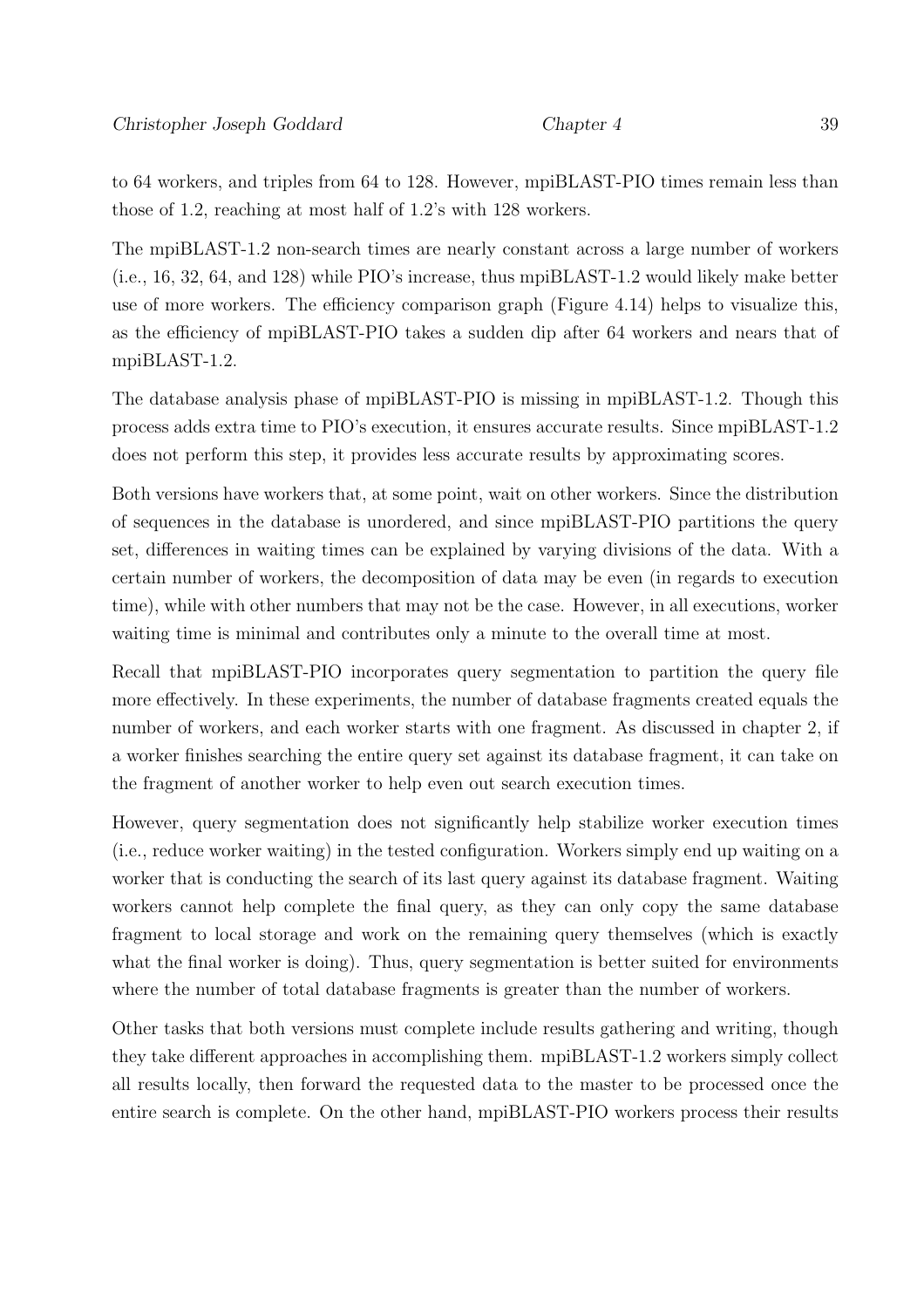locally and forward them to the master periodically.

Considering that the phase labeled "waiting on master" of mpiBLAST-PIO (Figure 4.12) represents time spent waiting on the writer and on the scheduler, it is obvious that PIO outperforms mpiBLAST-1.2 in processing and writing results. Workers in mpiBLAST-PIO seem to spend very little time transferring results to the master because they do it asynchronously and periodically (hence the reduced time for "results depositing" with mpiBLAST-PIO). This way, by the time the entire search is finished, most of the results data has already been formatted and sent to the master. In 1.2, workers can only send their results to the master once the search is finished, and even then they have to be formatted (in serial) at the master.

In summary, mpiBLAST-PIO sees higher speedup and efficiency over all runs, due mainly to its improved handling of results collection and output. Since more work is done at the workers than with mpiBLAST-1.2, mpiBLAST-PIO parallelizes better. And, though the database statistics collection adds time to PIO's execution, it is necessary for more accurate results and does not push its execution time past that of 1.2.

However, some consideration should be given to how scheduling is conducted, as mpiBLAST-PIO's master experiences load with large numbers of workers. Further, certain bottlenecks may arise at the master from inefficient handling of requests from workers. These issues are discussed further in the following section.

# 4.7 Potential Improvements

It is clear that mpiBLAST provides a considerable performance advantage over sequential BLAST and that, for the most part, mpiBLAST-PIO improves upon mpiBLAST-1.2 by employing various techniques to improve efficiency. However, the mpiBLAST project can likely benefit from additional modifications (i.e., to mpiBLAST-PIO) which address the bottlenecks observed during experimentation.

### 4.7.1 Parallelized Collection of Database Statistics

As mentioned previously, the database statistics collection step is necessary in providing correct scores for sequence alignments. The amount of time attributed toward this task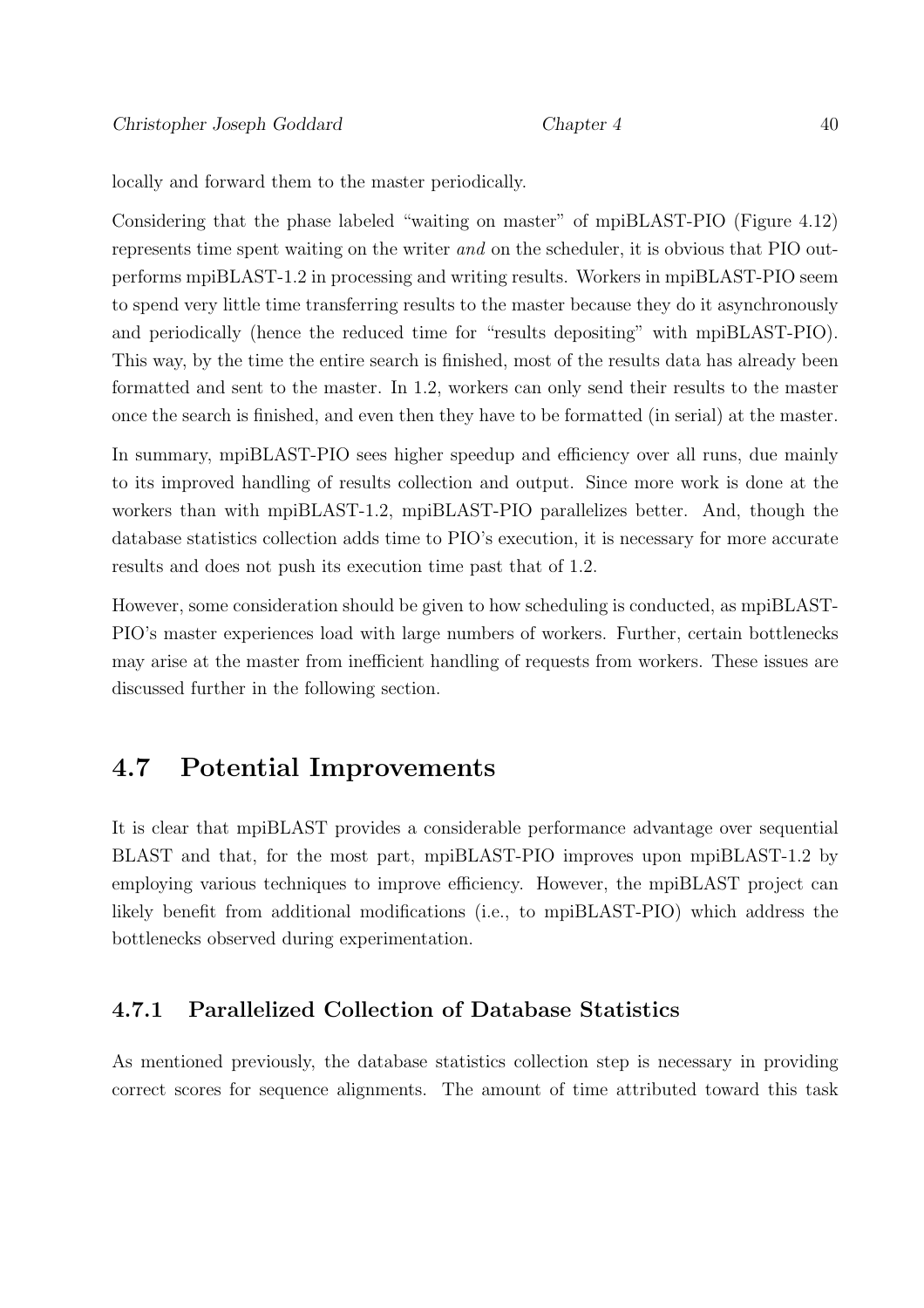increases with the number of nodes, and the process occurs at the master before any searching at the workers takes place. Hence, time is wasted as workers just wait at the beginning of mpiBLAST's execution.

Interestingly, the interface that the NCBI toolkit presents for statistics collection looks very similar to the one used for searching. Instead of telling the search functionality to perform a full-fledged search on the database, a flag is provided, telling the toolkit to scan the database and collect statistics. Further, mpiBLAST shows that searching can be conducted in parallel and that the results can be merged by the master.

Therefore, in an effort to efficiently use resources, the workers could retrieve database fragments (exactly as they do for searching) and collect statistics on their particular pieces. Then, they would report back to the master, where the data would be merged and broadcast out to the workers. In addition, workers would then already have local database fragments to search after receiving the adjustments from the master.

# 4.7.2 Task Threading at the Master

Another issue in mpiBLAST-PIO is the serialization of worker requests at the master. After workers complete their current task, they prompt the master's scheduler for a new assignment. Upon receiving the request, the scheduler decides what the worker should do next, and informs it via a return message. Further, workers may also report results to master, which are handled by the master's writer functionality.

This scenario can likely benefit from multiple changes, though these changes carry a common theme. First, since the scheduler typically knows what a particular worker's next task will be, it can process this information in a separate thread, while waiting for more worker requests. Since the scheduler often spends most of its time waiting for requests, it can use this time to determine the workers' next tasks. Thus, on the arrival of a request for work, the scheduler can respond immediately with the next task.

The second improvement involves separating the scheduler and the writer into separate threads. Since scheduling- and writing-related messages are handled sequentially, workers must sometimes wait after submitting their results to the writer before receiving their next task from the scheduler. If the master's scheduler and writer were run in separate threads, workers could request more work from the scheduler while the writer is handling results.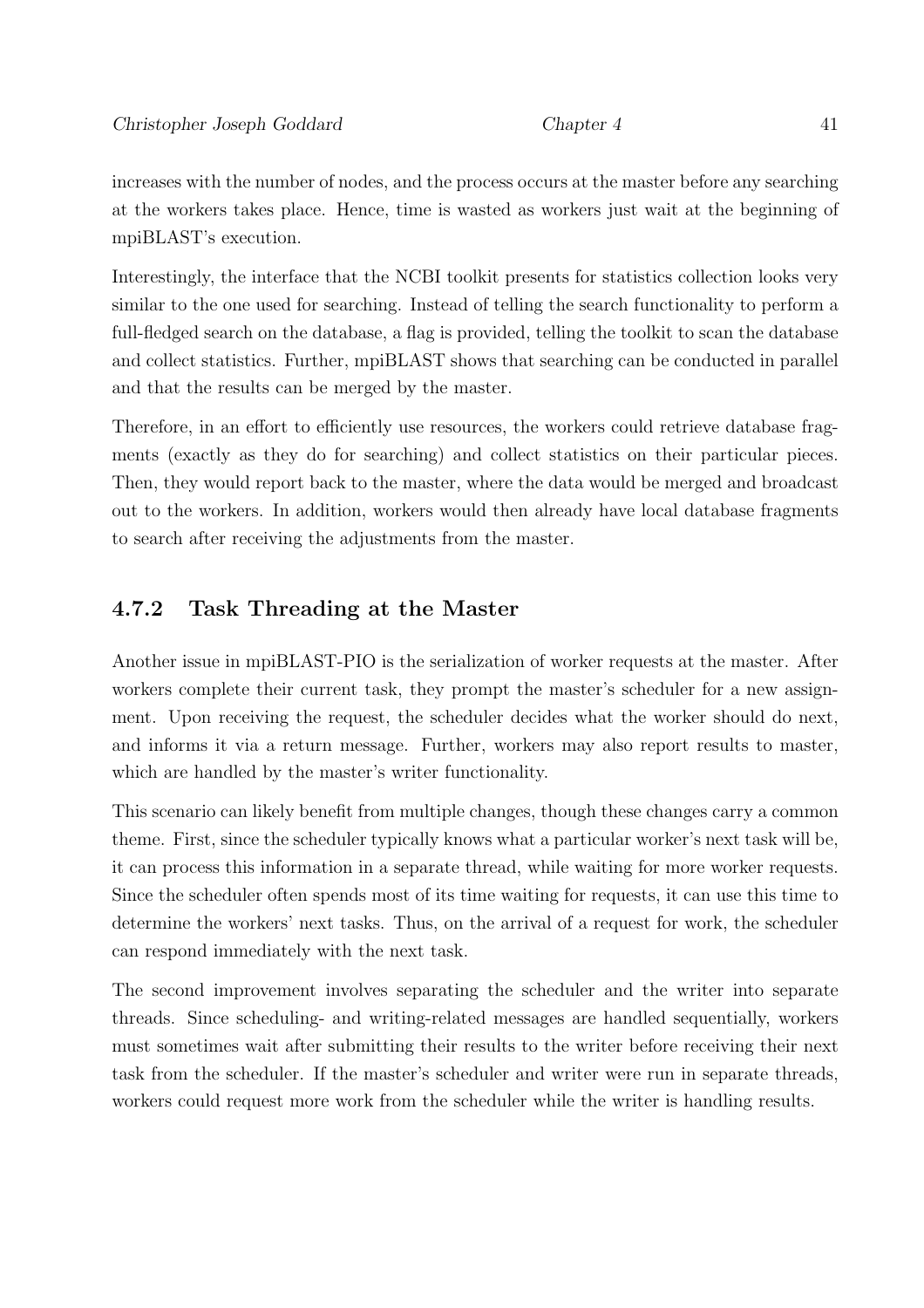# 4.7.3 Adaptive Decomposition

In an attempt to reduce differences in execution times of workers (especially with large numbers of nodes), mpiBLAST-PIO splits the query set at a fine grain. This allows workers to compute on small sets of data and request more once they are finished to ensure a relatively fair workload for all workers. Unfortunately, due to the time associated with finding and packaging jobs for workers, which leads to the queuing of worker requests at the master, this process can introduce significant amounts of overhead.

This scenario can be seen in the 128 worker executions. Workers received database fragments roughly equal to the total database size divided by the number of workers. However, they received query fragments consisting of a single query. It is unlikely that using a slightly larger query chunk size would greatly affect the differences in search times between workers. On the other hand, larger query chunks would certainly decrease the number of requests for data sent by workers, therefore reducing load on the master.

A more general method for reducing scheduling induced load involves adapting the size of work chunks at runtime. If the master recognizes that it is receiving many requests from the same worker in quick succession, the master could send the worker more data to work on per request. Further, additional data could be recorded (such as remaining queries, average time to compute per query, etc.) to help facilitate decision making regarding query chunk size.

If not implemented carefully, such a solution could lead to increased overhead itself.

# 4.8 Conclusion

mpiBLAST-1.2 and mpiBLAST-PIO parallelize a specific sequence-search application, BLAST, to improve its speed. By distributing data to multiple nodes in a cluster, both versions are able to obtain super-linear speedup over NCBI's sequential BLAST. And, through multiple algorithmic improvements, mpiBLAST-PIO completes even faster than mpiBLAST-1.2.

The presented analysis indicates that both versions spend a significant amount of time searching and that, in general, time spent conducting non-search related tasks is minimal. mpiBLAST-PIO's performance makes it evident that non-search time can be reduced by conducting output processing in parallel, and that having a separate entity collect results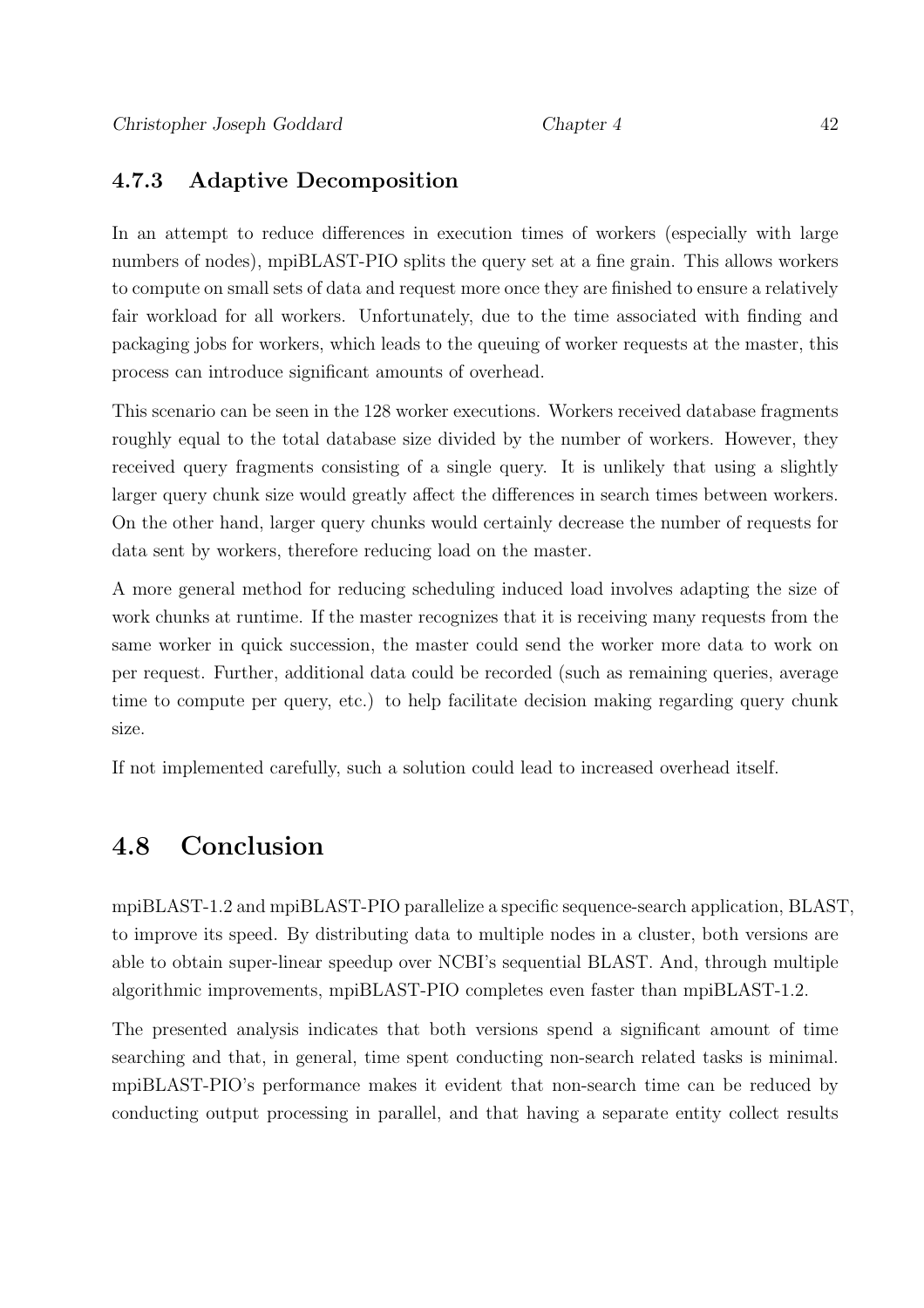periodically is beneficial. Worker efficiencies can be improved by partitioning the search space through database and query segmentation; however, precautions must be taken, as a fine fragmentation granularity can introduce scheduling-related overhead.

mpiBLAST meets its goal in making NCBI BLAST searches considerably faster. But, just as previous algorithms and heuristic strategies evolved into BLAST, BLAST itself will likely evolve into something better. While researchers improve the performance of applications through parallelization, other researchers are improving the underlying search algorithms themselves.

The rest of this paper concentrates on developing a strategy to parallelize these constantly evolving applications without the need to reimplement the layers necessary for parallelization.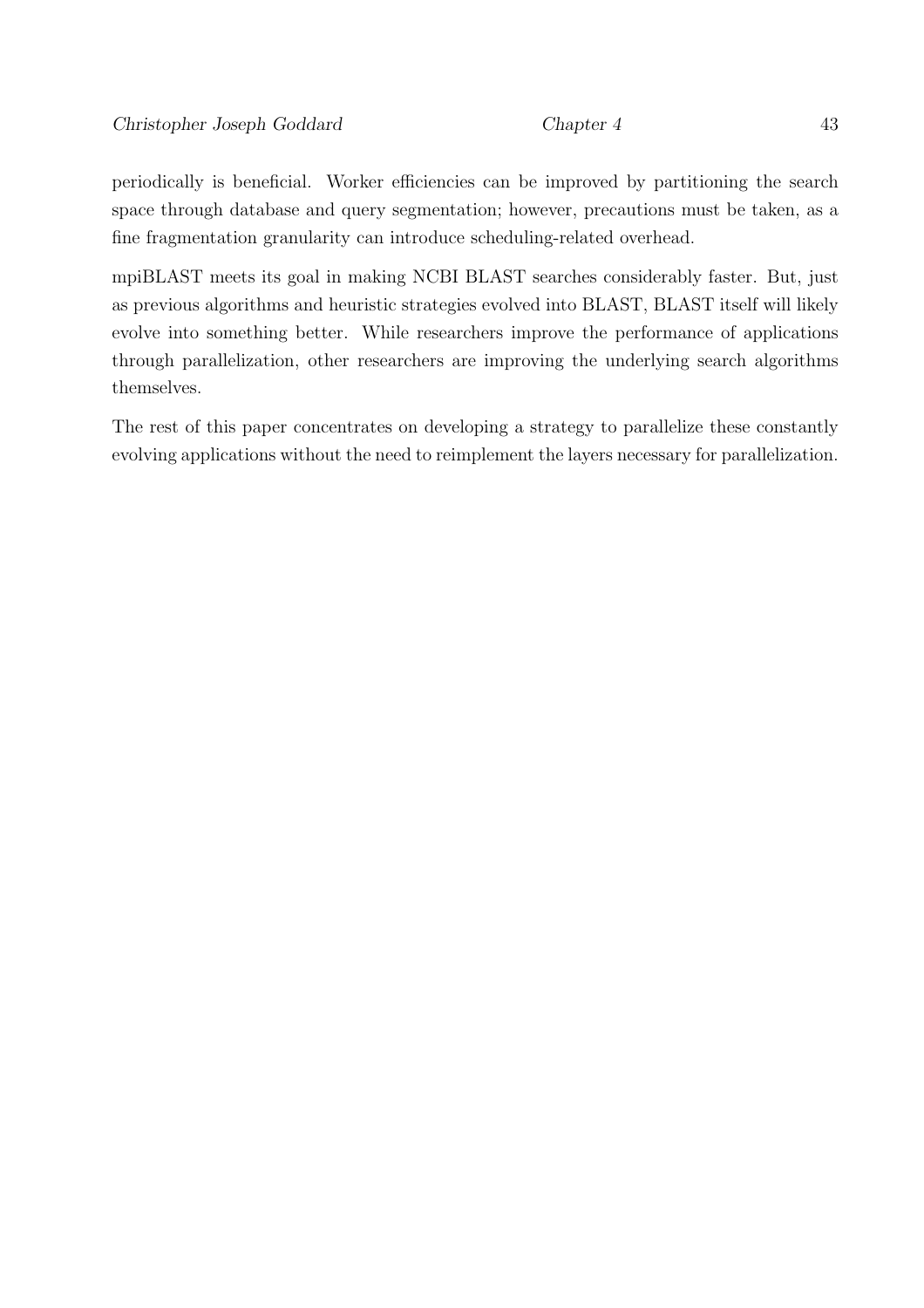# Chapter 5

# Supporting Parallel Sequence Searches in Heterogeneous Environments

# 5.1 Introduction

The work that has gone into mpiBLAST marks one stage of the evolution of sequence searching as a whole. mpiBLAST exemplifies the power behind conducting BLAST searches in parallel, which makes a strong case for performing other types of sequence searches (and even other searches in general) over distributed resources. Further, the presented analysis shows that mpiBLAST is mostly limited by time spent searching and that parallelization overhead is minimal.

Unfortunately, though better sequence comparison algorithms are sure to be realized, the mpiBLAST parallelization infrastructure cannot support them. Even new releases of the BLAST toolkit find it difficult to fit into previous mpiBLAST molds, as the interface is specific to old libraries. If one desires to make new searches parallel, ideas can certainly be taken from mpiBLAST, but they must be used to construct a new foundation, as mpiBLAST's is far from generic.

Further, mpiBLAST enforces requirements on its operating environment, as it needs a cluster with MPI to run. Even though many corporations have a plethora of desktop machines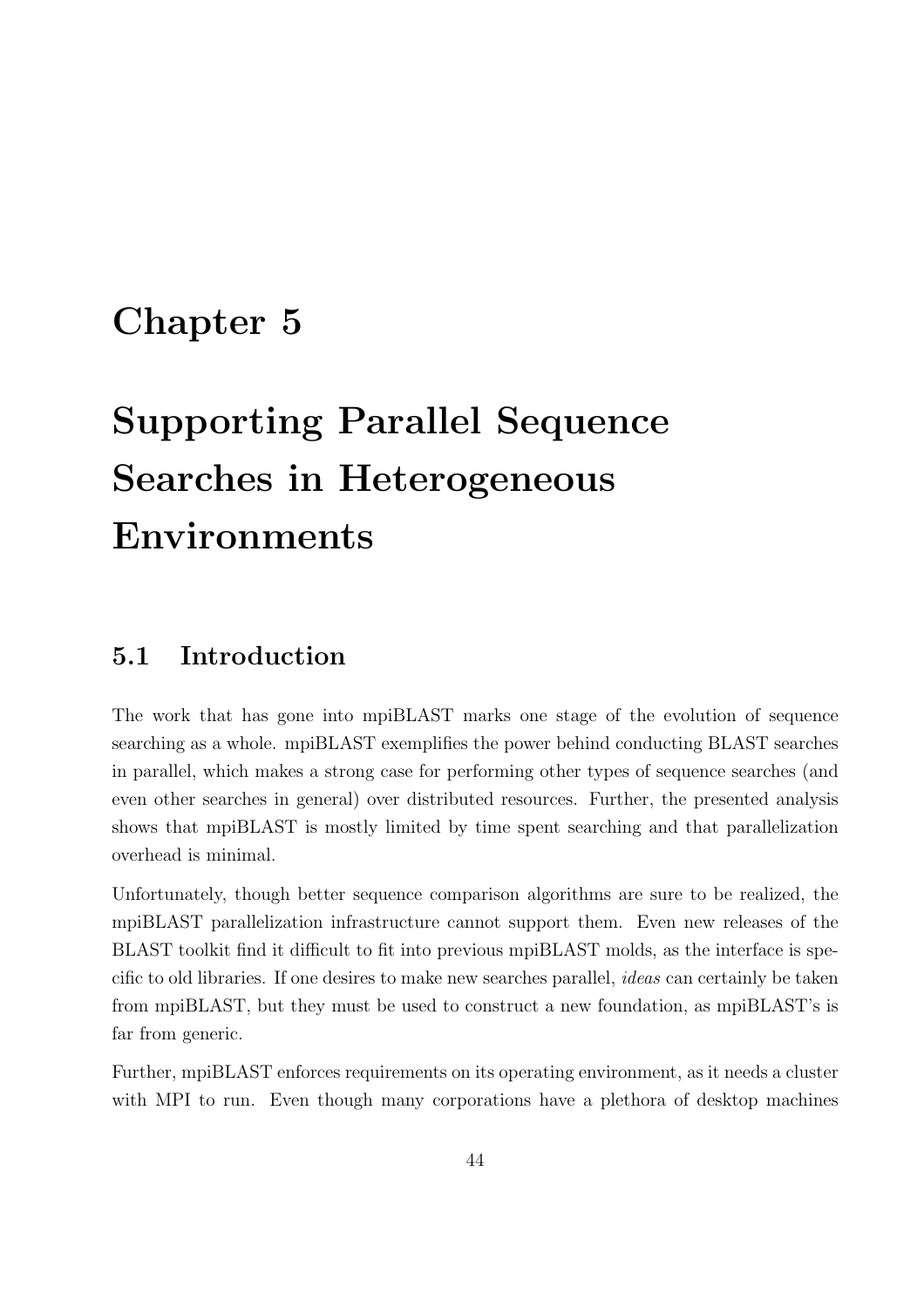configured on an internal network, they still require the structure of a cluster to reap the benefits that mpiBLAST provides. By tying mpiBLAST down to a specific environment, its usefulness is reduced.

Hence, in an attempt to address these two major issues, we have developed a *search frame*work named gridRuby. It supports running many types of sequence searches over general purpose (in addition to dedicated) environments, which is especially valuable in making use of readily available resources.

# 5.2 Motivation

There exists a significant barrier to entry in the conversion of a sequential application to a distributed, grid-based application: the application writer must manage all the communication, the serialization, the bookkeeping–essentially, the skeleton and scaffolding of a distributed system–in an application-specific manner. Further, intersecting the code necessary to perform a scientific process with the cross-platform marshaling and management of resources necessary in a distributed environment is a difficult task.

Unfortunately, systems like Globus [17, 20] and Condor [50, 11] are too general to address these types of issues. While they provide an interface for implementing parallelization, users must be explicit about how entities within the system interact. Even with embarrassingly parallel scatter/gather algorithms, data distribution must be reimplemented per application.

A search framework can address the issue of extreme generality by implementing a fixed scheme of parallelization (e.g., scatter/gather). Users of such a framework then simply need to write their application in a particular way so that parallelization can occur implicitly, without having to scaffold a communication framework through library calls. Thus, many applications can be parallelized with a search framework as long as they adhere to the scatter/gather paradigm.

In addition, the idea behind producing a grid-based framework around an existing application is not new. In regards to BLAST, it can be seen in the work conducted by Gardner, et. al, which runs mpiBLAST on an ad-hoc grid [18]. In this instance, mpiBLAST parallelized a sequential application with MPI to run on a cluster, while the additional glue code (implemented in a Perl script) brought together different instances of mpiBLAST running on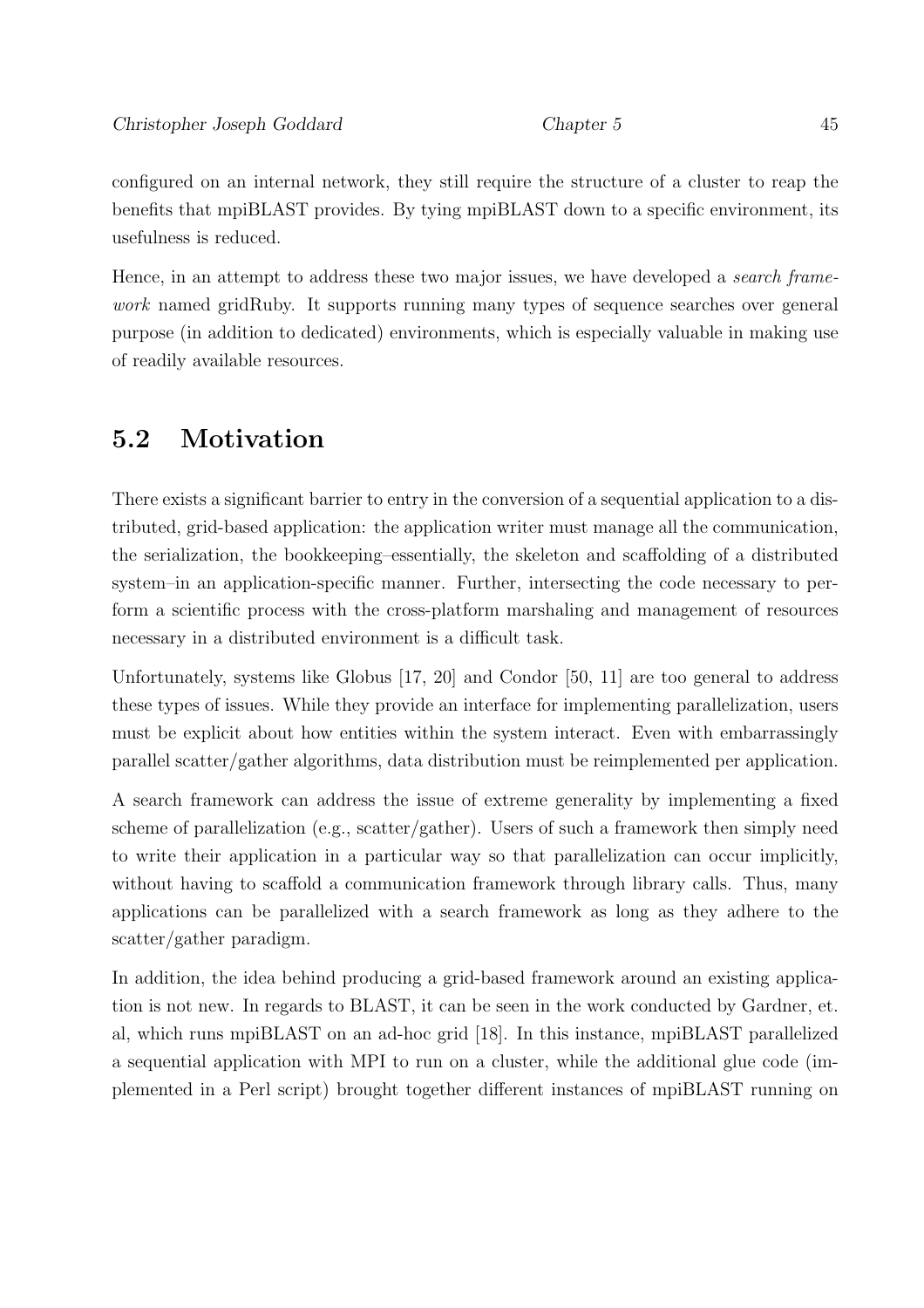compute clusters all across the country.

However, this work is an ad-hoc solution that is hardly reusable; others interested in achieving the same task but in a different environment would have to re-implement much of that work in order to achieve similar results. Further, it duplicates functionality by requiring two different layers of parallelization (the cluster-based parallelization layer of mpiBLAST and the light glue code that brought together the different cluster systems into a grid).

Thus, offering parallelization in a separate scaffolding is a useful service, as it can handle the tasks needed to distribute an application onto a grid automatically. Further, it can do this in a manner that is agnostic of the application it is parallelizing, allowing it to apply to whatever task needs to be performed without having to know what that task is. This alleviates certain software requirements and associated hardships, such as installing, configuring, and maintaining MPI on multiple systems. It also requires minimal configuration, as such a framework could accept the arrival or departure of computational resources on the fly.

# 5.3 Conventions

The following conventions are used in the remaining sections:

- The *client* is the implementor of the code to be parallelized. Client code is, similarly, the code which is to be parallelized. BLAST is an example of potential client code.
- The user is the end-user of the parallel code. The user might be the client, or might be someone for which the application is being implemented. Specific to BLAST, an example user is one who will conduct parallel BLAST searches with the final parallelized client code.
- When this work is referred to as a *framework*, it is not to imply that the work represents an API. In no way is the framework something which is programmatically invoked from client code as if it were a library. Instead, it is a framework in the sense that it builds a frame around client code which adds additional functionality, while keeping the client code mostly intact.
- As with most distributed systems, a *node* is a single entity, or actor, in the system. In this framework, a node is, in addition to being a generic node, one of a few specific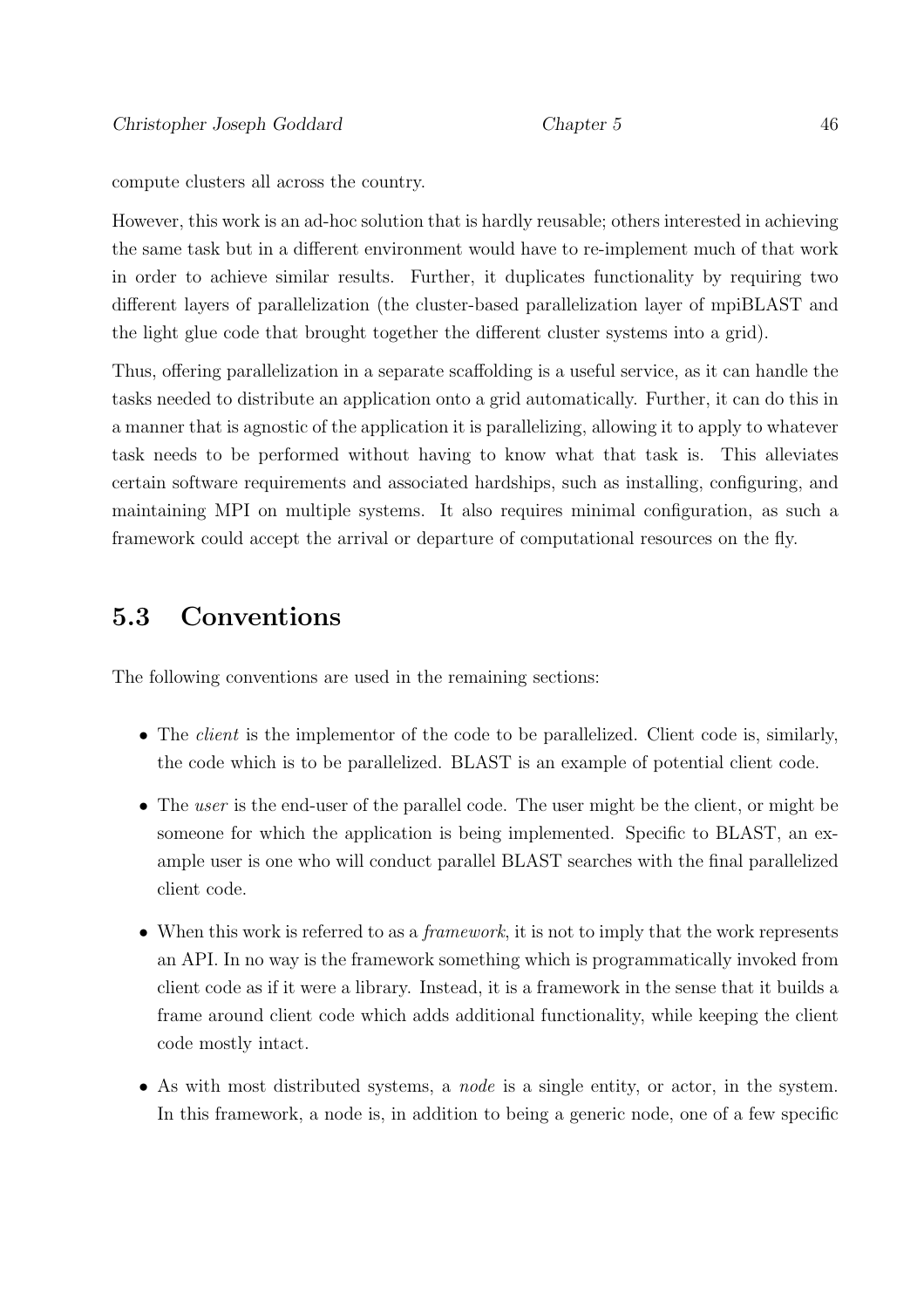types (node types are described in Section 5.4.2). As a point of reference, mpiBLAST has nodes of type master and of type worker.

• An *arbitrary grid* is a collection of nodes which may run different operating systems on different architectures with different security policies. This collection may be modified at any time, with nodes being added to or removed from the system in an unpredictable fashion. A dynamic corporate network is an example of this, with various devices connecting (i.e., a laptop joining the wireless network) and disconnecting (i.e., a desktop machine rebooting) over time.

# 5.4 The Framework

The gridRuby framework provides an frame for an application or library, offering distribution services. It is written in the Ruby programming language, which is used as a cross-platform common ground and a shared runtime environment from which client code (written in a language more common in high-performance computing, such as C) can be invoked. The framework handles all the tracking, message passing, and division of labor tasks, effectively causing the n instances of the underlying client code to believe that each is an independent entity working on a single problem of size  $p/n$  (rather than using one instance to work on a problem of size p).

The efficient and automatic parallelization of arbitrary code is a difficult problem, and gridRuby certainly does not solve it. Instead, the taken approach is less all-inclusive: if an application follows a certain paradigm and maintains a high ratio of computation to communication, the framework will provide low-effort parallelization on an arbitrary grid. It conforms to a common paradigm, the traditional scatter-work-gather sequence seen in many parallel applications. Since this pattern is common in computationally-expensive scientific applications, it is an acceptable requirement.

In the case of library code, where functions for defining the search space and performing the search are exposed as methods, parallelization should be extremely easy and does not even require familiarity with the code to be parallelized, only its public interface. Even in the case where the client code is written in a very sequential manner as a self-contained application, parallelization using this framework is easier than writing all the same code by hand, as it is only necessary to provide ways to access and load relevant internal state from the outside.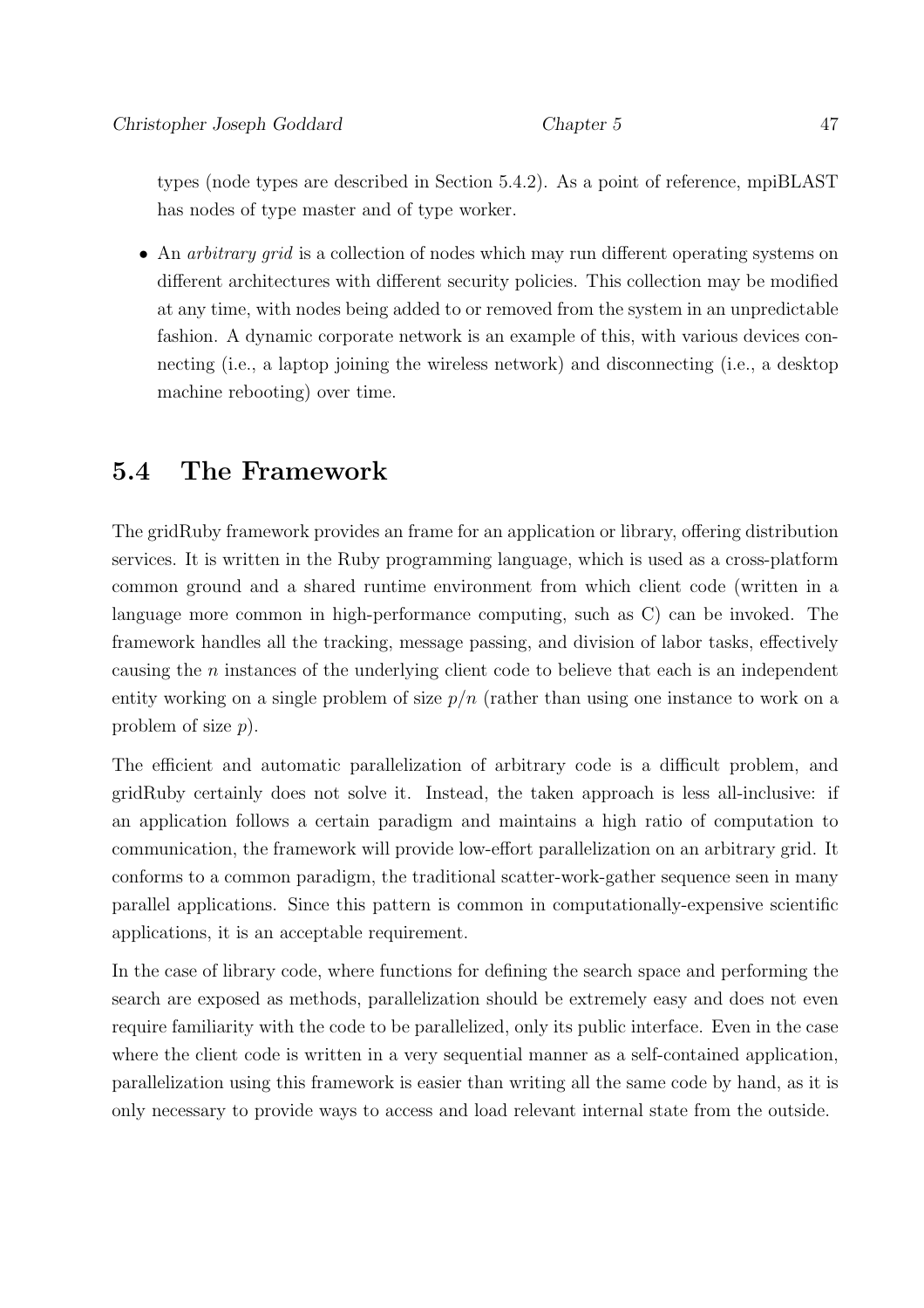An additional restriction imposed on the client code is that workers must be independent of one another. Workers can, however, communicate with a master and database node, allowing for indirect communication between workers (thus providing for aggregate computation scenarios). This framework will not provide explicit support for the intercommunication necessary for heavily-interconnected applications like Barnes-Hut [4].

These restrictions are similar to those found in the MapReduce [14] programming model, which is designed to efficiently parallelize algorithms by applying similar transformations to each element (using parallel processing) and aggregating the results. By enforcing independence of elements and a common paradigm for performing computation, a broad category of sequential applications can be supported without aspiring to automatically parallelize everything.

# 5.4.1 Justification of Ruby Language

To say that the Ruby scripting language is rarely seen in supercomputing is an understatement. While use of FORTRAN, C, or even C++ might pass without comment, using a language from the other end of the performance spectrum requires justification.

Ruby provides an environment for rapid prototyping, maintainable development, and clear, concise coding. As a scripting language, Ruby places programmer productivity high on its list of goals. It also includes higher-level structures such as string, associative arrays via hash tables, regular expressions, and even anonymous functions as first-class language features instead of tacked-on libraries. And since it is an interpreted, dynamic, and reflective language, all classes (including system library classes) can be modified at any time.

However, these features come at the price of performance. A Ruby grid framework, or a grid framework written in any language, would never see acceptance if it did not offer decent performance.

To alleviate this issue, gridRuby makes use of specific cross-language communication facilities. Ruby provides an API which can be used in other languages, especially C and C++, which makes communication between Ruby and these languages straightforward. While the Ruby language is not mature enough to form the core of a high-performance application, choosing a slower language that allows greater programmer productivity and offers more useful features should not hinder the project.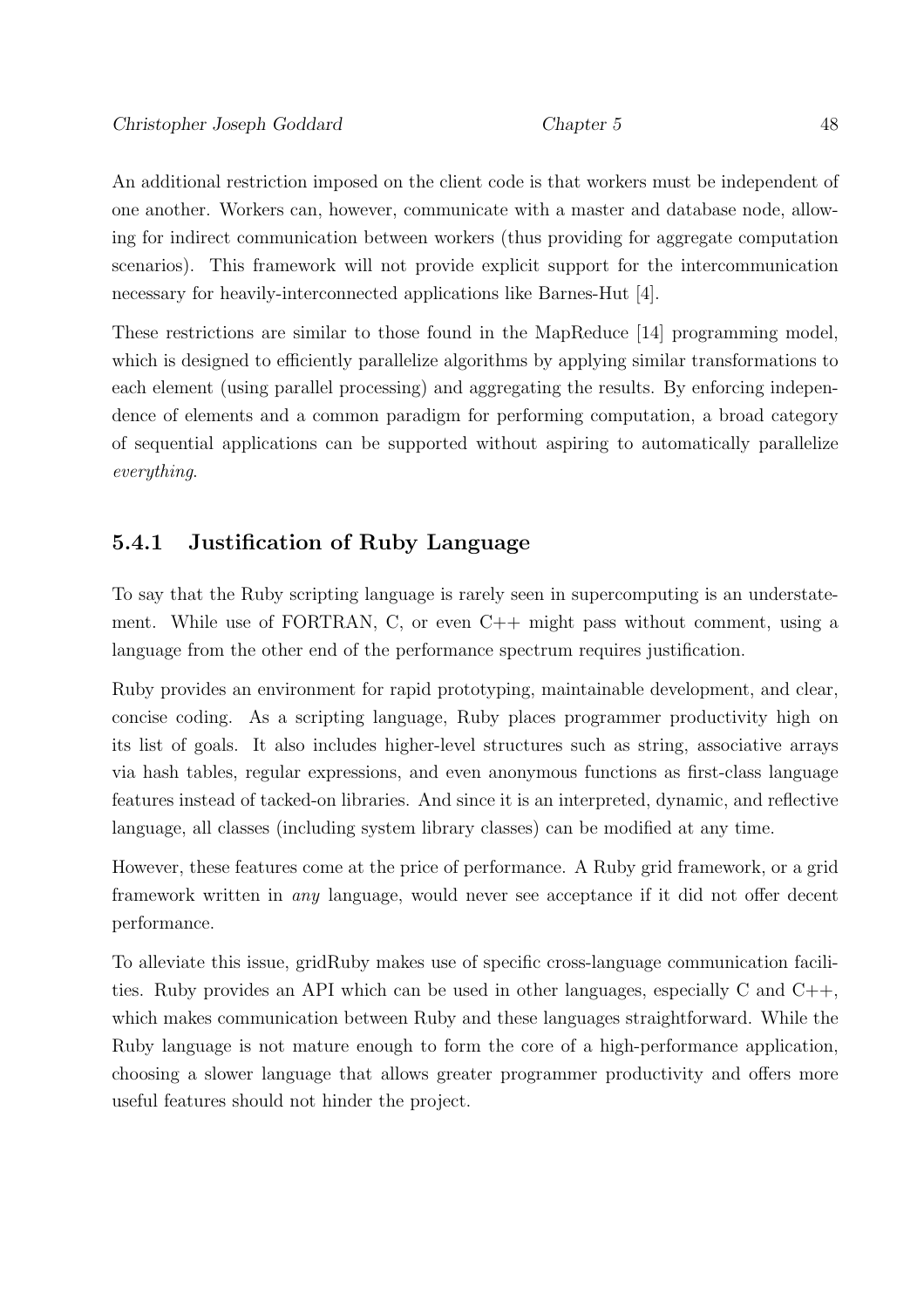As an example, parallelization in mpiBLAST, when handled correctly, contributes little to the overall execution time. Thus, as long as time-expensive parts of the code are handled by a high-performance language, and parallelization is handled by the framework, there should be little effect on performance.

In addition, the Ruby language maintainers plan on incorporating a high-performance virtual machine interpreter [45] into the main branch of Ruby development. While excellent results can be achieved using the standard Ruby interpreter, the fact that the language seems to be moving toward greater performance is additional support that Ruby can serve as a framework for parallelization.

# 5.4.2 Node Types

The framework's approach leverages Ruby's ability to integrate with other languages to provide a common framework across all OS platforms and hardware architectures that offer a Ruby implementation. Structural support is provided for a logical decomposition of problems into distinct steps, each of which accomplishes a piece of the entire problem. Furthermore, a robust toolkit is supplied to assist in the interfacing between the Ruby code and the client code, which in the ideal case requires none of the client code to be modified.

To decompose problems properly, the concept of nodes is maintained. Each node has a type, and this type determines the role of the node in the system. The types, which will be covered in detail below, are worker, database, querier, and tracker. Each type must have a corresponding portion of the client code which handles the tasks of that type, with the exception of the tracker. The tracker node is implemented entirely within the framework itself.

Note that for these sections, the descriptions are couched in the terminology of search applications, as most applications decomposed in this fashion can be expressed as search applications; they consist of a range of data which must be processed and an expression which must be evaluated against all data in that range. Other scatter/gather type applications, which are not strictly searches, can still be described in this fashion and can still be parallelized in the same way.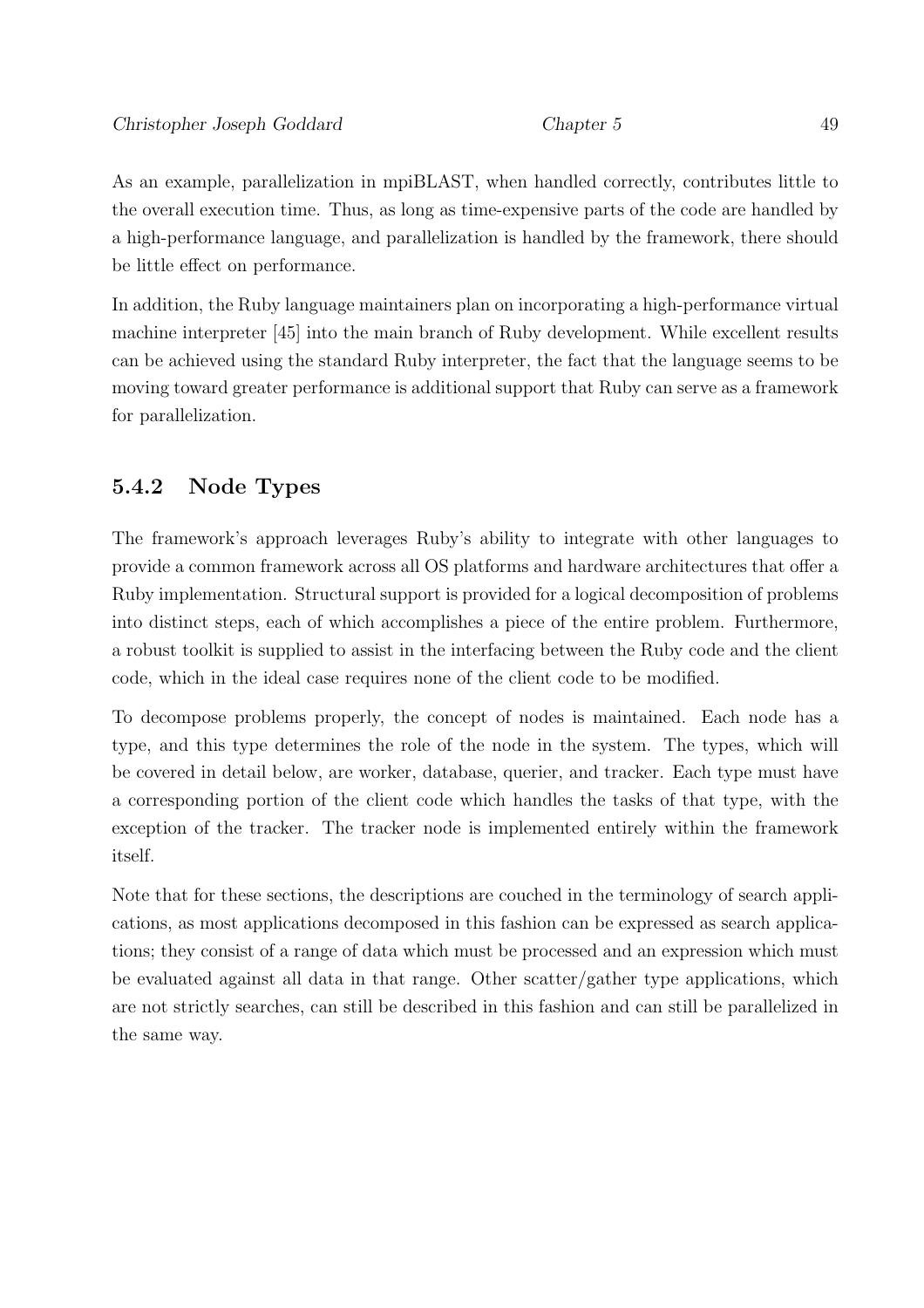### The Worker

The worker performs the actual computations in the system. As such, most systems will be comprised primarily of workers. Because of this, workers are also the nodes which initially see submitted jobs and which display the results of completed jobs.

The worker code could, in theory, simply be the search code from the sequential application without modification. However, for real applications, this is unlikely, as the interface (i.e., the function declaration) between the framework and the search code is relatively tightly defined. The needed information needs to be packed in a single data structure and unpacked on the other end, and then passed into the real search function from a compatibility layer (this is the same approach used by the pthreads library, among others). Optimally, this thin glue would be removed entirely, but it is necessary for cross language compatibility.

### The Database

The database manages the search space, partitioning it into chunks which are sent to workers for processing. The database also manages the query, so if query segmentation is desired, it can be performed as well. The database is the portion which is least likely to be already implemented, as sequential applications do not generally do this sort of segmentation, as it is unnecessary.

In the worst case, the database may need to be entirely new code. However, this should be a rare event and minimal effort when necessary. The database is also a prime source for optimization, both for the client-code implementors and for future development of the framework, since it handles the division of the problem.

### The Querier

The querier is, conceptually, the simplest of the nodes in the system. In addition to actually performing the computation, it is necessary to have some sort of interface for submitting a new job. Since the actual generation and gathering of data is application-specific, this is the job of the client code. This code should be very easy to integrate with the framework, since a sequential search also needs to perform this function, so the logic for this (which is already in place) should suffice for the querier.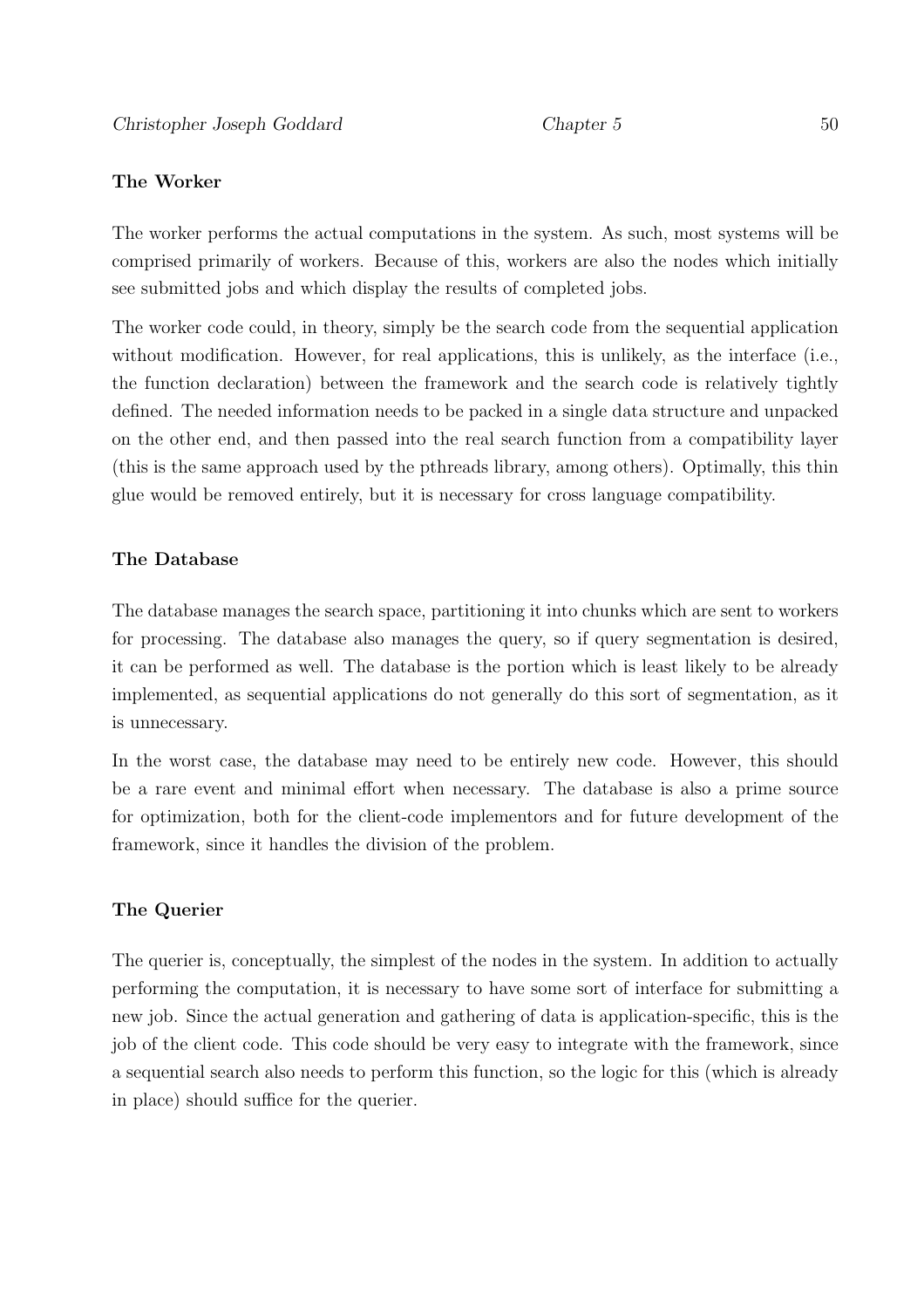The querier submits a job to a worker. This worker then becomes the "owner" of the job and gains the responsibility of aggregating the results. Though the querier could act as a repository for results, this leads to some concern regarding its availability. Since the querier functions as a simple interface (command-line based, graphical, or even web-based) for job submission, the user should be able to terminate this application without fear of losing data. With the worker acting as a gatherer in the background, the worry of keeping an interface to the system available is removed.

### The Tracker

Initial interconnection designs involved each entity connecting to other relevant entities directly <sup>1</sup>. However, in this approach, the number of connections each entity has to maintain increases linearly with network size, making the total connections in the system increase quadratically. As more networks become connected to one-another, the number of internetwork connections also increases, requiring broad ranges of ports to be reserved locally and forwarded remotely. This can result in scalability issues for the network and the network maintainer, and creates enough of a security concern that deployment on a real network would no longer be viable.

Instead, a special type of node, called a tracker, is used. The tracker nodes function as routers for traffic, which greatly simplifies the network code in each other type of node. Each node must maintain only one connection, the one to its local tracker, which localizes all the communication complexity in one place (where it can be optimized for). Further, since trackers do not assist in computation but are completely devoted to ensuring efficient communication, the latency is less than it would be if, for example, a database had to balance the work of partitioning, assigning, and monitoring the computation with the task of managing the possibly large number of connections incoming from workers.

One valid criticism of this design is that the tracker becomes a potential bottleneck for the system. However, it should be noted that, of all the nodes, the tracker is the one doing the least amount of work. The number of connections through the tracker increases just linearly with number of nodes in the system in the worst case (and may be sub-linear, as a link to another network requires just a single connection, to that network's tracker). Since the tracker does not have to do any processing of data messages itself, the additional latency

<sup>&</sup>lt;sup>1</sup>TCP Hole-punching [16] was also considered, but it is not supported across all platforms.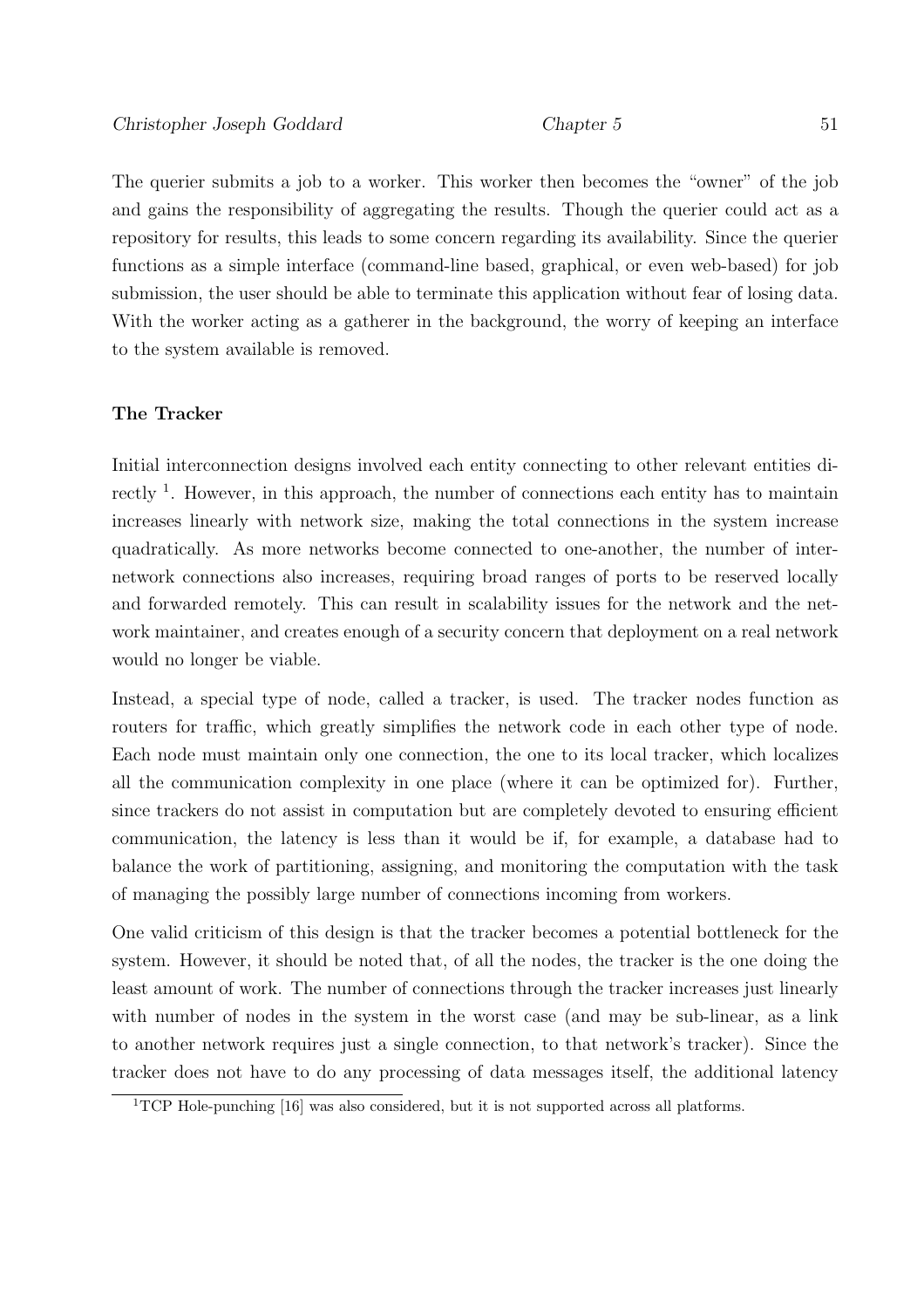imposed by such a bottleneck is likely to be eclipsed by the processing time required by the worker nodes.

# 5.4.3 Integration

To integrate an application or library with this framework, the functionality provided by the application must be framed and exposed in approximately the way that the framework expects. To accomplish this, users describe the interface using YAML [49], a data description language that can be easily read and written. By using a YAML document template and by filling in function names, parameter information, and relevant composite type definitions, clients can provide enough information for the gridRuby auto-generator to produce glue code that is specific to their application (Figure 5.1).



Figure 5.1: A YAML configuration and automatic code generation connect a previously sequential application to gridRuby.

In the optimal case, nothing more is necessary. If the client code does not expose its functionality in an appropriate way (i.e., the application lacks modularity) or if additional handtuning for performance is desired, more coding may be required. However, this work should be minimal, as the client side simply needs to provide an interface to functions that will be run on each type of node (i.e., database, worker, and querier).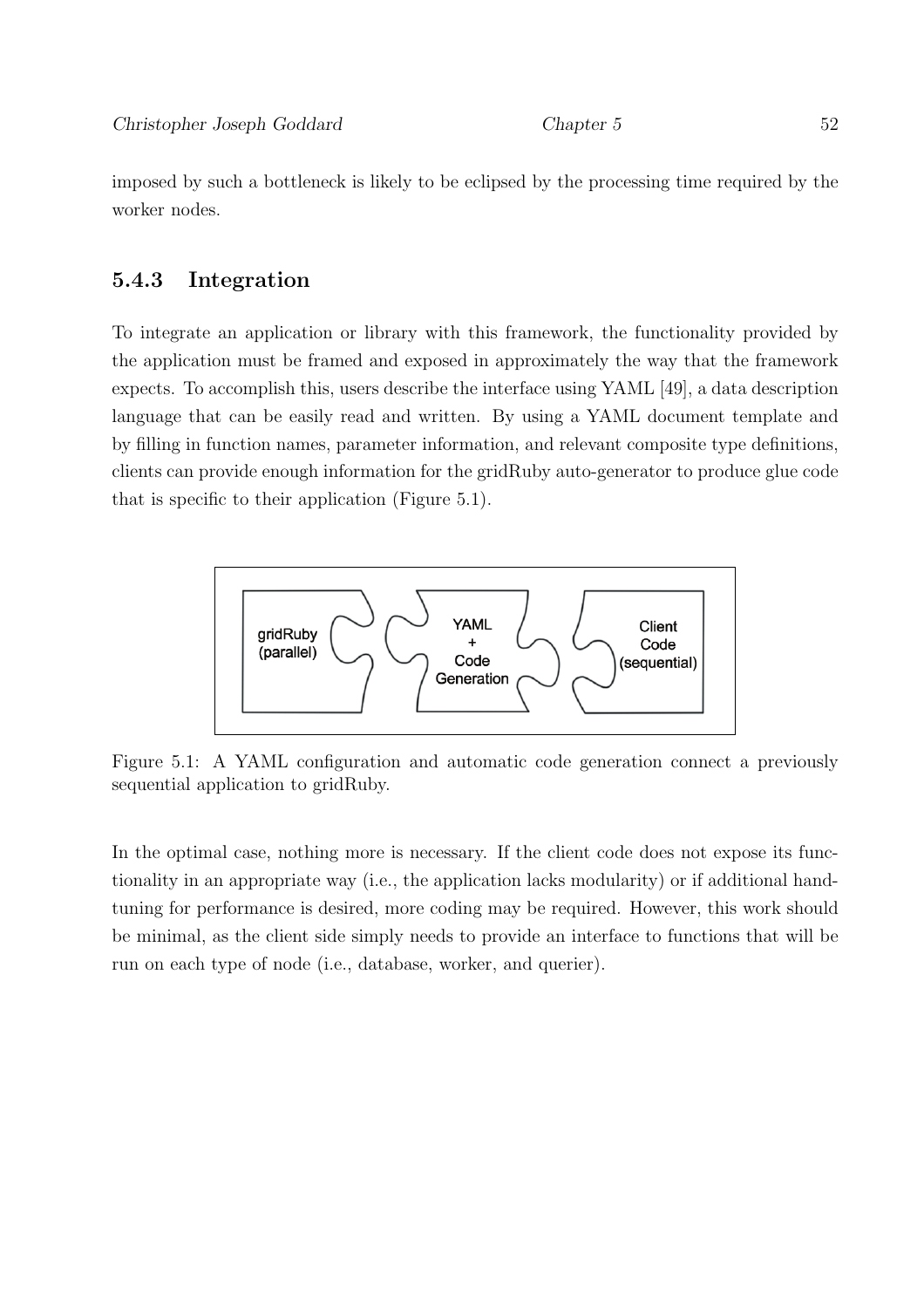# 5.5 An Example: BLAST Integration

To understand the process of integrating an existing application into the gridRuby framework, one must consider it in terms of a real application. Therefore, a particular BLAST search application, blast2seq, has been parallelized with the framework and will be used to facilitate the following discussion.

blast2seq is a sequential BLAST application released with the NCBI C++ toolkit. It is a command-line application that accepts as input, among other options, a type of BLAST search (dependent upon the type of database and query set), a query set filename, and a database filename. Both the query and database sequence data must be provided from plaintext files (unlike blastall, which uses a formatted database). This application was chosen because it already exists (that is, it was not produced for the framework as a contrived example), it represents a compute-intensive search, and it is written in a straightforward nature in C++.

### 5.5.1 Configuration

Though the gridRuby framework aims to be as versatile as possible, it cannot determine how to parallelize a sequential application without help. Some configuration is necessary at least to tell the framework what to interface with in the sequential code. Hence, a couple of steps are necessary to provide gridRuby with enough information to operate correctly.

Upon receiving the necessary command-line arguments, blast2seq reads in all query and database sequences, conducts a BLAST search on them, and serializes the results to NCBI's ASN.1 format, outputting either to the screen or to disk (depending on the options provided). Since the application implements this in a serial manner, it is necessary to divide the code into components which match the interface expected by gridRuby. blast2seq represents a case that involves implementing additional, though minimal, client-side code to adhere to the framework's expectations.

Assigning the sequential applications tasks to gridRuby nodes is straightforward. The querier node of gridRuby should read in the arguments to the program, as the querier deals with interacting with the user and submitting jobs. The database node should take care of storing sequence data and reading it in as necessary. And the worker node (or nodes) should actually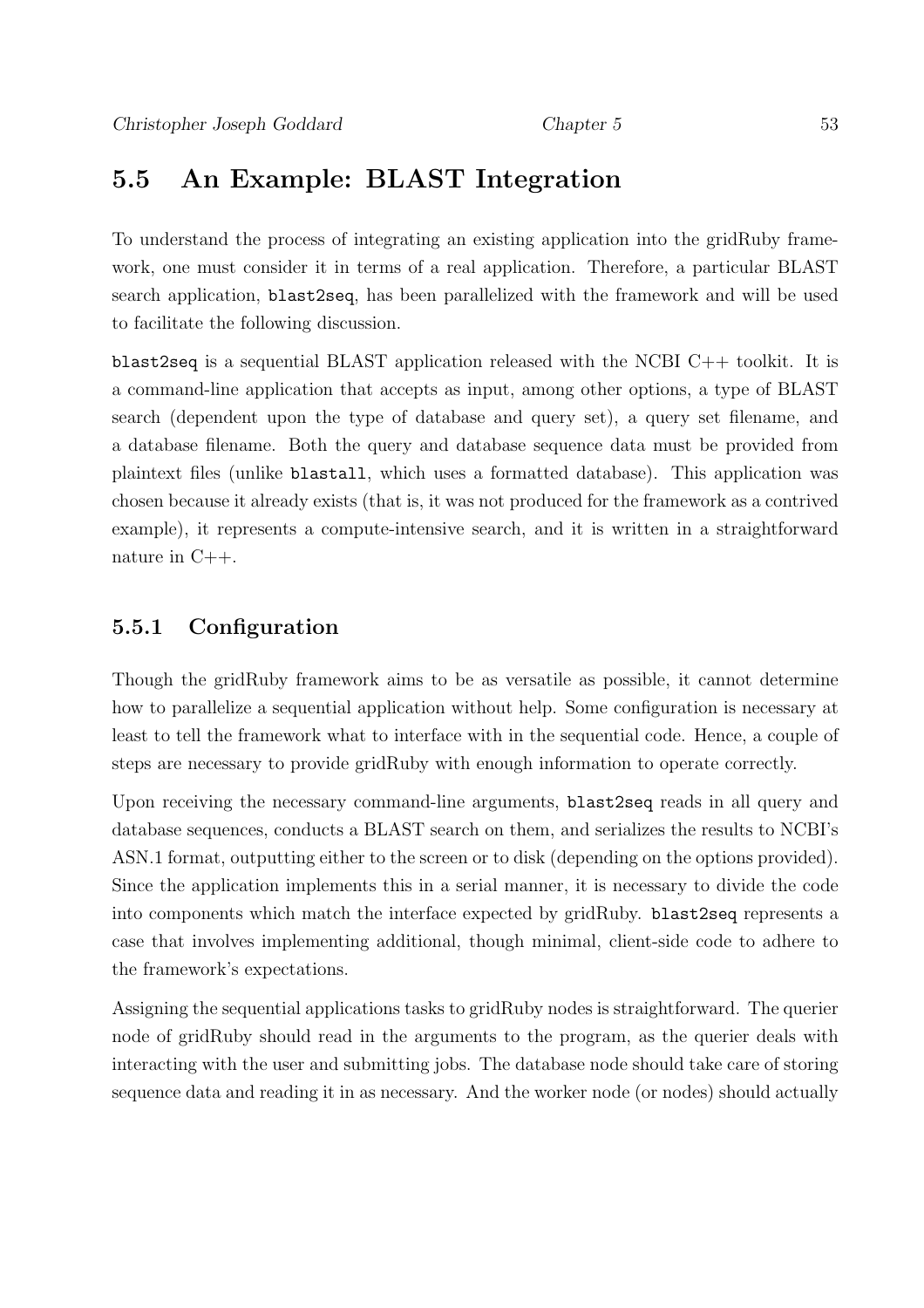conduct the BLAST search. In addition, the ability to serialize and write results should be available. The transition toward modularity can be seen in Figure 5.2.

Since the functionality for the querier and the worker are already in place in the sequential code, they were dealt with first. Hence, all of the argument processing functionality of blast2seq was moved into a separate function named cppGetArguments, and all of the search functionality was placed into a function named cppSearchChunk. As mentioned earlier, results gathering is a separate task, but takes place at the worker that received the job submission. Therefore, the results writing steps were moved into a function called cppWriteResults (again, see Figure 5.2).

If this modified application was to be run sequentially, there would be no need for a database node; the querier could simply process the arguments, read in all sequence data, and send it to the remote worker. However, this provides no improvement over the sequential application (except for being able to submit a job to a remote node). Instead, to take advantage of data parallelism, the input data can be split into pieces that can be handed out to workers (much like mpiBLAST). The database node exists for this reason.

Unfortunately, the code necessary to split the data into chunks does not exist in the sequential application (because, again, there is no need for the decomposition of data). Therefore, the sequence reading functionality of blast2seq was modified and moved into a function named cppGetChunk. Rather than reading in the entirety of the sequence data to be searched on, this new function reads in a small chunk of data on each invocation. In this way, different pieces of data can be returned for each worker so that workers can compute on distinct data in parallel.

It is also necessary to inform the database of arguments to the program (so it knows which files it should be working with). Hence, the cppSubmitArguments function was introduced. It simply accepts arguments and opens the database file, so that future calls to cppGetChunk will succeed in reading data.

After these modifications, the code from the sequential blast2seq looked different, but is functionally very similar. In fact, the new functions just introduce modularity to the old sequential application and can even be used to re-implement it (Figure 5.3). Typically, as is the case with this example, the return value of one function becomes the input parameter of another.

Even though the application was split into separate components, the framework had no way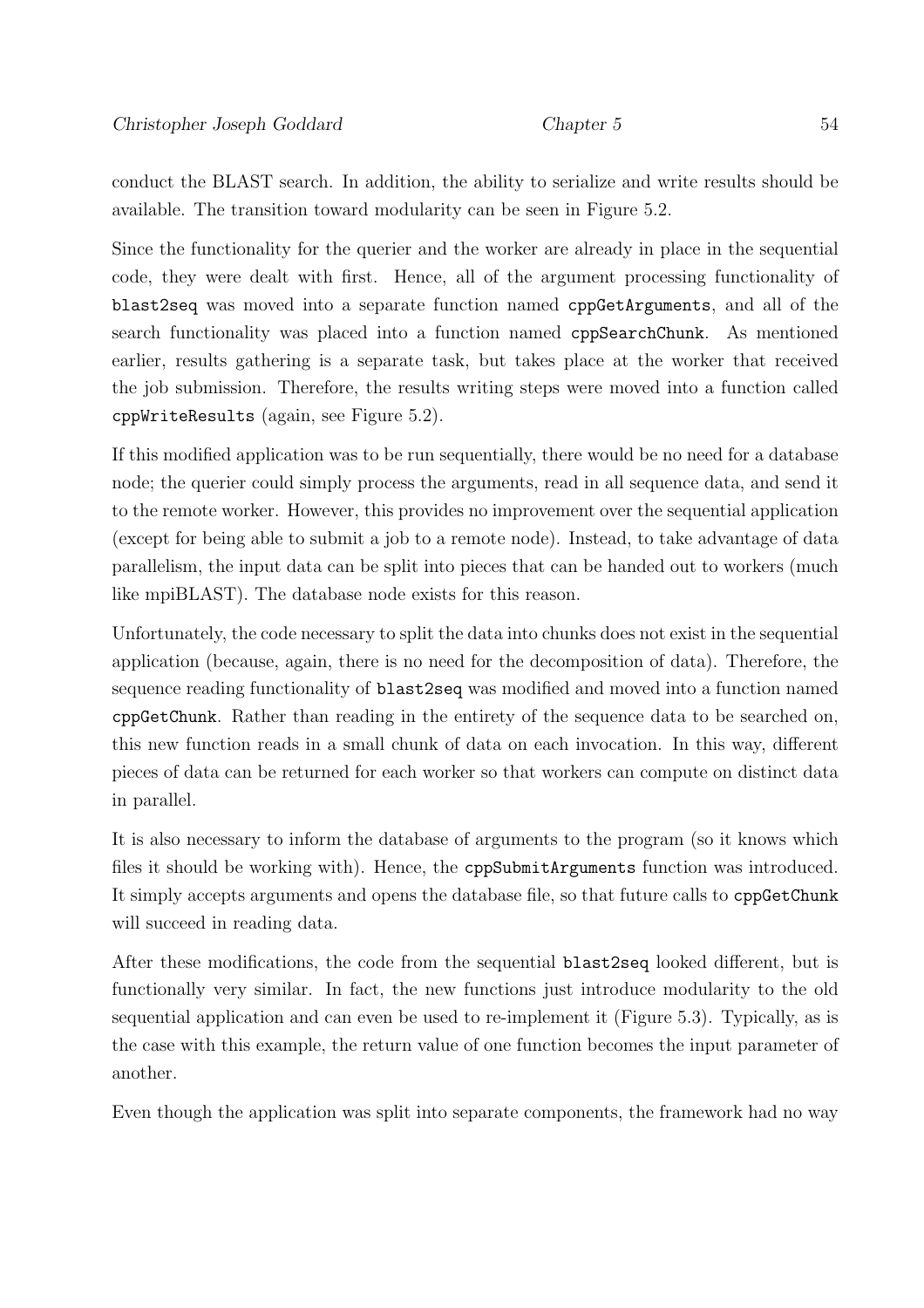

Figure 5.2: blast2seq's sequential workflow and the modularization of its distinct tasks.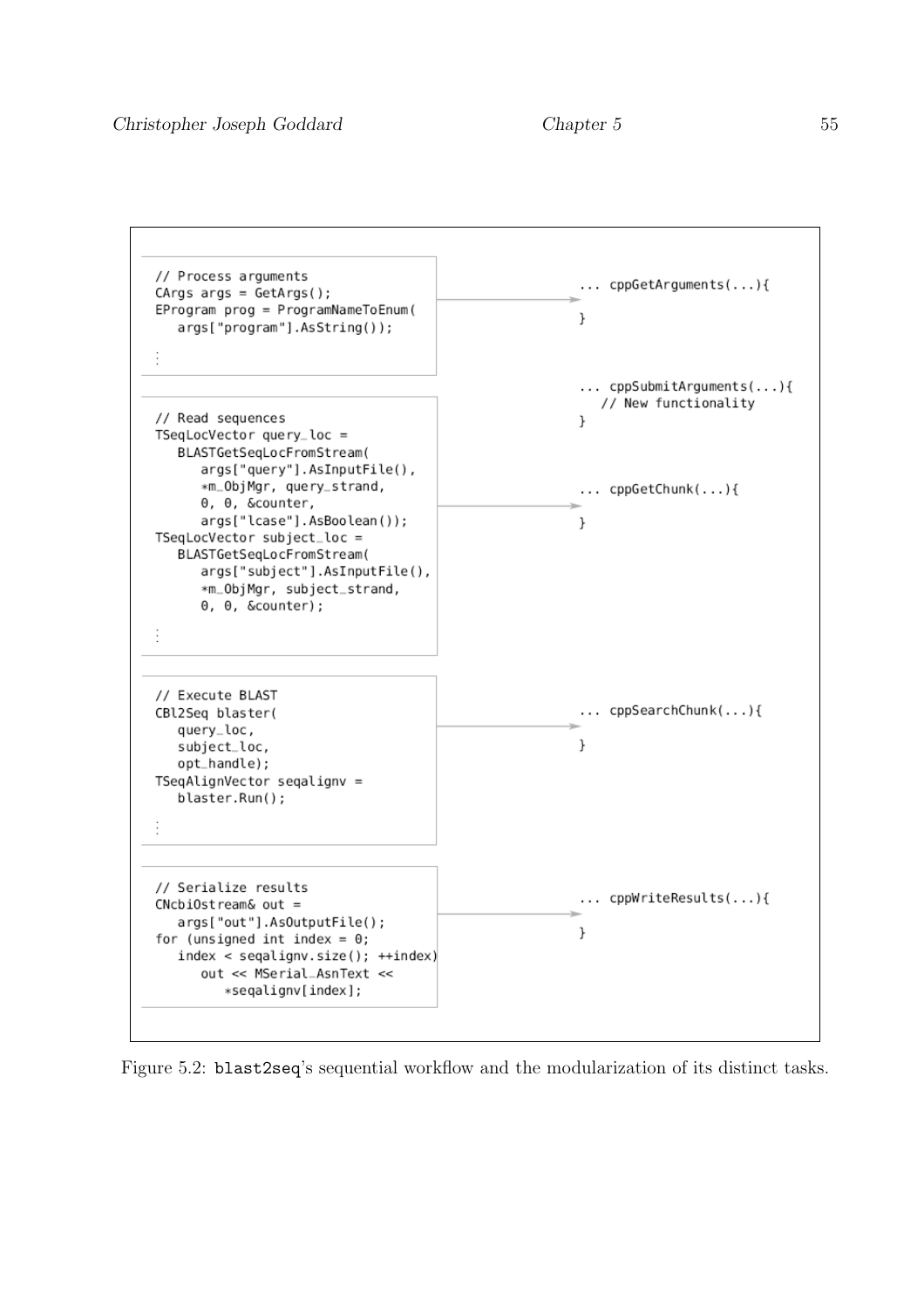```
cppSubmitArguments(cppGetArguments());
while(chunks remain)
   cppWriteResults(cppSearchChunk(cppGetChunk()));
```
Figure 5.3: The hypothetical new workflow of blast2seq, which uses modularized functionality.

of knowing how to parallelize these pieces. As mentioned previously, gridRuby interprets a particular YAML document which helps describe the mapping between the client code and the interface it expects. Hence, a YAML document (Figure 5.4) was constructed for this purpose.

First, the "description" section provides information about the search, such as its name, its version, and the language in which it is written. These things help identify the search when compared to previously implemented versions, and helps the code generator to make decisions about what to name things and what language to use.

Second, all data structures used for parameters and for return values are defined in the "structs" section. This information is used by the code generator, so that it knows how to automatically serialize and deserialize data to and from the network. Currently, the framework only supports the passing of structures of basic types into and out of functions<sup>2</sup>.

Finally, the "interface" sections define the mapping between the gridRuby interface and the client code functions. This step tells the code generator which entity (worker, database, or querier) each client-side function belongs to, where the function header can be found, the name of the function, and the types of parameters and return values the function will use.

It should be mentioned that producing the YAML document before making code changes might be beneficial, as it lists the functionality that is necessary for integration. The template can act as an "outline" for the client code to follow, acting as a simplified representation of the structure of the code.

<sup>2</sup>Unfortunately, a tool like SWIG [54] will not remedy this issue, as it does not automatically produce serializable Ruby objects.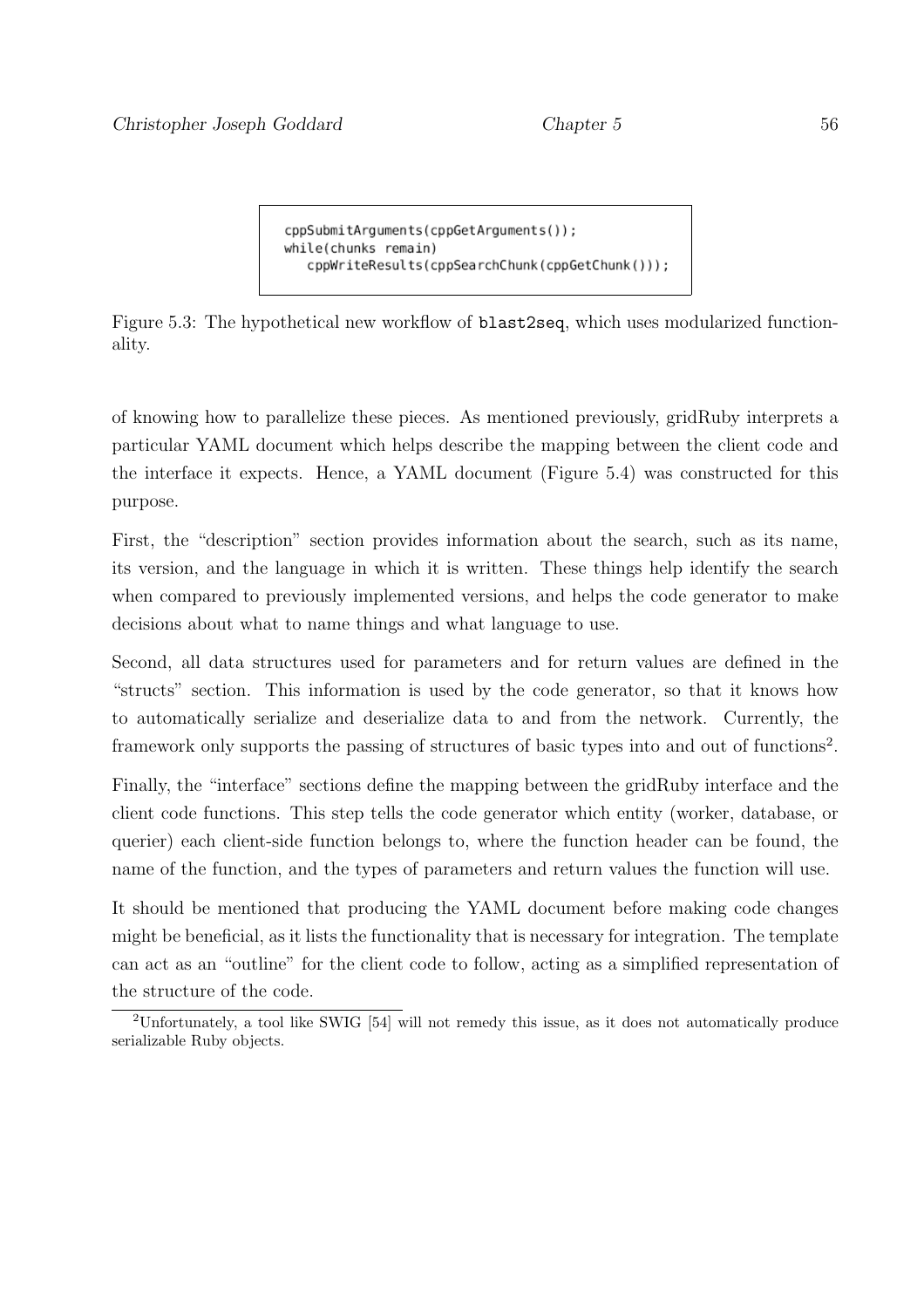```
\simDescription:
  getType: BlastExtension
  getVersion: 1
  extensionLanguage: c++
\sim \sim \simStructs:
  out: {results: string}
  arguments: {data: string}
  chunk: {queries: string, subjects: string}
QuerierInterface:
  getJob:
    Include: Querier.hpp
    Name: cppGetArguments
    Param:
    Return: arguments*
DatabaseInterface:
 newJob:
    Include: Database.hpp
    Name: cppSubmitArguments
    Param: arguments*
    Return:
  getChunk:
    Include: Database.hpp
    Name: cppGetChunk
    Param:
    Return: chunk*
SearchInterface:
  search:
    Include: Search.hpp
    Name: cppSearchChunk
    Param: chunk*
    Return: out*
\sim \sim \simResultsInterface:
  gotResults:
    Include: Results.hpp
    Name: cppWriteResults
    Param: out*
    Return:
```
Figure 5.4: The YAML configuration file used for integration of BLAST with gridRuby. Template text is in gray, while text provided by the user is in black.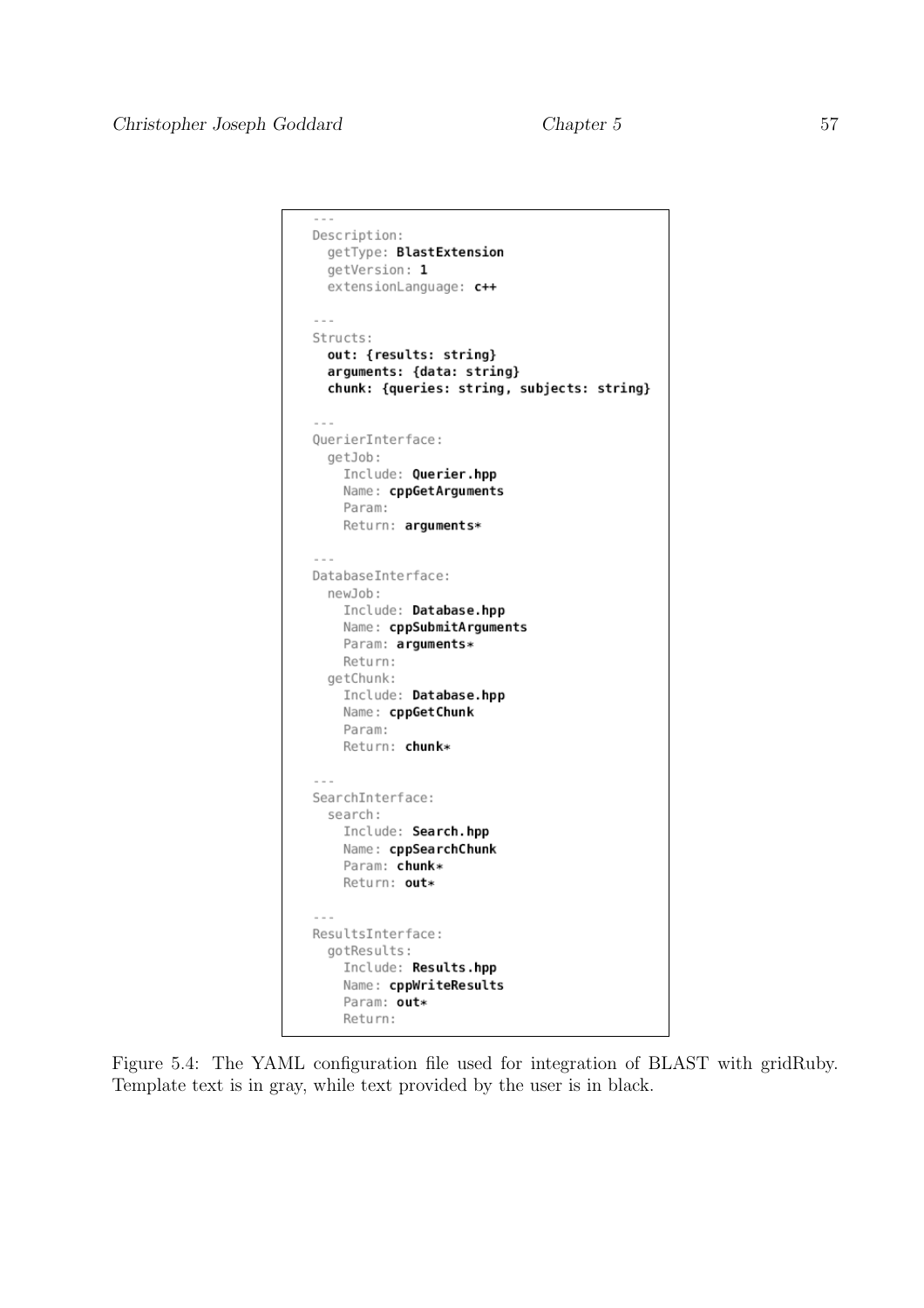### 5.5.2 Adhesion

Following the initial configuration, the client code needs to be exposed in a way that the gridRuby framework expects and understands. Fortunately, the above mentioned YAML configuration file and code generation are used to resolve this issue automatically.

Given the above document, the gridRuby parser first determines that it should use  $C++$ for any generated code (currently, the framework supports C and  $C_{++}$ ). Then, it collects information regarding the C++ structure types that will be used as parameters and return values. As an example, one such type described in the YAML is named out, which contains a single member, results, of type string.

Then, for each interface definition (e.g., QuerierInterface), a Ruby class is produced automatically. These classes are defined in separate C++ files through an API provided by a Ruby header. Further, class methods are generated, which carry out framework specific functionality (namely, serializing and deserializing data) and call the corresponding user specified function. In this way, the Ruby end of the framework knows to call, for example, getJob in the QuerierInterface which will end up calling the client function cppGetArguments, after taking care of the necessary data conversions.

After the glue code is produced, it, along with the client-side functions, are compiled into a single shared object. This process is facilitated by built-in Ruby functionality which creates an appropriate makefile for the project. The resulting shared object can be included by the gridRuby framework, and the Ruby classes defined in the glue code can be used directly.

### 5.5.3 Execution

The scenario involving a single gridRuby worker flows much like the theoretical, re-written sequential application. However, additional steps are required to marshal C++ data to Ruby on one end, and then to convert the resulting Ruby data back to C++ data on the other end. Though all of this occurs automatically, the process is described here to provide a deeper understanding of the framework.

A typical environment would likely have each actor on a different system, though this is not strictly necessary. Further, the order in which nodes are started does not matter, but all entities should be started before a job is submitted. Database and worker nodes will connect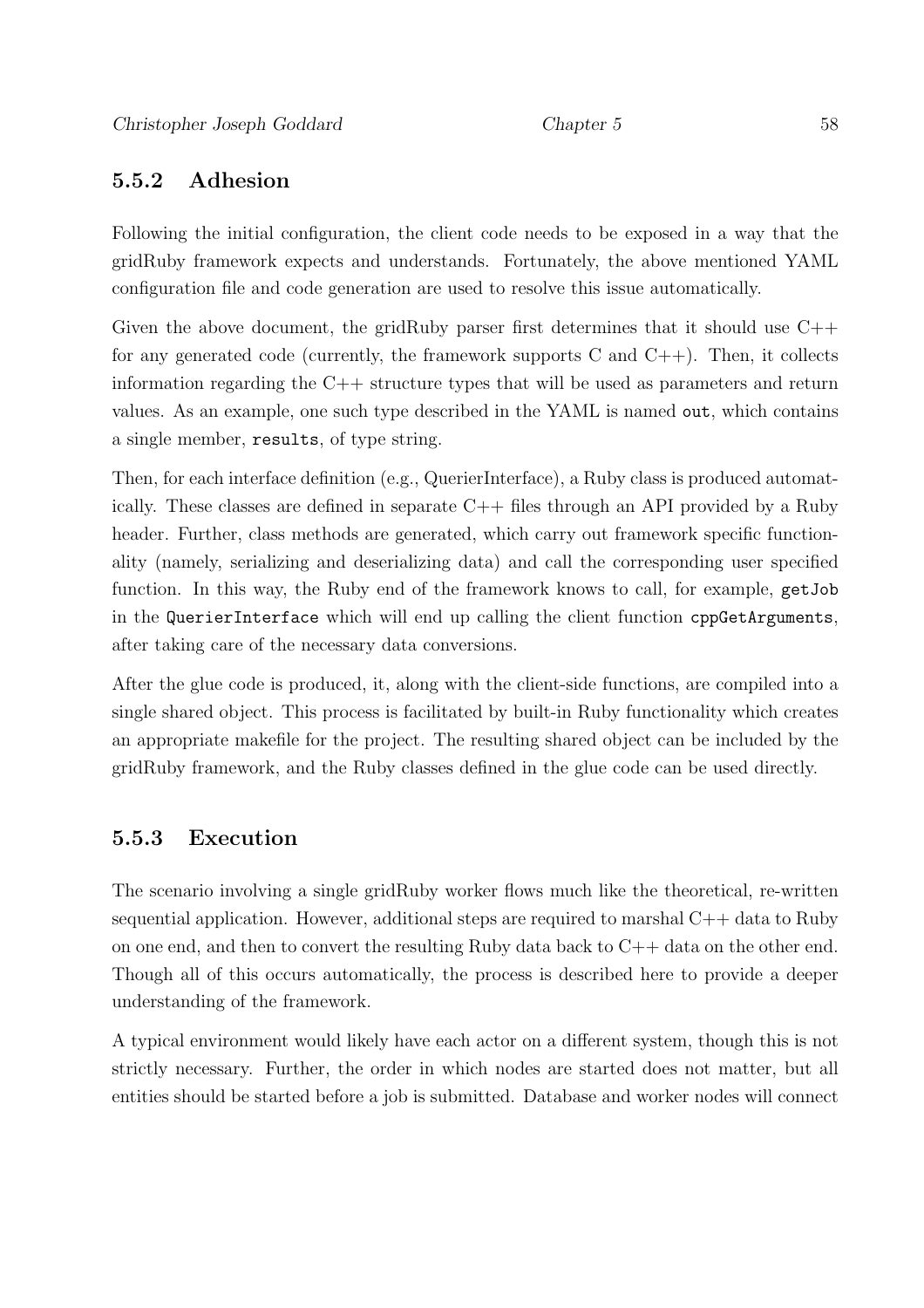

Figure 5.5: The process of calling into client code. Dashed lines represent actions that happen only once per job, while solid lines represent actions that may occur multiple times per job.

to their tracker once notified of its presence. Figure 5.5 shows the sequence of client code calls.

Once started, the querier node simply calls into the appropriate client-side function; in this case, that function is cppGetArguments. The Ruby querier accepts command-line arguments, which can then be passed to the client function. Further, since the client-side code is executed as it normally would be, it can do any number of things (like fail due to invalid arguments, prompt for more information, etc.). However, the cppGetArguments function simply accepts the same command line arguments as the original application and verifies these arguments before returning them to the framework.

When the client function completes, the return data is converted into a Ruby format and serialized for transfer over the network. The framework forwards these data to the database node, which deserializes the Ruby data into the appropriate, local  $C++$  data structure. This structure is then passed into the cppSubmitArguments function, which reads the arguments and opens sequence files. The database node then waits for chunk requests from workers and notifies the tracker that it is ready for incoming data requests.

The tracker then notifies each of the connected workers that a new job is available. Each worker prompts the database for work, which results in a call to cppGetChunk for each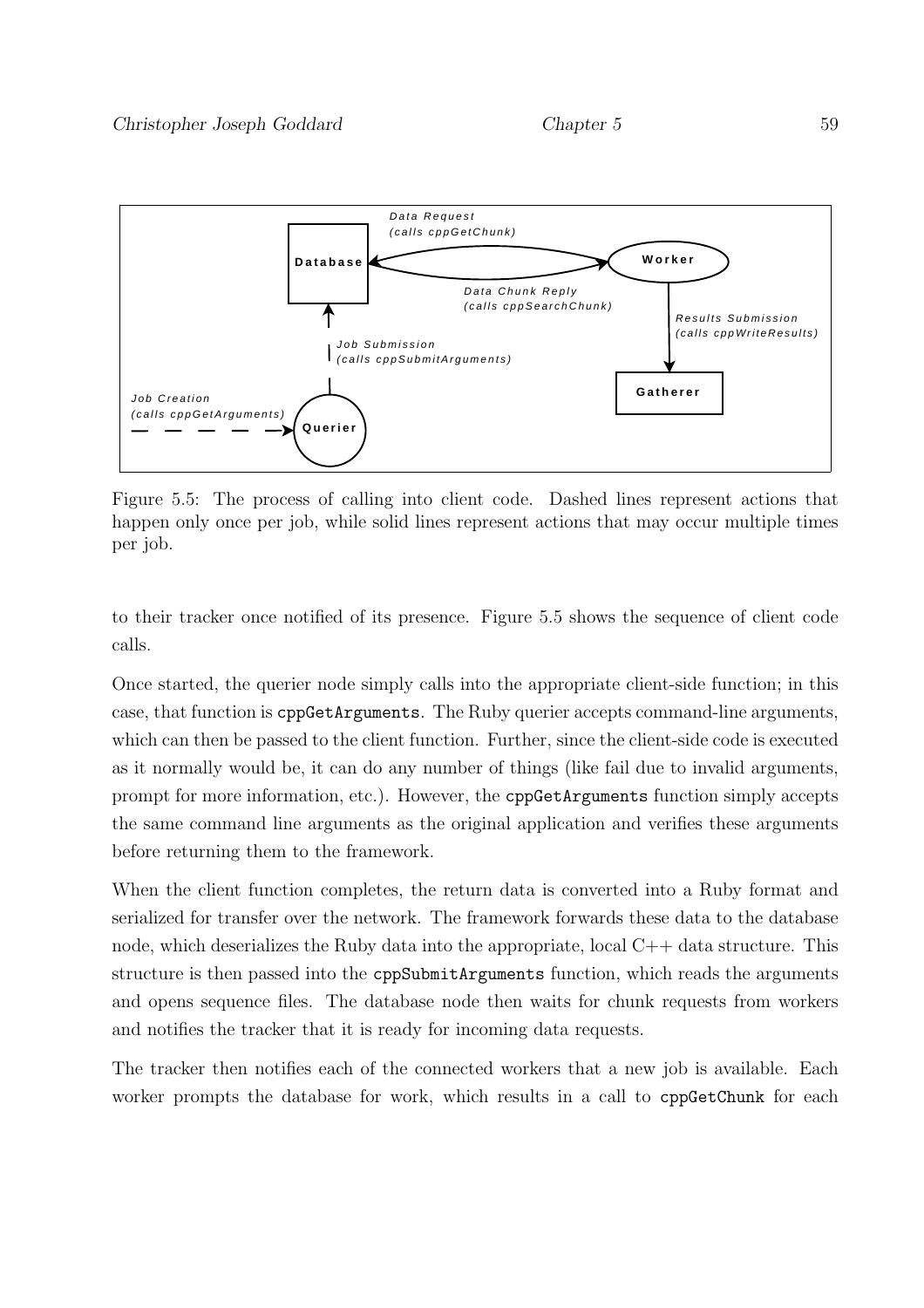request. This function returns a structure containing the entire query set and a part of the database (the number sequences to read from the database is provided as a constant). Again, the glue code wraps these data up and the framework ships them off to the requesting worker.

Back at the worker, the data is converted and passed into cppSearchChunk. The query sequences are compared to those of the database chunk, and results are produced, serialized to ASN.1, and returned. The resulting structure is converted for transfer over the network and is passed to the results gatherer (the originating worker). There, the results are converted back to their C++ format, passed into the cppWriteResults function, and are output to file.

Once workers pass their results along, they immediately request more work from the database node. Workers continue to search on chunks until no more data is available.

# 5.6 Results

Though the transformations described above will yield a functional parallel application, a few simple changes can make a world of difference in performance. Since the application was originally written to perform in a sequential manner, NCBI objects (for storage, searching, etc.) that would normally be created only once are created multiple times in the parallel application (on each invocation of a client code function). This leads to a rather drastic degradation in performance.

The simple and obvious solution to this problem is to pull out the declarations of the reusable objects, and register them as globals. Then, these objects can be created once and reused throughout the entire execution. This leads to substantial performance benefits especially in the case of the BLAST search object, as its high initialization cost is incurred only once.

While an in-depth performance analysis (like the one from chapter 4) was not conducted on gridRuby, a few simple tests were run to get an idea of how well it performs with an integrated search. Experimentation consisted of running the blast2seq application as a baseline for the sequential case, and then running gridRuby (with the integrated blast2seq code) over 10 nodes of a cluster.

In the gridRuby environment, a single database node held a query file containing a single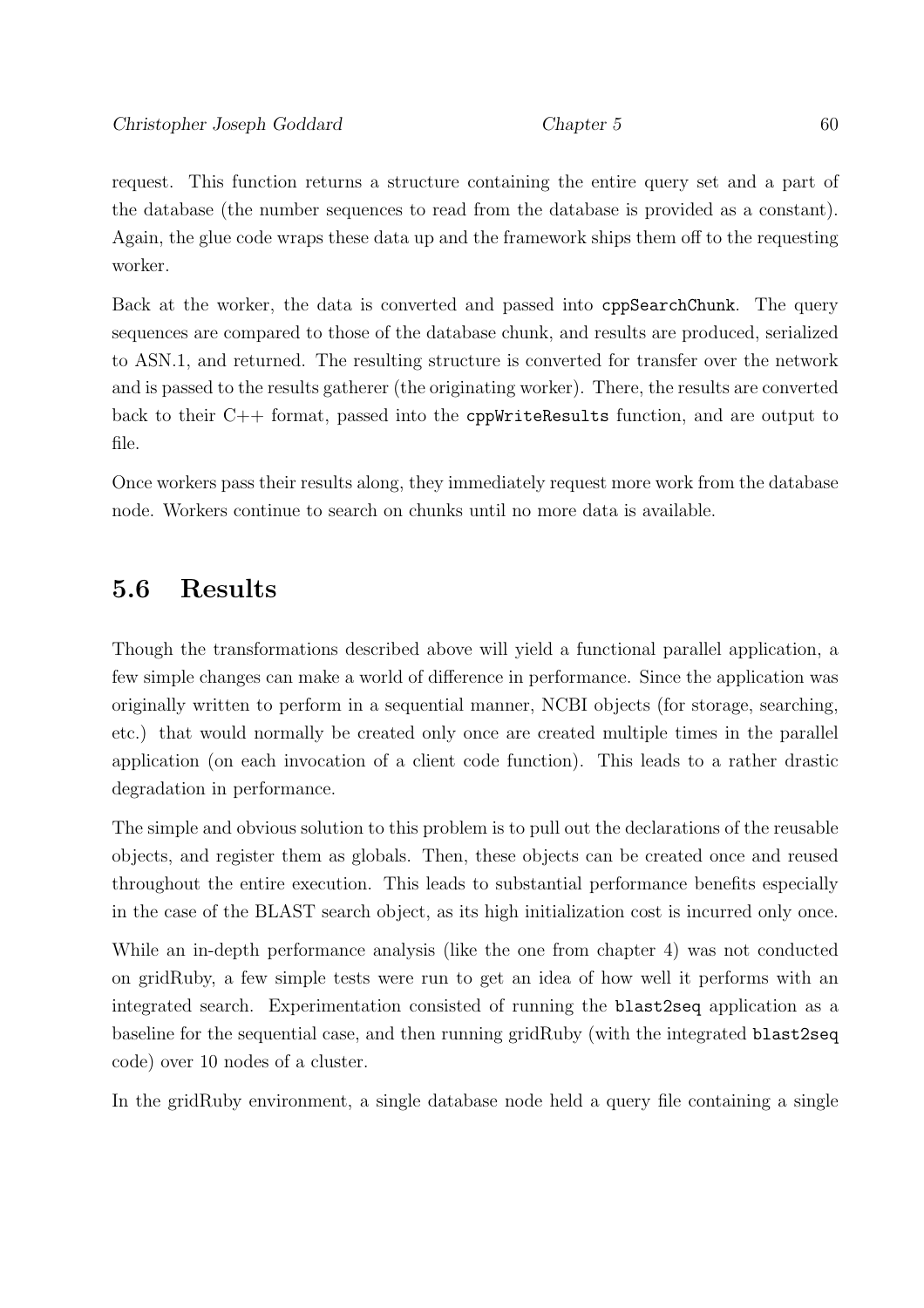|                        | <b>Runtime</b> | Speedup | Efficiency |
|------------------------|----------------|---------|------------|
| blast2seq              | 23288.41       |         |            |
| $gridRuby + blast2seq$ | 620.9679       | 37.5034 | 4.6879     |

Table 5.1: The speedup and efficiency of blast2seq when integrated with gridRuby and run over 8 workers.

query and the GenBank nr database (approximately 2.7 gigabytes in size). The tracker was started on a separate node, while 8 workers were assigned to their own separate nodes. After all entities automatically discovered the tracker, a job was submitted from one of the workers, and the search ran to completion.

Even though gridRuby was designed with grids, not clusters, in mind, it still shows impressive speedup over the sequential application. gridRuby saw over a 35-fold speedup with only 8 workers, yielding an efficiency of over 4.5 per worker (Table 5.1). As is the case with mpiBLAST, paging of the database (as it does not fit into the memory of one node) makes for poor performance of the sequential application, which allows gridRuby to achieve superlinear speedup.

# 5.7 Related Work

gridRuby spans the work of multiple areas including minimal effort parallelization, remote job submission, and grid-based BLAST implementation. Major players in these areas are discussed below.

The Globus toolkit [17, 20] is comprised of a collection of services and libraries that facilitate grid computing. It implements many grid-related standards and provides a rather expansive API for conducting work over grids. The toolkit saw its first released in 1997 and has since grown into a very large solution that many consider to be the "de facto standard" in grid computing.

Unfortunately, when coupled with an application, such a large solution to address the issue of grid computing can complicate the tasks necessary for parallelization, especially when the target application is "embarrassingly parallel." Further, it requires client code to know that it will not be run in isolation (hence, it must be written as a parallel application), and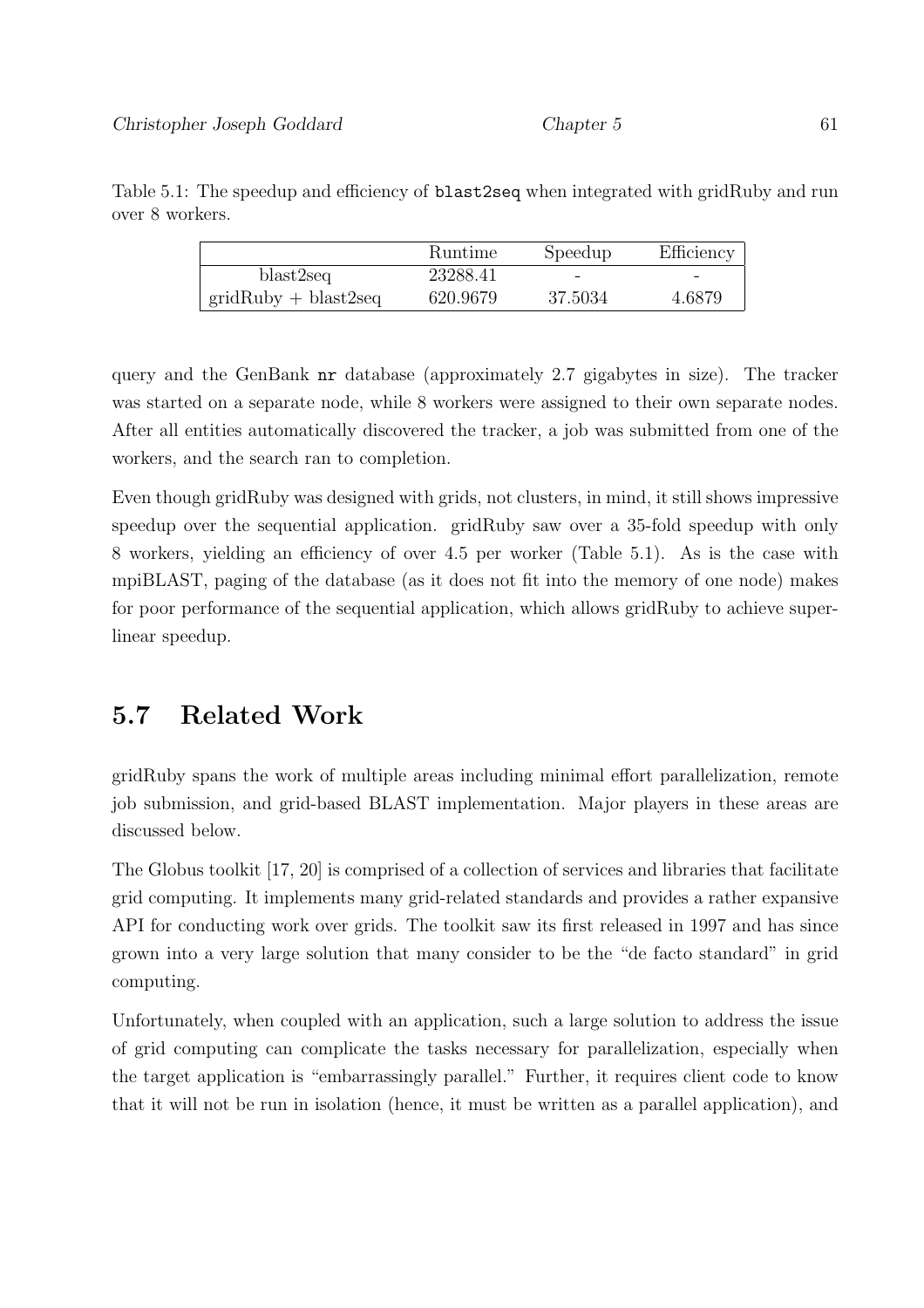requires the configuration and maintenance of client machines.

Condor [50, 11] is a batch system that can use dedicated resources or idle machines to run submitted jobs. It provides job check-pointing and migration, so that jobs can be transferred from active machines to those that are idle. Further, Condor supports sequential, MPI-based, and grid-based execution environments.

While Condor provides support for MPI as well as its own master-worker library, these strategies are better suited for a cluster environment. Further, to submit jobs to a grid, Condor requires a separate system (such as Globus) to function. Though this is useful, building the infrastructure to support a grid-based job is involved, and still requires that the target application be written in an explicitly parallel style.

Pastry [44, 10] provides intelligent routing over a structured peer-to-peer protocol. The system addresses many network-related issues including node failure and recovery, routing and routing distances, and scalability. While these strategies would prove useful in gridbased sequence search applications, many such applications require multiple types of nodes, with *different* responsibilities, to accomplish the search. Self-organization is merely a subset of the node coordination problem, as sequence data needs to be broadcast to and results need to be gathered from workers.

It should be noted, however, that much of the work conducted by Pastry (especially fault tolerance) is complementary to gridRuby's current capabilities, as work on gridRuby was focused toward target applications rather than the network. Incorporation of these ideas into the gridRuby system would create a more robust sequence searching framework.

The MapReduce programming model [14] is very similar to gridRuby in that it provides distribution services by calling into user functionality and without the user explicitly designing parallelism. gridRuby uses more node types than MapReduce to provide the capability to distribute load across multiple machines (e.g., through use of separate database and tracker nodes) and to provide an interface to the system (i.e., through the querier). gridRuby focuses on the ease of target application integration, while MapReduce incorporates fault tolerance and job checkpointing. As is the case with Pastry, gridRuby could make use of these techniques to improve reliability.

Multiple grid-based BLAST implementations exist which use these systems. In fact, mpiBLAST-G2 [37] is a modified version of mpiBLAST which uses the Globus toolkit and MPICH-G2 [27] for parallelization over grids.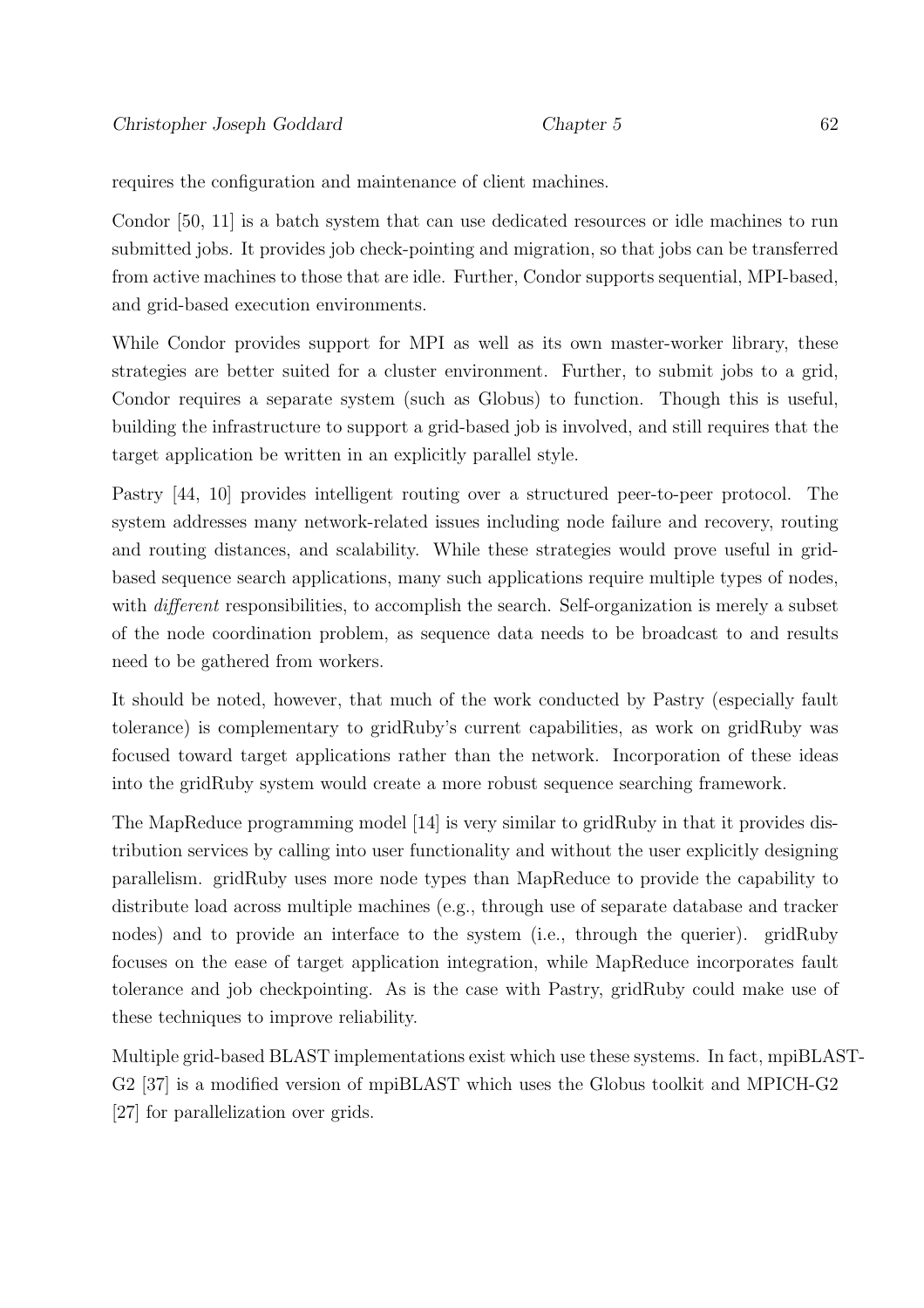Another application, GridBLAST [31], also uses the Globus toolkit to run BLAST on grids, but the code does not stem from mpiBLAST. GridBLAST is comprised of a set of Perl scripts that invoke the BLAST executable on multiple nodes, with each node searching a subset of the queries against the entire database. Unfortunately, the application requires PBS for use with clusters and does not seem particularly robust.

PackageBLAST [48] takes a different approach to distributing tasks across a grid. Instead of always distributing workloads of fixed size to computational nodes, it incorporates multiple schemes for adjusting the distribution of work. Static and self-scheduling strategies are provided, in addition to support for user defined schemes. PackageBLAST relies on the Globus toolkit as well.

## 5.8 Conclusion

The gridRuby framework addresses two major issues with traditional sequence search parallelization. Such traditional applications are usually specific to a particular type of search and they rely on dedicated environments to run. Those that can execute in a grid environment require substantial configuration and support.

gridRuby handles these issues by acting as a generic framework for sequence searches to fit into. By implementing target applications to use the common scatter/gather paradigm, implementors can easily drop their applications into the framework. Further, much of the traditional configuration is unnecessary, as nodes discover one another and create connections on the fly. Cross platform issues are resolved by using the Ruby language, which acts as a common ground between environments.

Of particular importance is the fact that clients can implement their searches in highperformance languages like C and  $C_{++}$ . In this way, gridRuby is able to pull resources into a grid through the Ruby based framework, while performing computationally expensive sections in a high-performance language. Thus, gridRuby can achieve super-linear speedup with an integrated application, while making parallelization of that application has efree.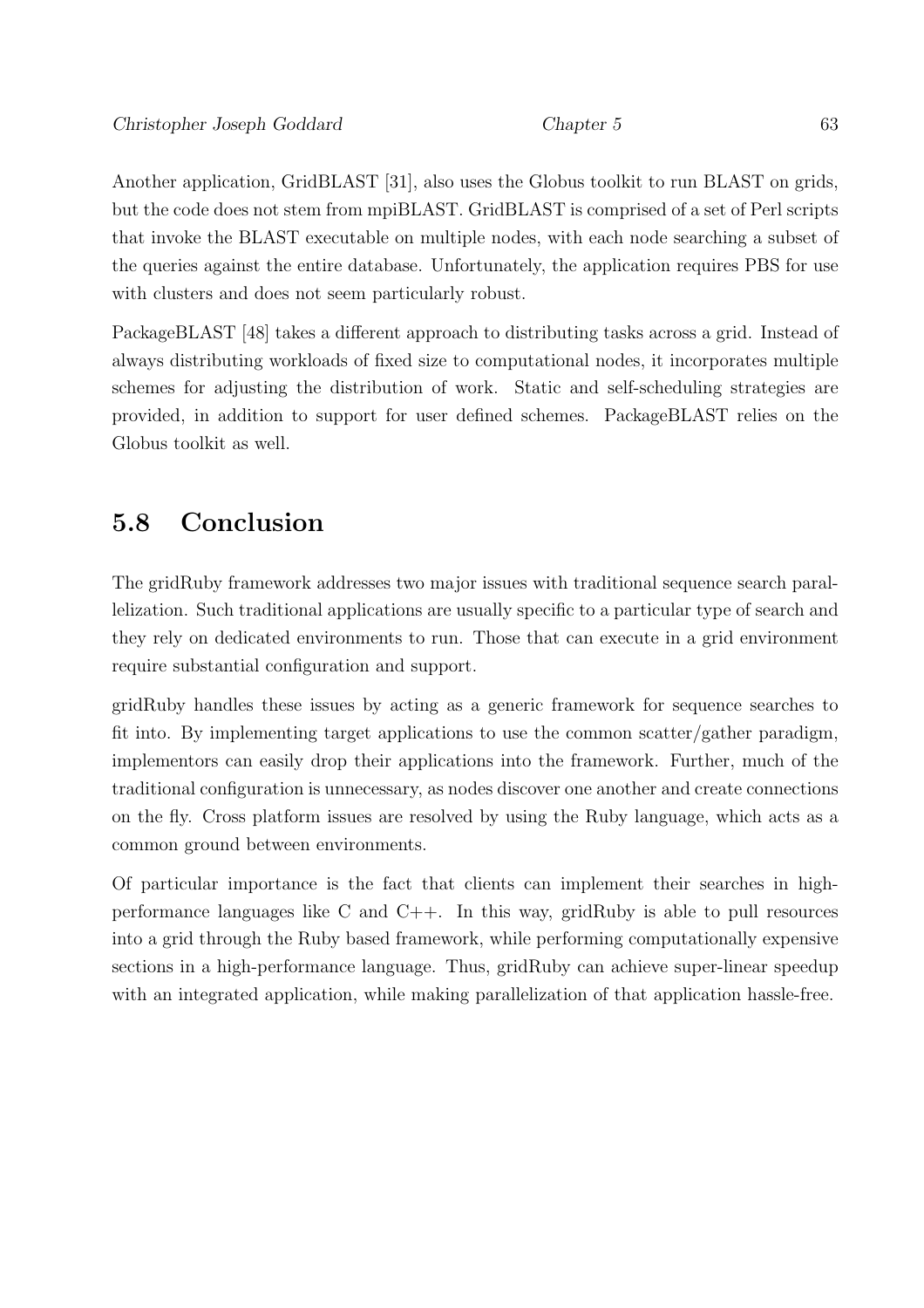# Chapter 6

# Conclusion

## 6.1 Future Work

There exists a broad area in which future work can be conducted. mpiBLAST can benefit from further experimentation through variations of the experimentation variables described in 4.3 (e.g., using different systems with different numbers of nodes, using different toolkits or different searches). Such experimentation may lead to the realization of certain problems or bottlenecks as the presented analysis has, which can motivate changes to mpiBLAST's algorithm. The issues identified and solutions provided in 4.7 are likely just a subset of those to be discovered.

In the case of gridRuby, even more possibilities exist. Since the framework is still in its infancy, it can benefit from incredible amounts of change. Such improvements can be divided mostly into three areas: robustness, features, and measurement.

gridRuby could be made more scalable and robust through further implementation at the framework level. Possibilities include support for:

- Direct, node-to-node communication for internal networks
- Random entrance and departure of nodes during searches
- Advanced failure handling through client-code
- Database node replication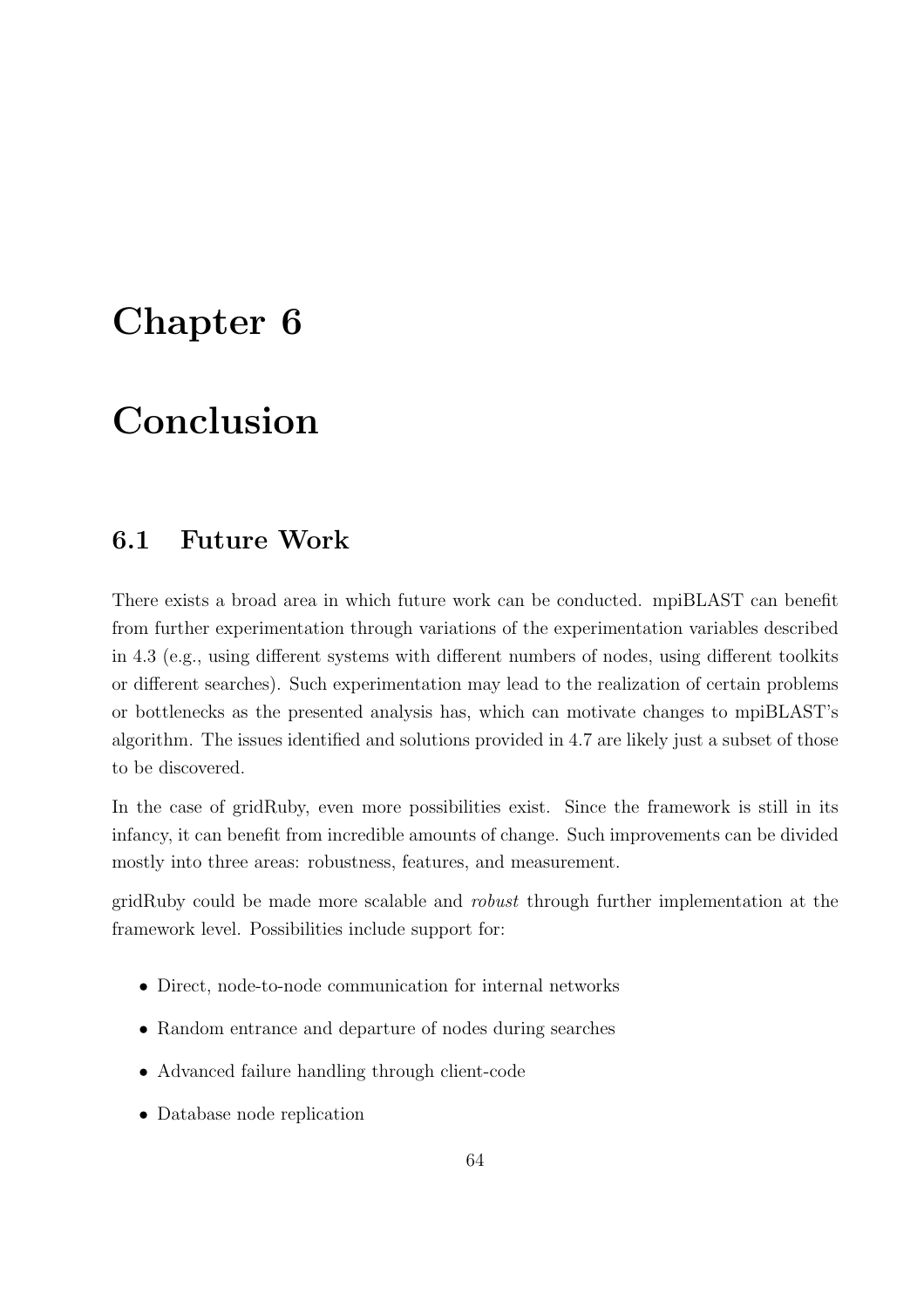gridRuby conducts all communication, including that of the local network, through the tracker. While this reduces complexity, it is not strictly necessary, and creating direct connections between local nodes would likely improve speed on local networks. In addition, fault tolerance could be improved by allowing workers to join and leave searches during their execution. Currently, gridRuby expects that every work chunk will be finished to completion (thus, it does not account for node failure scenarios), and it does not allow workers to join a search after it has been started. Reliability and performance could be further improved through support for node replication (e.g., support for multiple database nodes).

Many features could be added to gridRuby to make it a more appealing solution. These include:

- Authentication and group management
- Encryption
- Web-based interface for job submission and interaction
- On-the-fly job size variability

Security policies are important to many jobs, as the correctness of data is essential. Further, authentication and security of data are important parts of many protocols, and gridRuby is no exception. Currently, gridRuby expects its entities to interact reliably and does not account for malicious activity. It could support restrictive joining through authentication, so only trusted machines could interact in searches. In addition, many companies may wish to keep their searches and results private, which is of major concern when these data are being shipped across administrative boundaries and huge geographic distances. Of course, support for encryption would help to solve this problem.

To provide metrics for measuring the effectiveness of gridRuby, the following areas could be explored:

- Usability studies
- Profiling and in-depth performance evaluation

By breaking the target application into specific tasks, gridRuby provides an outline for applications without imposing the restrictiveness of a parallelization library. This helps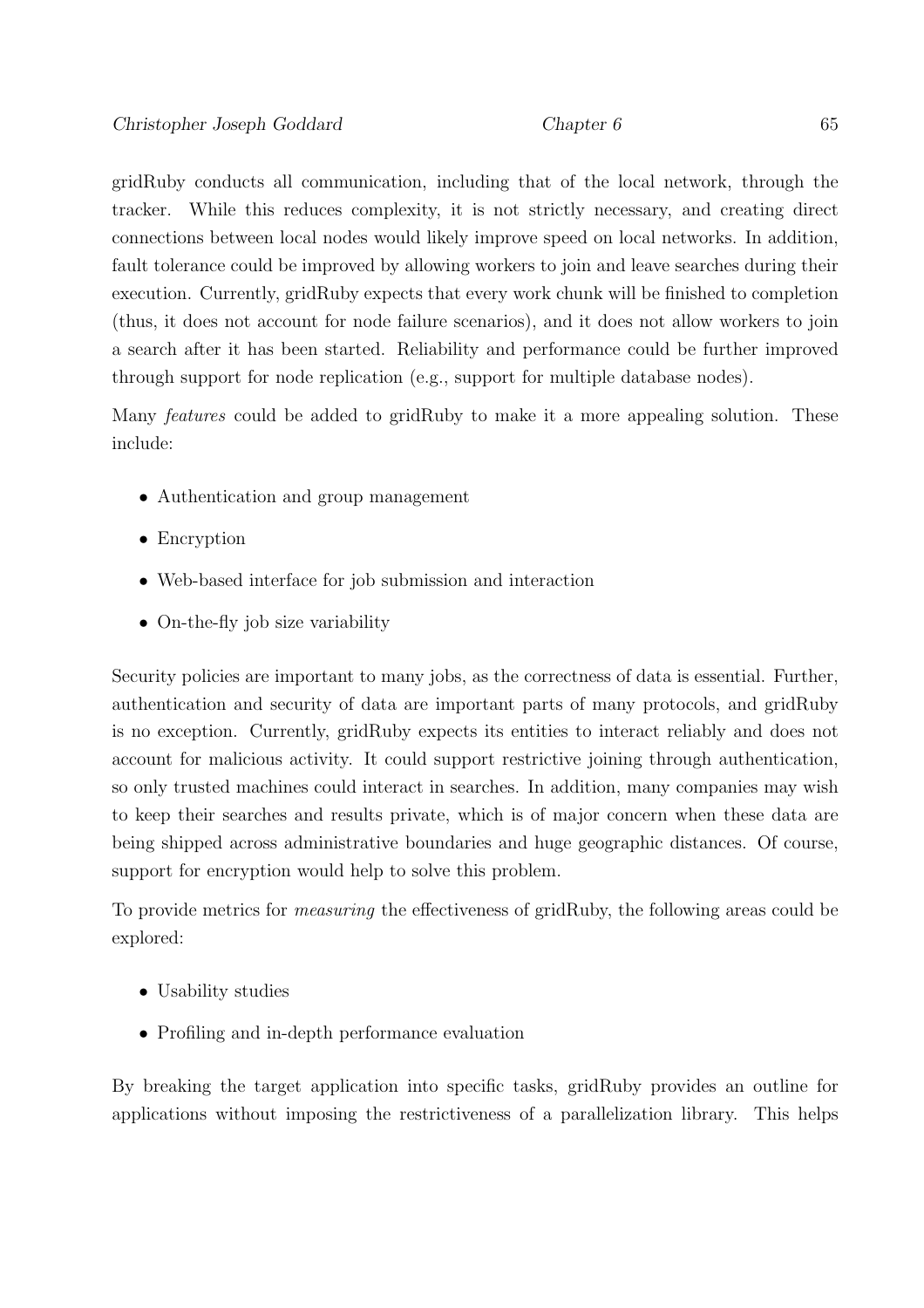facilitate application development and parallelization, but its ease of use has only been tested internal to this study by its developers (and even then informally). To gain an understanding of how easy or difficult gridRuby is to work with, usability studies are necessary. These studies could be conducted at both the client (implementor of the application) level and at the user (end user of the application) level. Client interaction could be measured in terms of length of development cycles (as compared to traditional parallelization methods) and complexity of code, while user interaction would focus on deployment and integration into existing environments.

In addition to these three categories, even more idealistic design changes could be made. One can imagine a system in which entities are even more advanced (e.g., workers contact each other as necessary for information, entities communicate with the closest nodes, nodes change types to facilitate faster searching, etc.), rather than following a fixed pattern (e.g., contact database for data, search on data, submit results, repeat).

Again, one should not feel restricted by the barriers of a particular language when parallelizing high-performance code. These supportive roles can be implemented in a language that easily addresses such concepts (even in a cross-platform way), as long as the time-intensive parts are handled in a high-performance language. gridRuby exists to show that these ideas are possible.

### 6.2 Reflection

This work looks at the methodologies and performance of the parallel sequence searching tool mpiBLAST. As a result of this analysis, a generic framework was introduced to show that a relatively slow language can make use of high-performance components to obtain impressive speedup with a BLAST search.

The intent of gridRuby is to inspire creativity while accomplishing work faster. Though implementations based on traditional parallelization libraries certainly perform well, they restrict possibilities by promoting hand-tuned reimplementations. Parallelization frameworks, on the other hand, promote quick solutions to the problem of parallelization. By interacting with a known working system of parallelization, clients can be creative with what they parallelize without having to worry about troubleshooting network or cross-platform issues.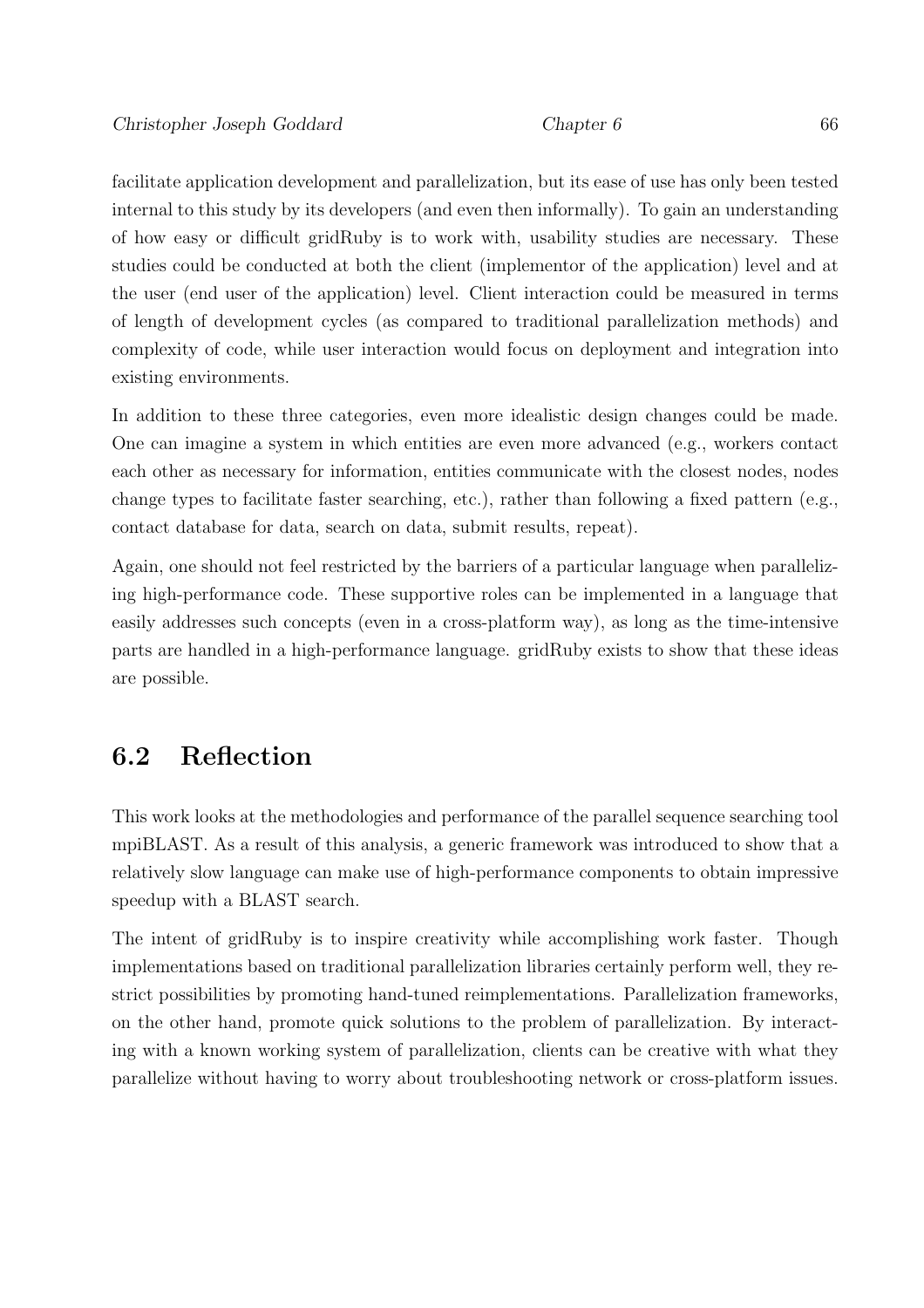Further, this strategy is not just a hack. Client code cleanly integrates into gridRuby, while the framework knows nothing about what the client code does. The idea of using a generic framework for parallelization is powerful and can be used to accomplish many types of tasks across many platforms. In fact, even though it was designed with sequence searching in mind, gridRuby does not need to be restricted to this area. Client code could be written to perform parallel greps, to execute commands against a remote SQL database, or to record the status of the machines on a network; there is a large number of possibilities.

## 6.3 Conclusion

Many important tools exist to help determine links between organisms and genes. BLAST is one such tool that is used by countless numbers of biologists daily. By noting similarities between known and newly sequenced genes with BLAST, one can quickly identify properties of new genes. This can prove especially valuable in drug creation or in dealing with a newly discovered virus, particularly when speed is a concern.

Parallel implementations of these sequence searches, like mpiBLAST, make this process even faster by using cluster resources to conduct BLAST searches in parallel. By providing an infrastructure around these searches, mpiBLAST is able to handle tasks like sorting and merging results automatically. Impressive performance is realized due to parallel searching and output processing, as well as from the efficient use of distributed memory.

Further, analysis of mpiBLAST's execution shows that searching occupies a large amount of the overall execution time and that parallelization overhead is typically minimal even with large numbers of nodes. This is likely the case with many sequence search algorithms, as many are particularly search intensive.

Though BLAST is important, there exist many other searches that are just as valuable, with more to come in the future. Further, these searches could take advantage of the same parallelization techniques that mpiBLAST employs to improve their speed. Unfortunately, the mpiBLAST parallelization framework is specific to the NCBI toolkit and must be heavily modified to support other sequence search algorithms. In addition, it requires a set of tightly coupled machines (usually realized as a cluster) to run.

Therefore a generic grid framework for sequence searching, named gridRuby, has been devel-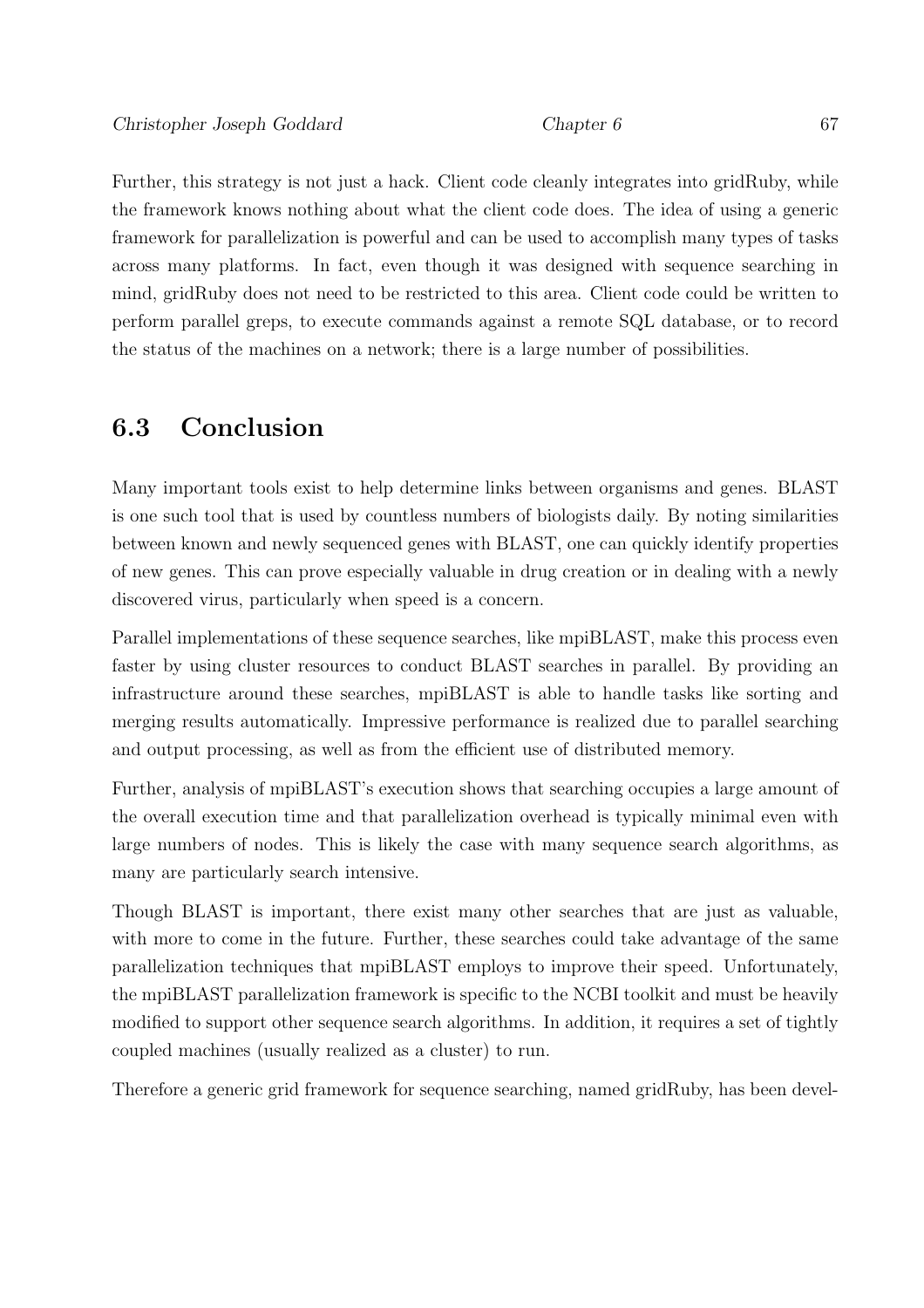oped. After minimal modifications, an existing sequential application can be automatically parallelized by gridRuby. Since the framework expects the application to present its functionality in a typical scatter/gather style, many sequence search applications can be dropped into gridRuby with very little effort. Further, the parallelization code remains separate from the scientific code, allowing for modification of one without concern for the other.

And though gridRuby is not yet an optimal solution, it represents a different but formidable way of conducting computation in parallel. While much effort is spent in parallelizing applications by hand, the presented work shows that this is not always necessary. Further, as is shown by gridRuby's ability to achieve super-linear speedup, an adjustable, reusable solution's performance can compare to that of a hand-tailored, specific implementation for certain types of applications.

Thus, scientists can use the framework to obtain results from their application faster, without the difficulty of implementing a new parallelization strategy from scratch.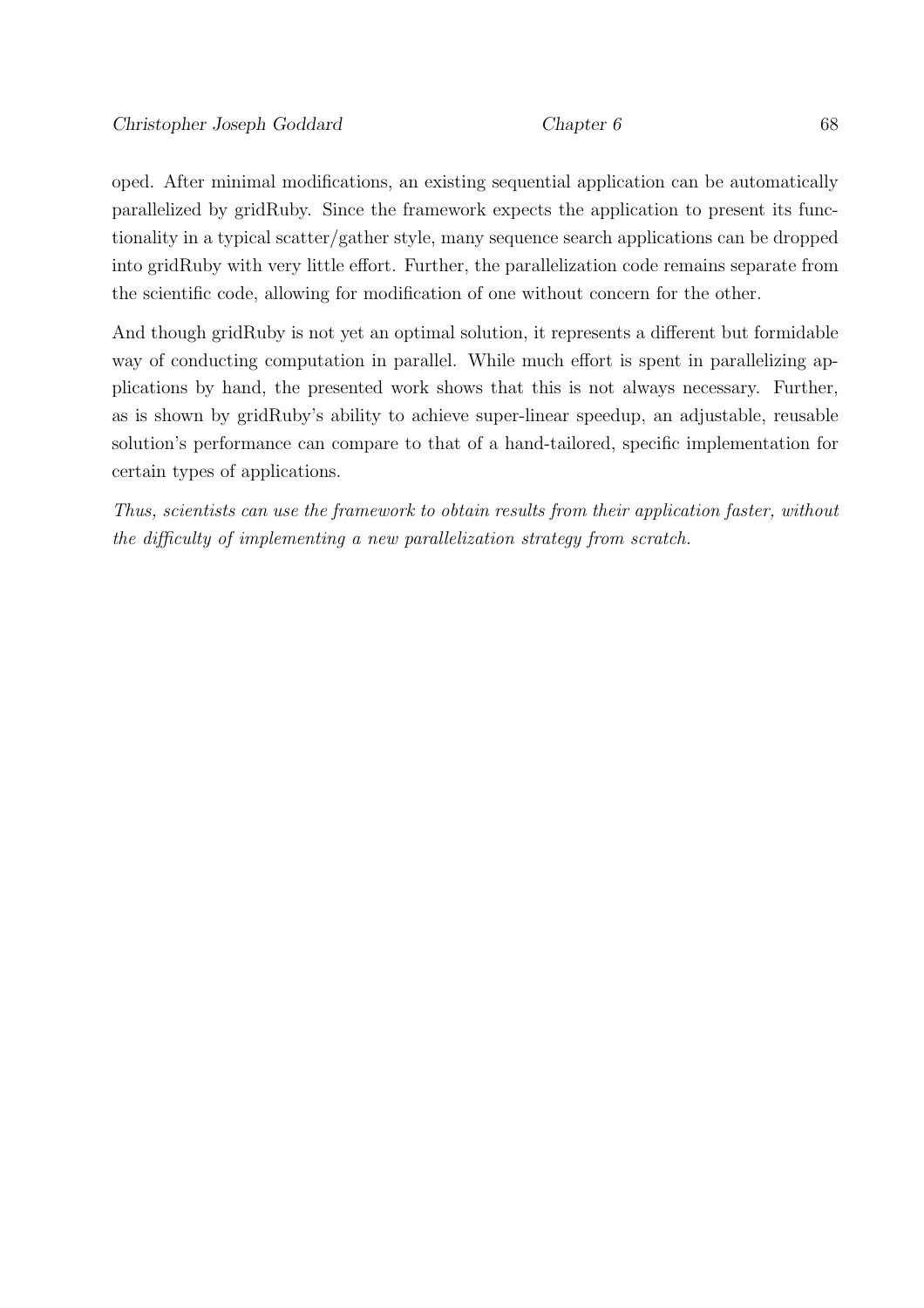# Bibliography

- [1] S. F. Altschul. Amino acid substitution matrices from an information theoretic perspective. J. Mol. Biol., 219(3):555-565, June 1991.
- [2] S. F. Altschul, W. Gish, W. Miller, E. W. Myers, and D. J. Lipman. Basic local alignment search tool. J. Mol. Biol., 215(3):403–410, October 1990.
- [3] S.F. Altschul, T.L. Madden, A.A. Schaffer, J. Zhang, Z. Zhang, W. Miller, and D.J. Lipman. Gapped blast and psi-blast: a new generation of protein database search programs. Nucleic Acids Res., 25:3389–3402, 1997.
- [4] J. Barnes and P. Hut. A Hierarchical O(NlogN) Force-Calculation Algorithm. Nature, 324:446– 449, December 1986.
- [5] D. A. Benson, I. Karsch-Mizrachi, D. J. Lipman, J. Ostell, and D. L. Wheeler. Genbank. Nucleic Acids Res, 35(Database issue), January 2007.
- [6] R. D. Bjornson, A. H. Sherman, S. B. Weston, N. Willard, and J. Wing. Turboblast(r): A parallel implementation of blast built on the turbohub. In IPDPS '02: Proceedings of the 16th International Parallel and Distributed Processing Symposium, page 325, Washington, DC, USA, 2002. IEEE Computer Society.
- [7] Paracel BLAST. http://www.paracel.com.
- [8] M. Cameron, H.E. Williams, and A. Cannane. A deterministic finite automaton for faster protein hit detection in blast. J. Comput. Biol., 13(4):965–78, 2006.
- [9] Michael Cameron, Hugh E. Williams, and Adam Cannane. Improved gapped alignment in blast. IEEE/ACM Trans. Comput. Biol. Bioinformatics, 1(3):116–129, 2004.
- [10] M. Castro, P. Druschel, Y. Hu, and A. Rowstron. Topologyaware routing in structured peerto-peer overlay networks, 2002.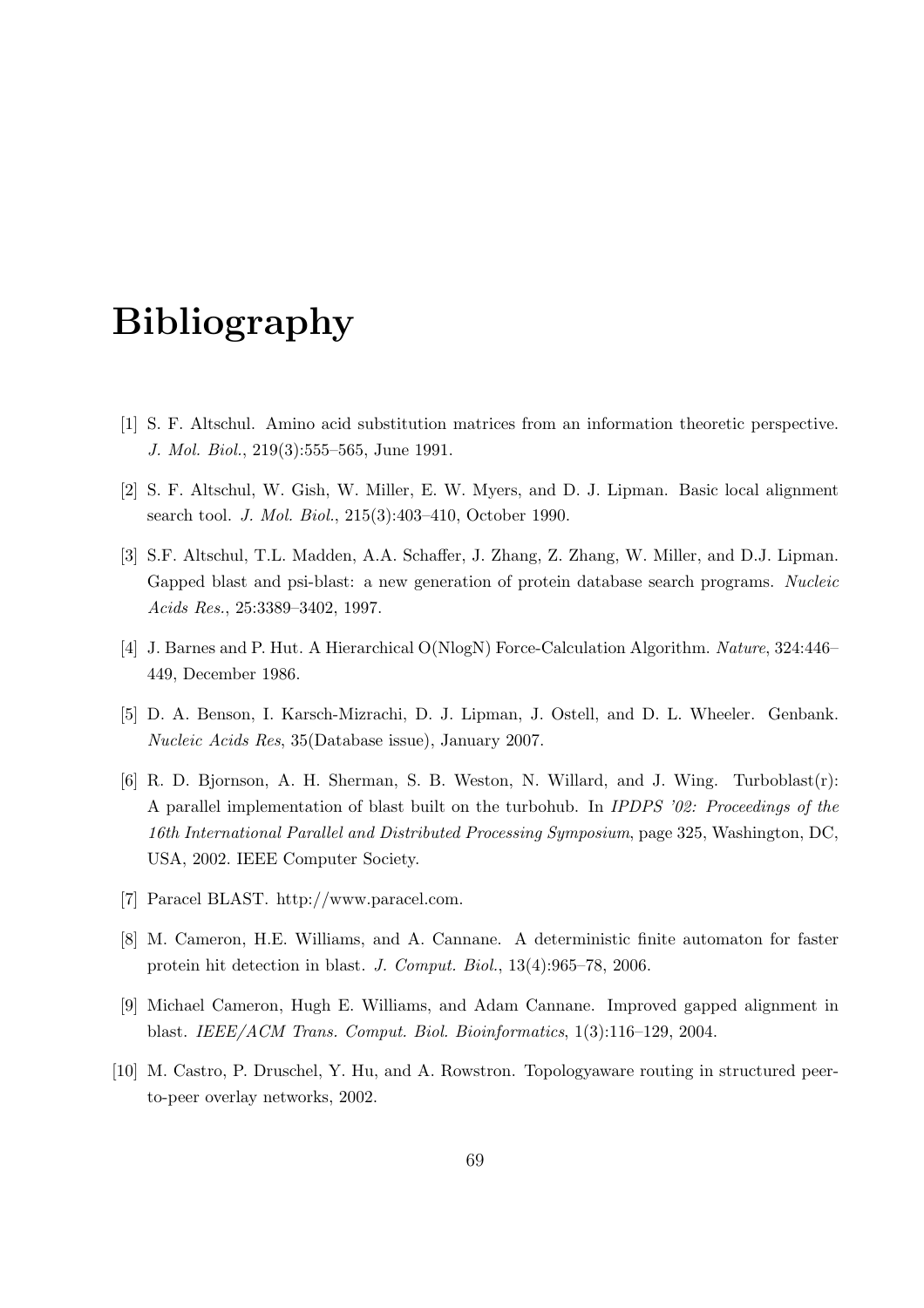- [11] Condor. http://www.cs.wisc.edu/condor/.
- [12] Aaron E. Darling, Lucas Carey, and Wu chun Feng. The design, implementation, and evaluation of mpiblast.
- [13] M. Dayhoff, R.M. Schwartz, and B.C. Orcutt. Atlas of protein sequence and structure, volume 5, chapter "A model of evolutionary change in proteins.", pages 345–352. National Biomedical Research Foundation, Silver Spring, Maryland, 1978.
- [14] Jeffrey Dean and Sanjay Ghemawat. Mapreduce: Simplified data processing on large clusters. pages 137–150, 2004.
- [15] NCBI: National Center for Biotechnology Information. http://www.ncbi.nlm.nih.gov/.
- [16] Bryan Ford, Dan Kegel, and Pyda Srisuresh. Peer-to-peer communication across network address translators. In Proceedings of the 2005 USENIX Technical Conference, 2005.
- [17] Ian Foster and Carl Kesselman. Globus: A metacomputing infrastructure toolkit. The International Journal of Supercomputer Applications and High Performance Computing, 11(2):115– 128, Summer 1997.
- [18] Mark K. Gardner, Wu chun Feng, Jeremy Archuleta, Heshan Lin, and Xiaosong Ma. Grid applications—parallel genomic sequence-searching on an ad-hoc grid: experiences, lessons learned, and implications. In SC '06: Proceedings of the 2006 ACM/IEEE conference on Supercomputing, page 104, New York, NY, USA, 2006. ACM Press.
- [19] W. Gish. Wu-blast. http://blast.wustl.edu.
- [20] Globus. http://www.globus.org.
- [21] O. Gotoh. An improved algorithm for matching biological sequences. J Mol Biol, 162(3):705– 708, December 1982.
- [22] S. Henikoff and J. G. Henikoff. Amino acid substitution matrices from protein blocks. Proc. Natl. Acad. Sci. U.S.A., 89(22):10915–10919, November 1992.
- [23] Martin C. Herbordt, Josh Model, Yongfeng Gu, Bharat Sukhwani, and Tom VanCourt. Single pass, blast-like, approximate string matching on fpgas. In  $FCCM$  '06: Proceedings of the 14th Annual IEEE Symposium on Field-Programmable Custom Computing Machines (FCCM'06), pages 217–226, Washington, DC, USA, 2006. IEEE Computer Society.
- [24] Tamer Kahveci and Ambuj K. Singh. Efficient index structures for string databases. In The VLDB Journal, pages 351–360, 2001.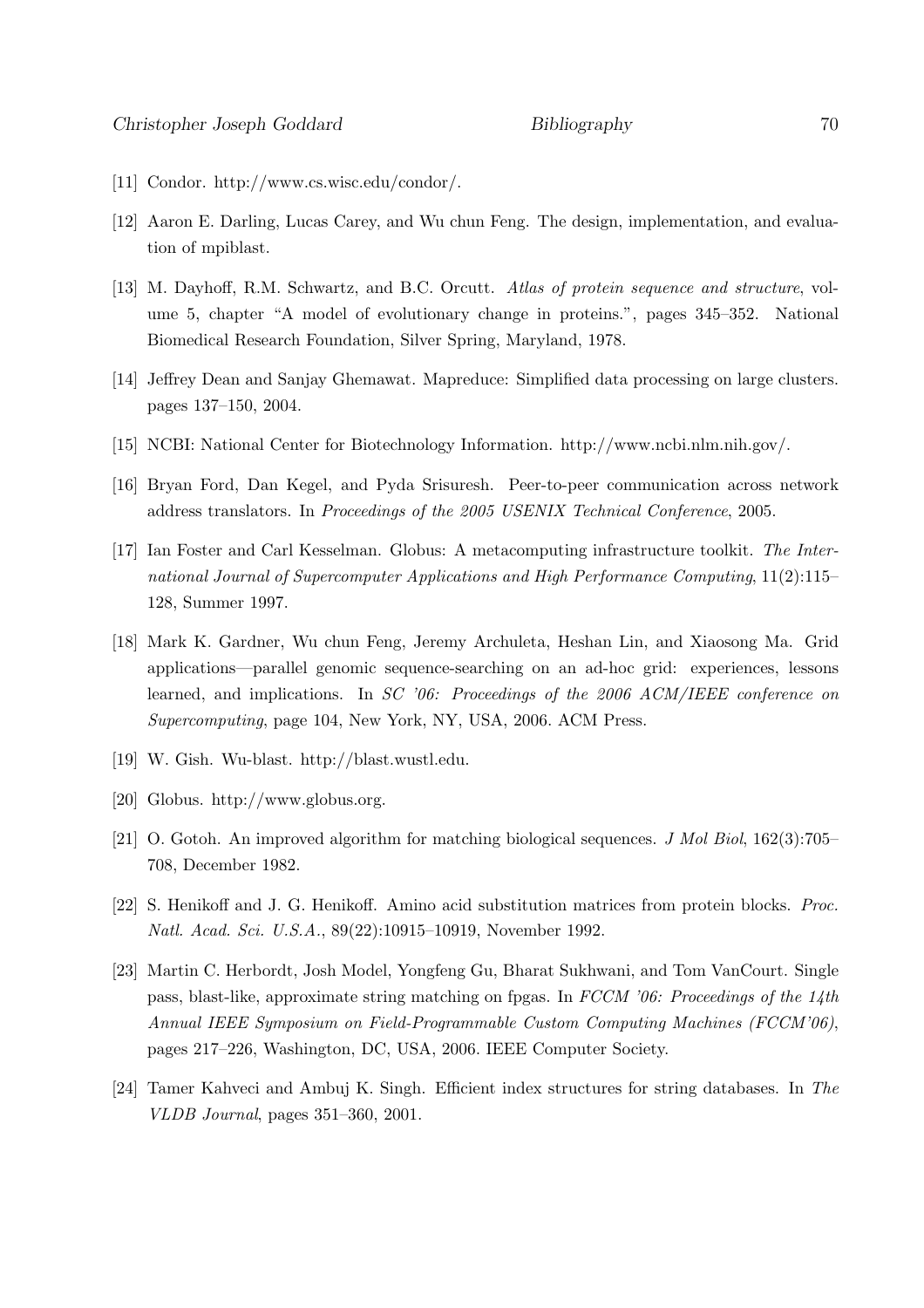- [25] S. Karlin and S. F. Altschul. Methods for assessing the statistical significance of molecular sequence features by using general scoring schemes. *Proc Natl Acad Sci U S A*, 87(6):2264– 2268, March 1990.
- [26] Karlin, Samuel, Dembo, Amir, and Kawabata, Tsutomu. Statistical composition of highscoring segments from molecular sequences. The Annals of Statistics,  $18(2):571-581$ , Jun 1990.
- [27] Nicholas T. Karonis, Brian Toonen, and Ian Foster. Mpich-g2: a grid-enabled implementation of the message passing interface. J. Parallel Distrib. Comput., 63(5):551–563, 2003.
- [28] W. J. Kent. Blat–the blast-like alignment tool. Genome Res, 12(4):656–664, April 2002.
- [29] Hong-Soog Kim, Hae-Jin Kim, and Dong-Soo Han. Hyper-blast: A parallelized blast on cluster system. In International Conference on Computational Science, pages 213–222, 2003.
- [30] Derek Kisman, Ming Li, Bin Ma, and Li Wang. tpatternhunter: gapped, fast and sensitive translated homology search. Bioinformatics, 21(4):542–544, 2005.
- [31] Arun Krishnan. Gridblast: a globus-based high-throughput implementation of blast in a grid computing framework: Research articles. Concurr. Comput. : Pract. Exper., 17(13):1607– 1623, 2005.
- [32] M. Li, B. Ma, D. Kisman, and J. Tromp. Patternhunter ii: highly sensitive and fast homology search. Genome Inform. Ser. Workshop Genome Inform., 14:164–175, 2003.
- [33] Heshan Lin, Xiaosong Ma, Praveen Chandramohan, Al Geist, and Nagiza F. Samatova. Efficient data access for parallel blast. In IPDPS, 2005.
- [34] D. J. Lipman and W. R. Pearson. Rapid and sensitive protein similarity searches. Science, 227(4693):1435–1441, March 1985.
- [35] B. Ma, J. Tromp, and M. Li. Patternhunter: faster and more sensitive homology search. Bioinformatics, 18(3):440–445, March 2002.
- [36] M. P. I. Message. Mpi: A message-passing interface standard. Technical Report UT-CS-94-230, 1994.
- [37] mpiBLAST G2. http://www.twgrid.org/global resource/Project/mpi/index html/.
- [38] K. Muriki, K. D. Underwood, and R. Sass. Rc-blast: towards a portable, cost-effective open source hardware implementation. page 8, 2005.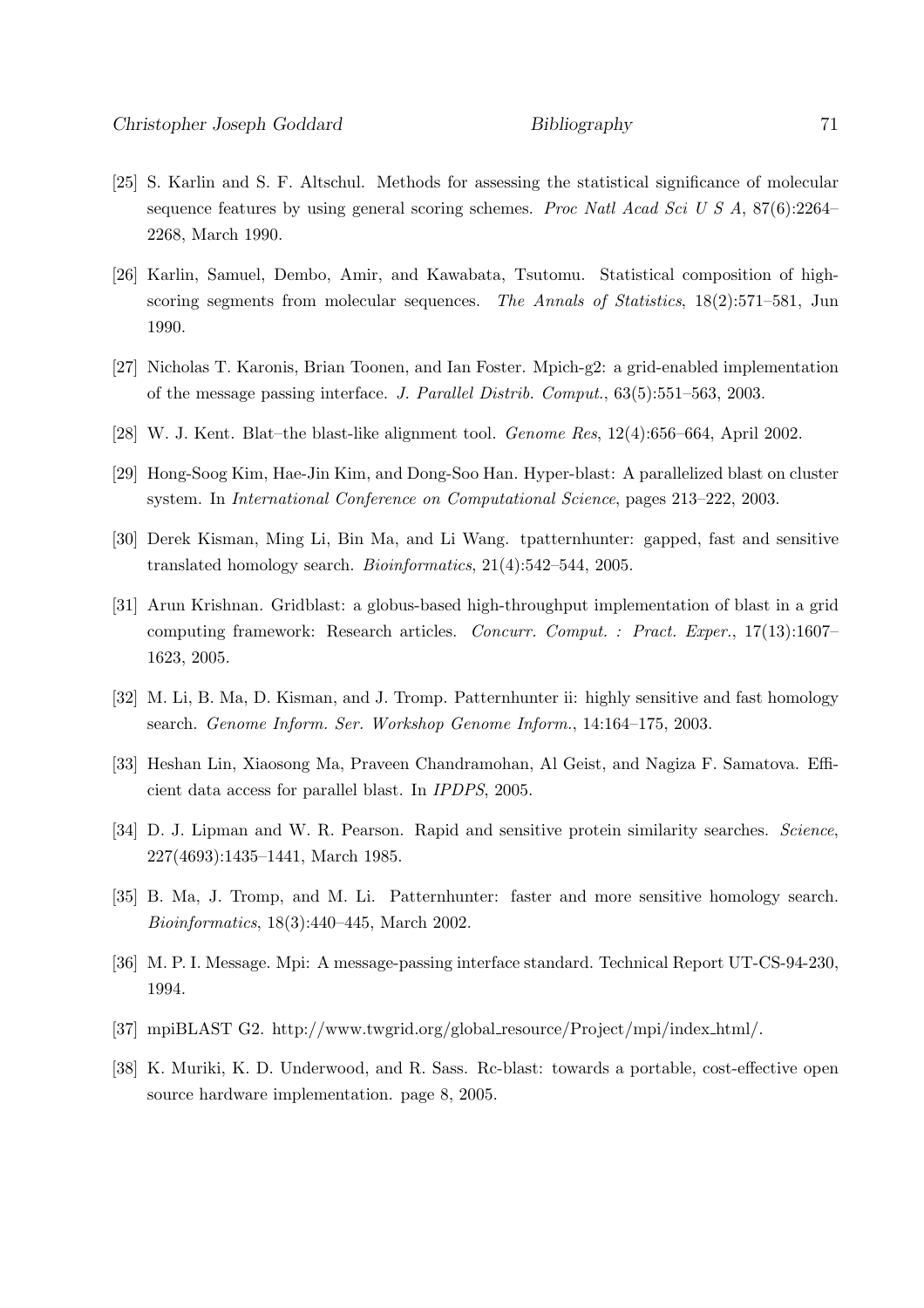- [39] S. B. Needleman and C. D. Wunsch. A general method applicable to the search for similarities in the amino acid sequence of two proteins. J. Mol. Biol., 48(3):443–453, March 1970.
- [40] W. R. Pearson and D. J. Lipman. Improved tools for biological sequence comparison. Proc Natl Acad Sci U S A, 85(8):2444–2448, April 1988.
- [41] Kevin T. Pedretti, Thomas L. Casavant, R. C. Braun, Todd E. Scheetz, C. L. Birkett, and Chad A. Roberts. Three complementary approaches to parallelization of local blast service on workstation clusters (invited paper). In PaCT '999: Proceedings of the 5th International Conference on Parallel Computing Technologies, pages 271–282, London, UK, 1999. Springer-Verlag.
- [42] PowerBLAST. http://www.aethia.com.
- [43] Human Genome Project. http://www.ornl.gov/sci/techresources/Human Genome/home.shtml.
- [44] Antony Rowstron and Peter Druschel. Pastry: Scalable, decentralized object location, and routing for large-scale peer-to-peer systems. Lecture Notes in Computer Science, 2218:329–??, 2001.
- [45] Koichi Sasada. Yarv: yet another rubyvm: innovating the ruby interpreter. In OOPSLA '05: Companion to the 20th annual ACM SIGPLAN conference on Object-oriented programming, systems, languages, and applications, pages 158–159, New York, NY, USA, 2005. ACM Press.
- [46] R. Singh, W. Dettlo, V. Chi, D. Ho, m Tell, C. White, S. Altschul, and B. Erickson. Bioscan: A dynamically reconfigurable systolic array for biosequence analysis.
- [47] T. F. Smith and M. S. Waterman. Identification of common molecular subsequences. J. Mol. Biol., 147(1):195–197, March 1981.
- [48] Marcelo S. Sousa and Alba Cristina M. A. Melo. Packageblast: an adaptive multi-policy grid service for biological sequence comparison. In SAC '06: Proceedings of the 2006 ACM symposium on Applied computing, pages 156–160, New York, NY, USA, 2006. ACM Press.
- [49] YAML Specification. http://yaml.org/spec/.
- [50] Douglas Thain, Todd Tannenbaum, and Miron Livny. Distributed computing in practice: the condor experience. Concurrency - Practice and Experience, 17(2-4):323–356, 2005.
- [51] Rajeev Thakur, William Gropp, and Ewing Lusk. On implementing mpi-io portably and with high performance. In Proceedings of the Sixth Workshop on Input/Output in Parallel and Distributed Systems, pages 23–32, 1999.